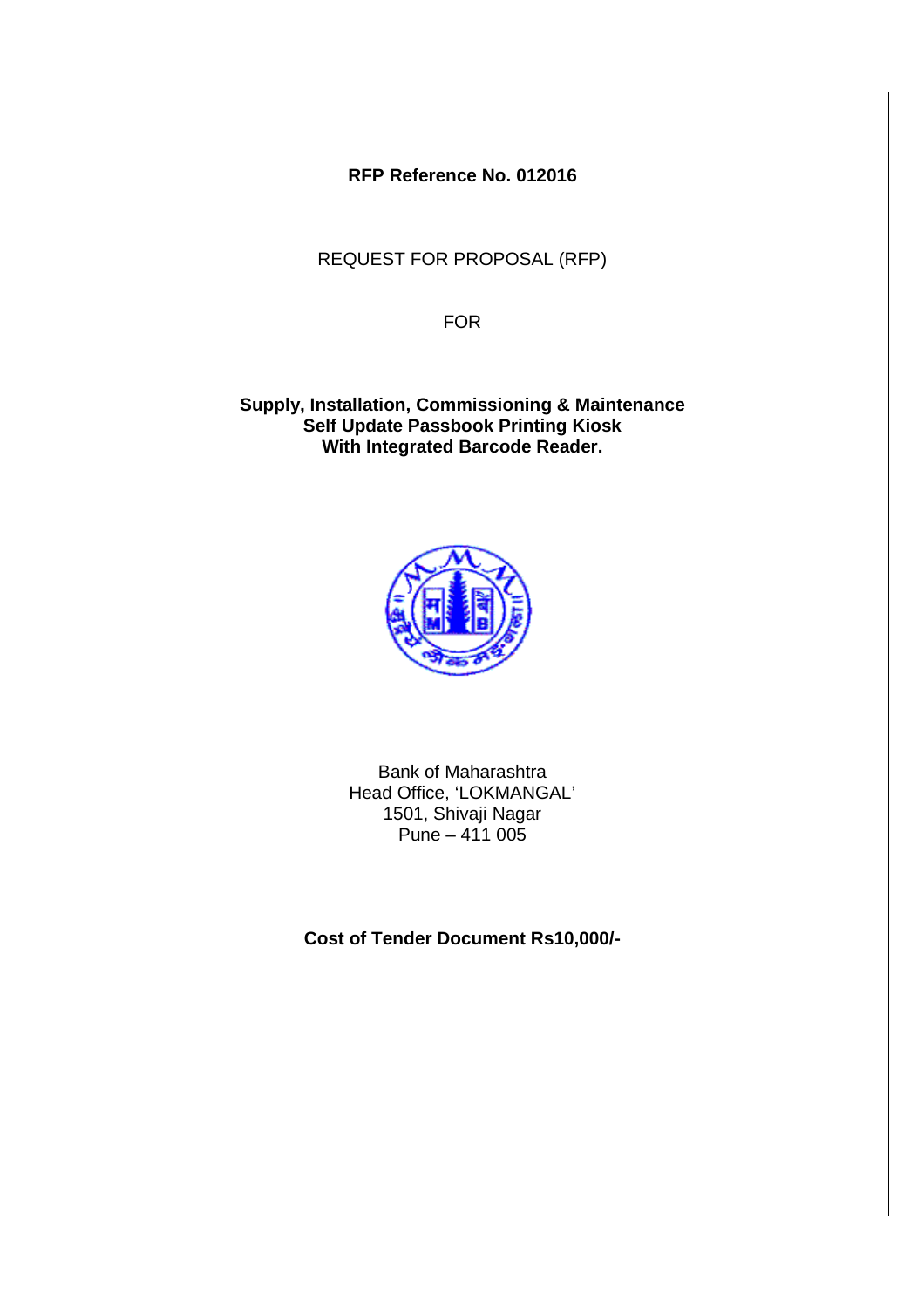

| 1.1.  |                |                                     |              |
|-------|----------------|-------------------------------------|--------------|
| 1.2.  |                |                                     |              |
| 2.    |                |                                     |              |
| 2.1.  |                |                                     |              |
| 2.2.  |                |                                     |              |
| 2.3.  |                |                                     |              |
| 2.4.  |                |                                     |              |
| 2.5.  |                |                                     |              |
| 2.6.  |                |                                     |              |
| 2.7.  |                |                                     |              |
| 2.8.  |                |                                     |              |
| 2.9.  |                |                                     |              |
| 2.10. |                |                                     |              |
| 2.11. |                |                                     |              |
| 2.12. |                |                                     |              |
| 2.13. |                |                                     |              |
| 2.14. |                |                                     |              |
| 2.15. |                |                                     |              |
| 2.16. |                |                                     |              |
| 2.17. |                |                                     |              |
| 2.18. |                |                                     |              |
| 2.19. |                |                                     |              |
| 2.20. |                |                                     |              |
| 2.21. |                |                                     |              |
| 2.22. |                |                                     |              |
| 2.23. |                |                                     |              |
|       | RFP No: 012016 | <b>Confidential and Proprietary</b> | Page 2 of 62 |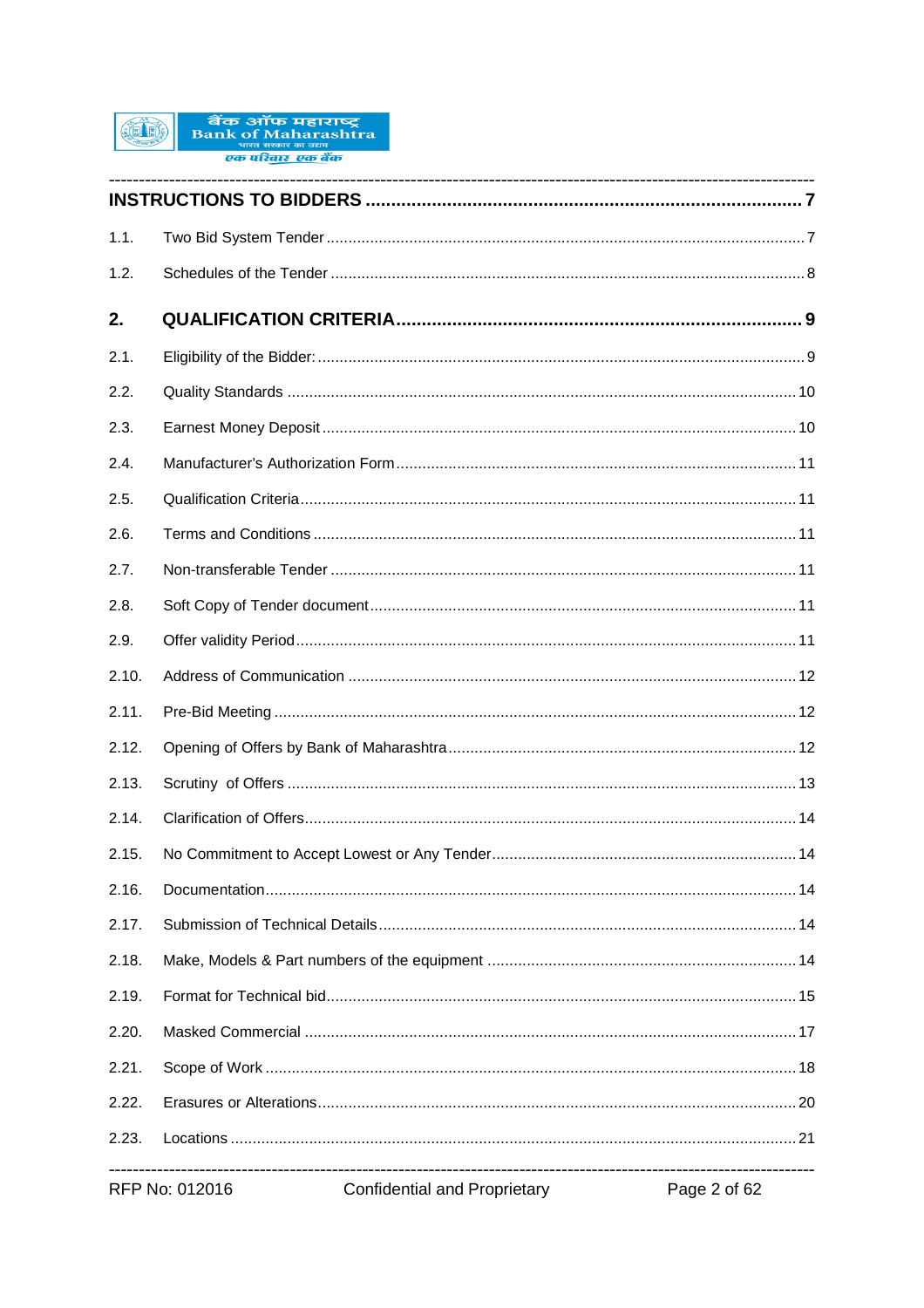

|       | RFP No: 012016<br><b>Confidential and Proprietary</b> | Page 3 of 62 |
|-------|-------------------------------------------------------|--------------|
| 3.20  |                                                       |              |
| 3.19  |                                                       |              |
| 3.18  |                                                       |              |
| 3.17  |                                                       |              |
| 3.16  |                                                       |              |
| 3.15  |                                                       |              |
| 3.14  |                                                       |              |
| 3.13  |                                                       |              |
| 3.12  |                                                       |              |
| 3.11  |                                                       |              |
| 3.10  |                                                       |              |
| 3.9   |                                                       |              |
| 3.8   |                                                       |              |
| 3.7   |                                                       |              |
| 3.6   |                                                       |              |
| 3.5   |                                                       |              |
| 3.4   |                                                       |              |
| 3.2.  |                                                       |              |
| 3.1.  |                                                       |              |
| 3.    |                                                       |              |
| 2.30. |                                                       |              |
| 2.29. |                                                       |              |
| 2.28. |                                                       |              |
| 2.27. |                                                       |              |
| 2.26. |                                                       |              |
| 2.25. |                                                       |              |
| 2.24. |                                                       |              |
|       |                                                       |              |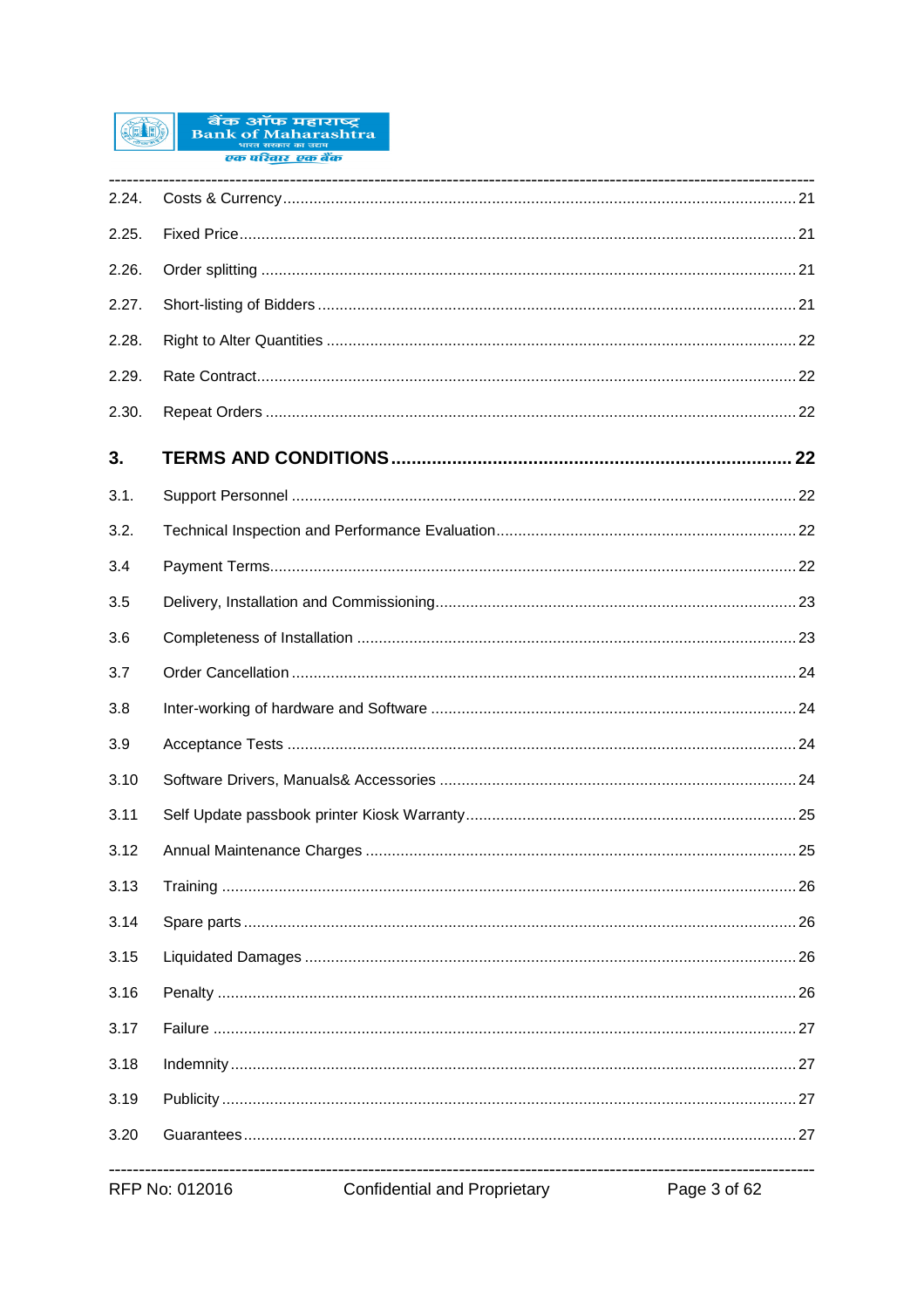

| 3.21           |                                                              |
|----------------|--------------------------------------------------------------|
| 3.22           |                                                              |
| 3.23           |                                                              |
| 3.24           |                                                              |
| 4              |                                                              |
| 5              |                                                              |
| 6              | ANNEXURE B - CHECKLIST FOR PRODUCT DOCUMENTATION 34          |
| $\overline{7}$ |                                                              |
| 8              |                                                              |
| 9              | ANNEXURE E - MANUFACTURER'S AUTHORIZATION FORM (MAF)  41     |
| 10             | ANNEXURE F - DETAILS OF TRACK RECORD (PAST INSTALLATIONS) 42 |
| 11             |                                                              |
| 12             |                                                              |
| 13             |                                                              |
| 14             |                                                              |
| 15             | ANNEXURE J - PERFORMA FOR THE BANK GUARANTEE FOR EARNEST     |
| 16             | ANNEXURE K - COMPLIANCE TECHNICAL SPECIFICATION 49           |
| 17             |                                                              |
| 18             |                                                              |
| 19             |                                                              |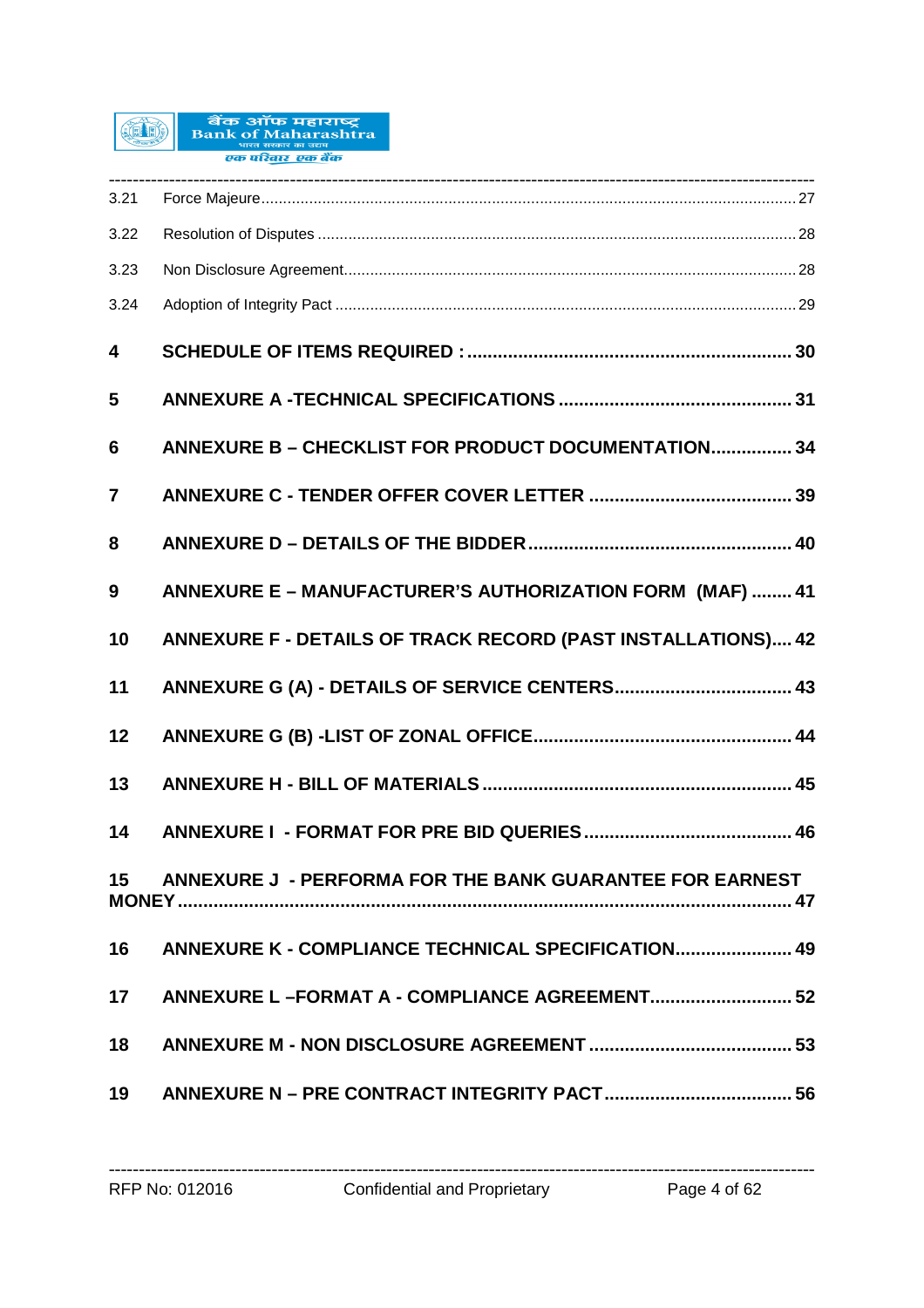

#### **Invitation for Tender offers**

Bank of Maharashtra invites sealed tender offers (Technical bid and masked Commercial bid) from eligible, reputed manufacturers and /or authorized dealers on Rate Contract for supply, installation and maintenance of Self Update Passbook Printing Kiosk with integrated barcode reader at e-lounge/branches/offsite locations on pan India basis. Bank intends to install 800 Self Update Passbook Printer kiosks with minimum commitment of 500 within a period of two years from date of first purchase order.

The above kiosk must be integrated with Bank's CBS system (B@nc 24 Software from TCS). The kiosk must be connected with the CBS System using ISO 8583 messages over TCP/IP protocol. The detail functionalities of the kiosk is given in **Annexure-A**. The integration document will be shared with eligible bidders only.

A complete set of tender documents may be purchased by eligible bidder on payment of a non-refundable fee of Rs.10,000/- (Rs. Ten thousand only) by demand draft / bankers cheque in favor of Bank of Maharashtra and payable at Pune.

| Tender Reference number                          | 012016                        |  |
|--------------------------------------------------|-------------------------------|--|
| Price of Tender Copy                             | $10,000/-$                    |  |
| Date of commencement of sale of tender document  | 27/04/2016                    |  |
| Last Date of sale of tender document             | 20/05/2016 up to 13.00 hours  |  |
| Queries to be mailed by                          | 07/05/2016 up to 16.00 hours  |  |
| Pre-Bid meeting with Bidders                     | 10/05/2016 at 16.00 hours     |  |
| Last Date and Time for receipts of tender offers | 20/05/2016 up to 14.00 hours  |  |
| Time and Date of Opening of technical bids       | 20/05/2016 at 15.30 hours     |  |
| Place of Opening tender offers                   | <b>Bank of Maharashtra</b>    |  |
|                                                  | IT, BPR & MIS Department      |  |
|                                                  | Head Office, 1501, Lokmangal, |  |
|                                                  | Shivajinagar, Pune - 411 005. |  |
| Address of Communication                         | As above                      |  |
| <b>Earnest Money Deposit</b>                     | $5,00,000/-$                  |  |
| <b>Contact Telephone Numbers</b>                 | Phone: 020 - 25536266         |  |
|                                                  | 020 - 25536051                |  |
|                                                  | Fax: $0.20 - 25521568$        |  |

Bid Collection and Submission

**Earnest Money Deposit must accompany all tender offers as specified in this tender document. EMD amount/Bank Guarantee in lieu of the same should not be mixed with Technical bid. It should be in separate cover to be handed over to the department. Please note that bank will not entertain any request for exemption towards tender cost and EMD amount as mentioned above.**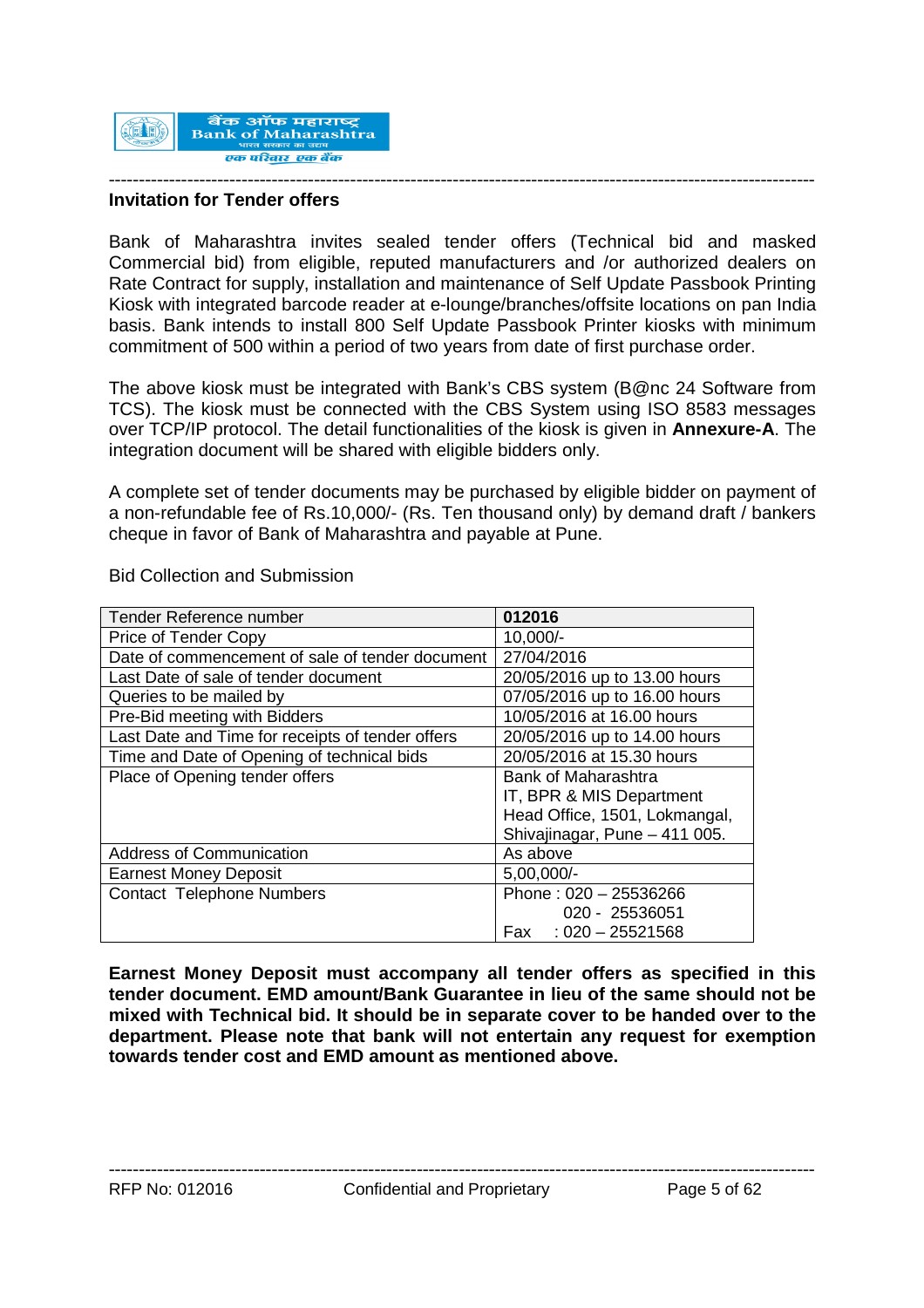

--------------------------------------------------------------------------------------------------------------------- Tender offers will be opened in the presence of the bidder representatives who choose to attend the opening of tender on the above-specified date, time and place.

Technical Specifications, Terms and Conditions and various formats and Performa for submitting the tender offer are described in the tender document and its all annexure.

General Manager Information Technology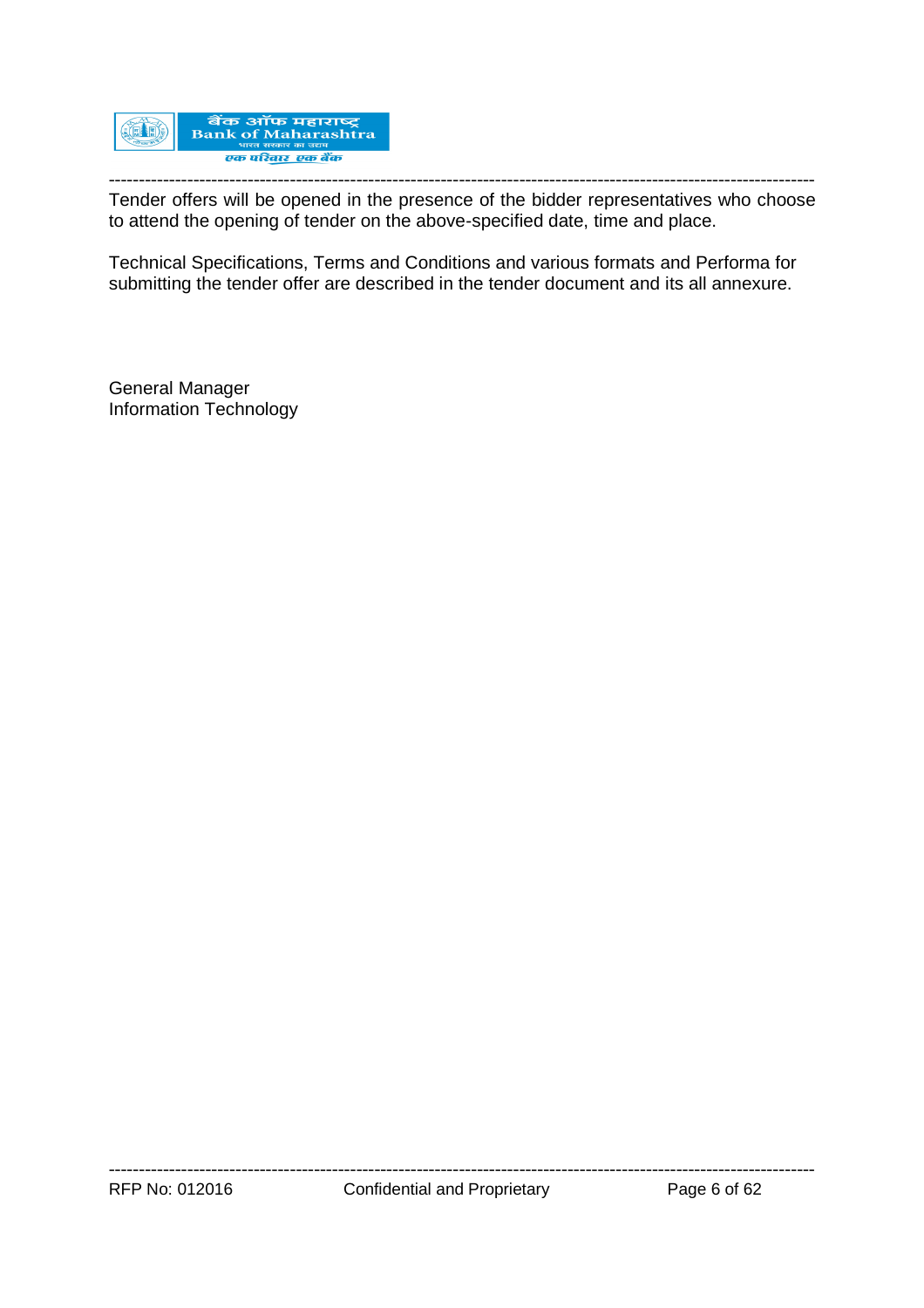

#### **Instructions to bidders**

### **About Bank of Maharashtra**

Bank of Maharashtra is a nationalized bank with a standing of 80 years. It has a three tier organizational set up consisting of branches, Zonal Offices and Head Office.

The Bank has more than1891 fully computerized branches spread across the country. In the state of Maharashtra itself, it has more than 1000 branches, the largest network of branches by any Public Sector Bank in a state. The Bank has set up specialized branch offices to cater to the needs of SMEs, Corporate, agriculturists and importers & exporters. All the Branches of the Bank are networked and under Core Banking Solution.

The bank has fine-tuned its services to cater to the needs of various sections of society and incorporated the latest technology in banking offering a variety of services. The products and services offered by the Bank includes demand deposits, time deposits, working capital finance, term lending, trade finance, retail loans, government business, Bancassurance business, mutual funds and other services like DEMAT, lockers and merchant banking etc.

The Bank is known as a frontrunner in implementation of technology initiatives.

#### **1.1. Two Bid System Tender**

The Technical Bid must be submitted at the same time in **sealed envelopes**, giving full particulars, at the Bank's address given below, on or before the schedule date given above. All envelopes should be securely sealed and stamped. Information brochures should be distinctly separated from the other documents by way of separator sheets and submitted in an orderly and neatly bound manner.

**Important: The eligibility credentials, financial reports & product information brochures shall be distinctly separated by separator sheets positively and the technical bid shall be submitted in an orderly and neatly bound.**

| <b>Bank's address</b>      |
|----------------------------|
| The Deputy General Manager |
| IT, BPR & MIS              |
| <b>Bank of Maharashtra</b> |
| "Lokmangal",               |
| 1501, Shivajinagar         |
| Pune $-411005$             |

Following two officers have been authorized to accept the tender documents

- 1. Mr. Sanjeev Vishwakarma, Manager- Head Office Pune
- 2. Mr. Tejas Kedari, Dy Manager- Head Office Pune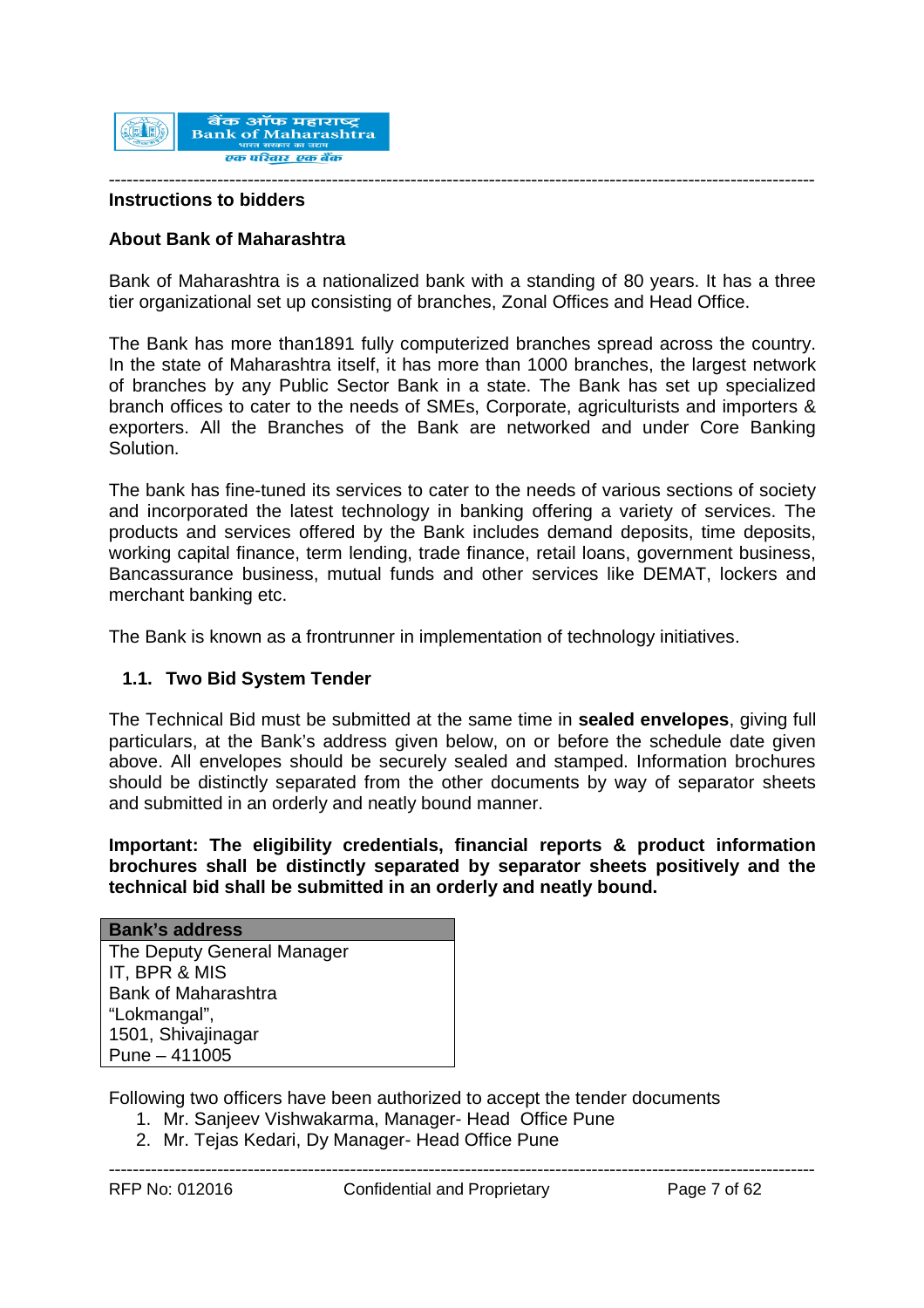

### **All the envelopes must be super-scribed with the following information:**

- Type of Offer (Technical)
- Tender Reference Number
- Due Date
- Name of Bidder

**All Schedules, Formats and Annexure should be stamped and signed by an authorized official of the bidder's company. Letter of authorization from competent authority be produced along with the proposal.**

**The bidder will also submit copy of the RFP duly stamped and signed on each page by the authorized official of the bidder's company.**

### **ENVELOPE-I (Technical bid along with softcopy):**

The Technical bid should be complete in all respects and contain all information asked for **except prices**. The TECHNICAL BID should include all items asked for in **Annexure A**. The Technical bid **should not contain any price information**. The TECHNICAL BID should be complete to indicate that all products and services asked for are quoted and should give all required information. For example, the Technical bid should mention that AMC charges are included in the Commercial bid, without mentioning the actual amounts in the TECHNICAL BID. **A photo copy of original Commercial offer with prices duly MASKED be submitted along with the Technical Bid**. Bank reserves the right to reject any bid submitted without masked commercial.

### **ENVELOPE-II (Commercial bid):**

The Commercial bid should give all relevant price information and should not contradict the TECHNICAL BID in any manner. A photo copy of the Commercial Bid duly masking the prices is submitted along with the Technical Bid.

The prices quoted in the commercial bid should be without any conditions. The bidder should submit an undertaking that there are no deviations to the specifications mentioned in the RFP either with the technical or commercial bids submitted. These three envelopes containing the Technical bids and Commercial bid should be separately submitted. Please note that if any envelope is found to contain both technical and commercial bid, then that offer will be rejected outright.

### **1.2. Schedules of the Tender**

This tender comprises of following schedules.

| <b>Schedule</b><br><b>Number</b> | <b>Name of Schedule</b>                                                                                          | <b>Components</b>                                                    |
|----------------------------------|------------------------------------------------------------------------------------------------------------------|----------------------------------------------------------------------|
|                                  | Self Update Passbook<br>PrintingKiosk with Integrated<br>Barcode reader with 3 year<br>Warranty. (including RMS, | Supply, installation, commissioning &<br><b>Maintenance of Kiosk</b> |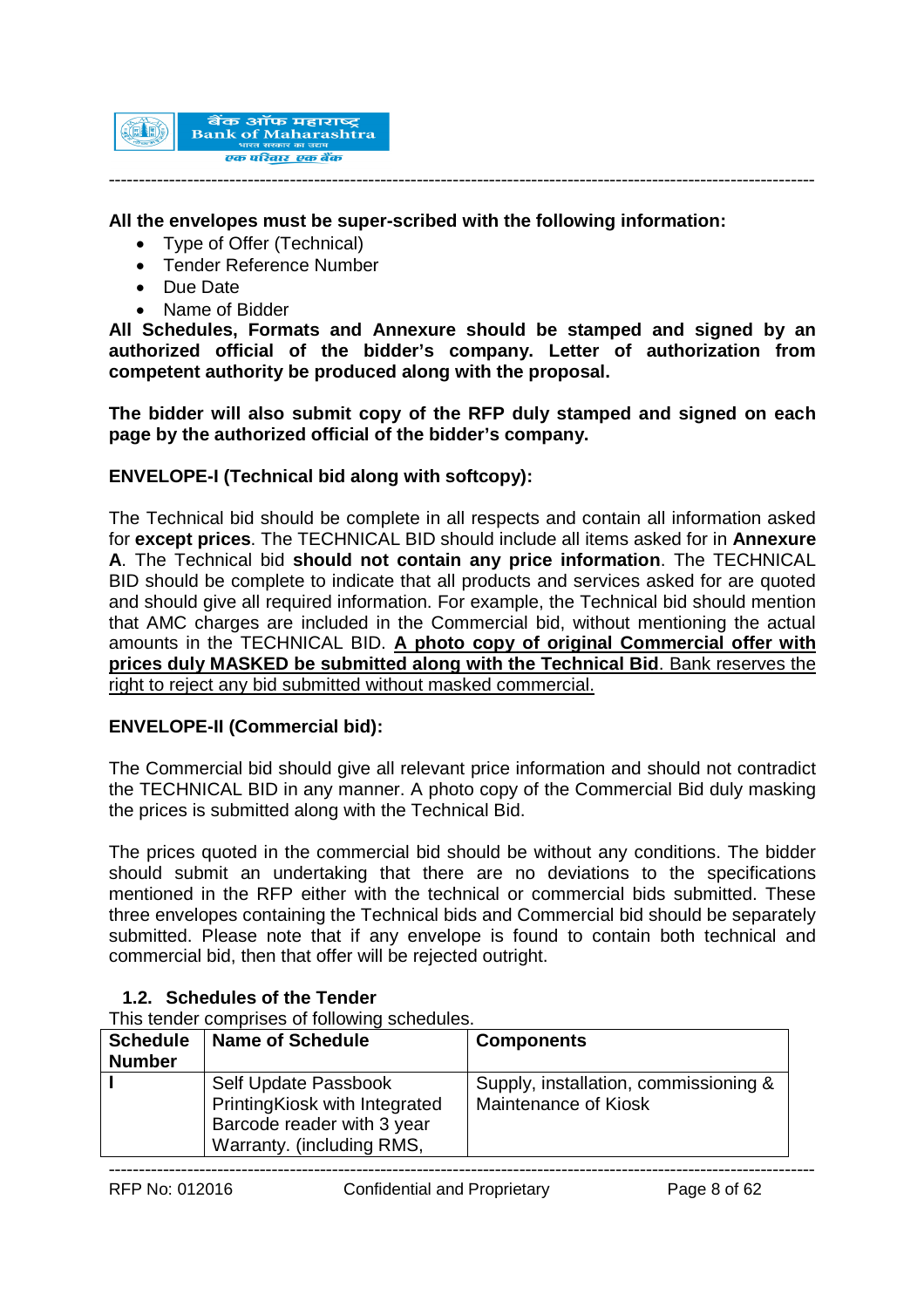

| Resource Management as per<br>the scope of work) |                                                 |
|--------------------------------------------------|-------------------------------------------------|
| <b>AMC</b>                                       | Annual Maintenance Contract for<br>vear $4 & 5$ |
|                                                  | <b>Total Cost I+II</b>                          |

### **It is mandatory for the bidder to quote for all the three schedules& all the items in the schedules. Incomplete offers are liable for rejection.**

The bidder must ensure that all products as specified in the above two schedules and offered by them, are in a position to integrate with each other and the bidder must successfully install and commission these products to offer a complete, successful, cost effective and efficient solution.

### **2. Qualification Criteria**

# **2.1. Eligibility of the Bidder:**

Companies satisfying the following criteria are eligible to respond to this tender:

| Sr<br><b>No</b> | <b>Description of Eligibility Criteria</b>                                                                                                                                                                                                                         | <b>Support document</b><br>required                                                                                                                                  |  |
|-----------------|--------------------------------------------------------------------------------------------------------------------------------------------------------------------------------------------------------------------------------------------------------------------|----------------------------------------------------------------------------------------------------------------------------------------------------------------------|--|
| $\mathbf{1}$    | The Bidder submitting the offers should be a<br>Registered Company in India under the<br>Companies Act, 1956 and shall be in<br>existence for the last three years.                                                                                                | Copy of the certificate of<br>incorporation<br>should<br>be<br>enclosed as documentary<br>proof                                                                      |  |
| 2               | The Bidder submitting the offer must have a<br>minimum turnover of Rs.5 Crore per year in all<br>the three financial years in 2012-2013, 2013-<br>2014 and 2014-2015. This must be the<br>individual Company's turnover and not that of<br>any group of Companies. | Copy of Balance Sheet to be<br>submitted along with<br>technical bid                                                                                                 |  |
| 3               | The Bidder Company should have made<br>profits in last three financial years.<br>I.e. 2012-2013, 2013-2014 and 2014-2015.<br>This must be the individual Company's profit<br>and not that of any group of Companies.                                               | A copy of relevant years'<br>audited annual reports /<br>financial statements shall be<br>submitted with the offer in<br>support of net sales turnover<br>and profit |  |
| 4               | The bidder should be the Original Equipment<br>Manufacturer (OEM) or its authorized channel<br>partner in India. An authorization letter from<br>the OEM to this effect should be furnished.                                                                       | Documentary proof to that<br>effect should be enclosed.<br>As per the Annexure- E.                                                                                   |  |
| 5               | The bidder should have experience of<br>installation<br>successful<br>supply,<br>and<br>commissioning of minimum 100 quantity of<br>self update barcode based passbook printer<br>Kiosk in at least two scheduled commercial                                       | Recent Reference letter, PO<br>copies is required.                                                                                                                   |  |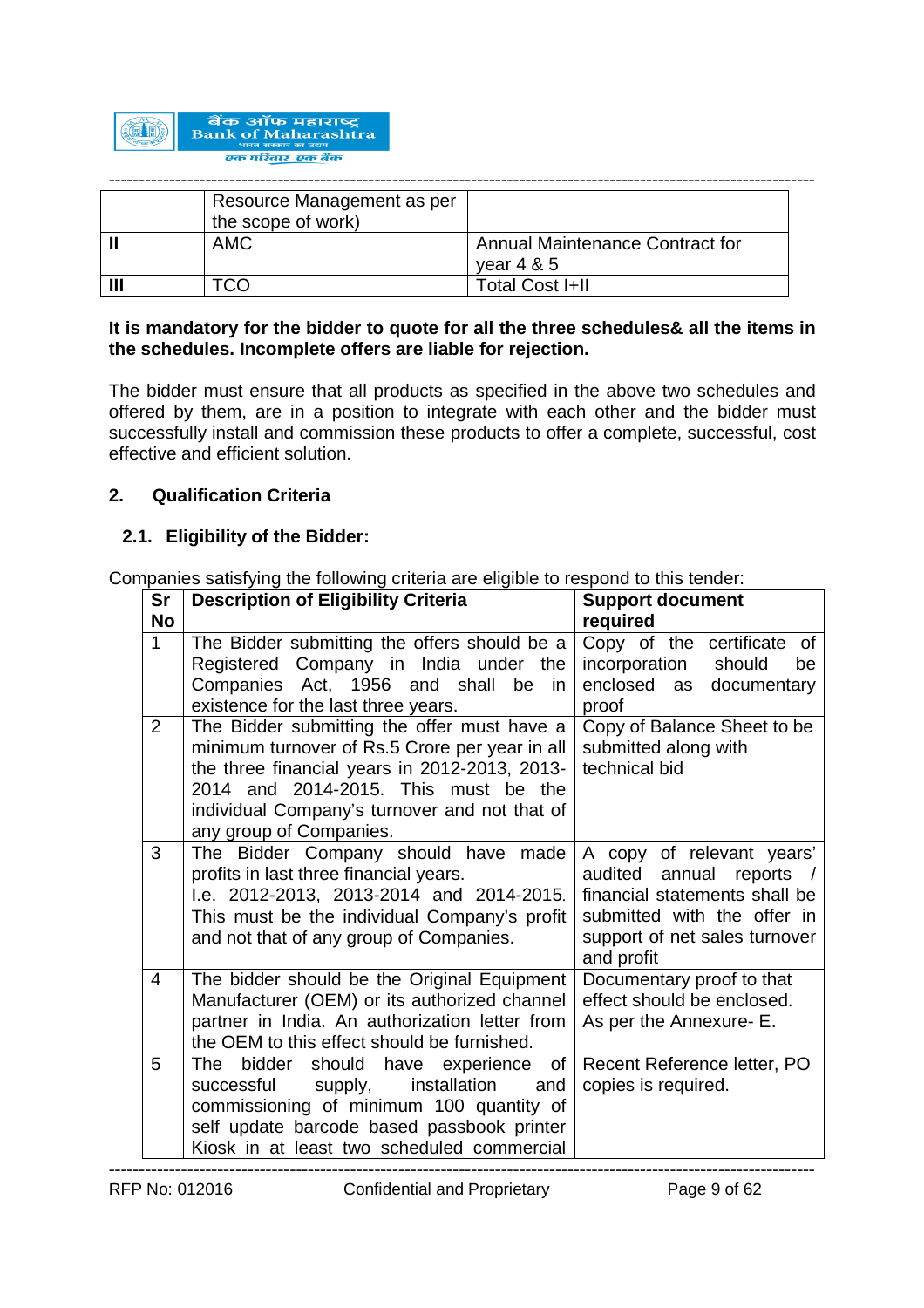

|                | banks in India during last two financial year.                                                                                                                                                                                                                                              |                                                                                                                                               |
|----------------|---------------------------------------------------------------------------------------------------------------------------------------------------------------------------------------------------------------------------------------------------------------------------------------------|-----------------------------------------------------------------------------------------------------------------------------------------------|
| 6              | The bidder shall have exclusive support<br>infrastructure/centers for maintenance all over<br>the country and should be able provide<br>immediate support service through direct<br>presence of its support personnel at our<br>branches and offices where the kiosk would<br>be installed. | List of such support/Service<br>centers with contact<br>persons, telephone numbers<br>and addresses should be<br>enclosed as proof.           |
| $\overline{7}$ | The Bidder shall not have been blacklisted by<br>any government organization / banks /<br>Financial Institutions in India.                                                                                                                                                                  | Self-declaration to that effect<br>shall be submitted along with<br>the technical bid.                                                        |
| 8              | The bidder should be able to provide efficient<br>and effective support at all branches and<br>offices of the bank, so as to meet 24*7 hrs<br>service supports with maximum<br>4<br>hrs<br>response time.                                                                                   | A commitment to this effect<br>should be furnished.                                                                                           |
| 9              | Bidder shall have to accept all the clauses of<br>Integrity Pact as mentioned in the document in<br>Annexure-N.                                                                                                                                                                             | Signed integrity pact (as per<br><b>Annexure-N)</b> should<br>be<br>submitted along with the<br>technical bid on a stamp<br>paper of Rs.500/- |

# **2.2. Quality Standards**

Bank of Maharashtra is looking for well-proven branded products, which is volume produced and are used by a large number of users in India/ abroad. All products quoted should be associated with specific model numbers and names and with printed literature describing configuration and functionality. Any deviations from the printed specifications should be clearly identified in a separate Annexure titled 'Deviations' which must be supplied by the bidder along with the offer document. Bank reserves the right to reject the bids in case of deviations.

### **2.3. Earnest Money Deposit**

Bidders are required to submit along with the offer a Demand Draft drawn **in favor of Bank of Maharashtra and payable at Pune**, for an amount of Rs. 5.00 lakhs (Rupees Five lakhs only) towards Earnest Money Deposit (EMD). Offers made without E.M.D. will be rejected. Bank will not pay any interest on the E.M.D. The Bank may accept Bank Guarantee in lieu of EMD for an equivalent amount issued by any Public Sector Bank (other than Bank of Maharashtra) or any scheduled commercial bank acceptable to Bank of Maharashtra. The Bank Guarantee should be valid for 180 days from the date of the tender. For Bank Guarantee other than from a Public sector bank, prior permission of Bank of Maharashtra shall be essential. The format of BG is enclosed.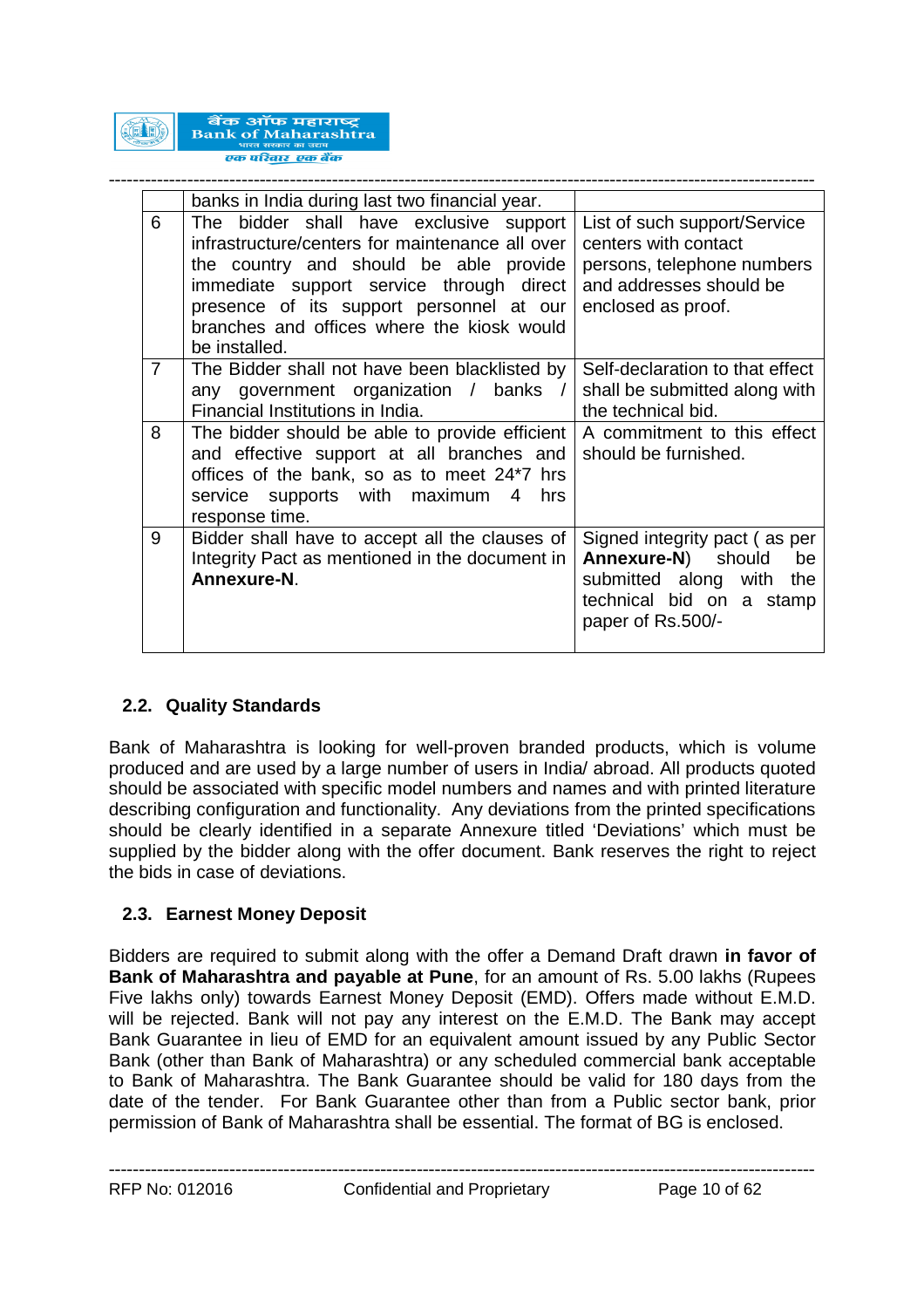

#### --------------------------------------------------------------------------------------------------------------------- **2.4. Manufacturer's Authorization Form**

Bidder, other than sole agents in India of the manufacturers, must submit a letter of authority from their manufacturers that they have been authorized to quote for on behalf of the manufacturer. Authorization from authorized distributors/dealers for items is acceptable (**Annexure-E)**

# **2.5. Qualification Criteria**

The bidders fulfilling all the "eligibility criteria" mentioned under Point 2.1 above only will be subjected to further process of technical evaluation.

### **2.6. Terms and Conditions**

Terms and conditions for bidders who participate in the tender are specified in the section called "Terms and Conditions". These terms and conditions will be binding on all the bidders. These terms and conditions will also form a part of the purchase order, to be issued to the successful bidder(s) on the outcome of the tender process.

### **2.7. Non-transferable Tender**

This tender document is not transferable. Only the bidder, who has purchased this tender form, is entitled to quote.

### **2.8. Soft Copy of Tender document**

The soft copy of the tender document will be made available on the bank's website. However Bank of Maharashtra shall not be held responsible in any way, for any errors/omissions/mistakes in the downloaded copy. The bidder is advised to check the contents of the downloaded copy for correctness against the printed copy of the tender document. The printed copy of the tender document shall be treated as correct and final, in case of any errors in soft copy.

The bidders who are submitting the bid by downloading the same from the Bank's website will have to pay the non-refundable fee of Rs.10,000/- by way of a demand draft / bankers' cheque in favour of Bank of Maharashtra payable at Pune while submitting the bid. In case the bidder chooses to attend the pre bid meeting, the bidder should send DD for Rs.10,000/- being the cost of tender document**. Purchase of tender document is mandatory for attending pre-bid meeting.**

#### **2.9. Offer validity Period**

The offer should hold good for a period of six months from the date of the opening of Commercial bid. In exceptional circumstances, the bank may solicit the Bidders'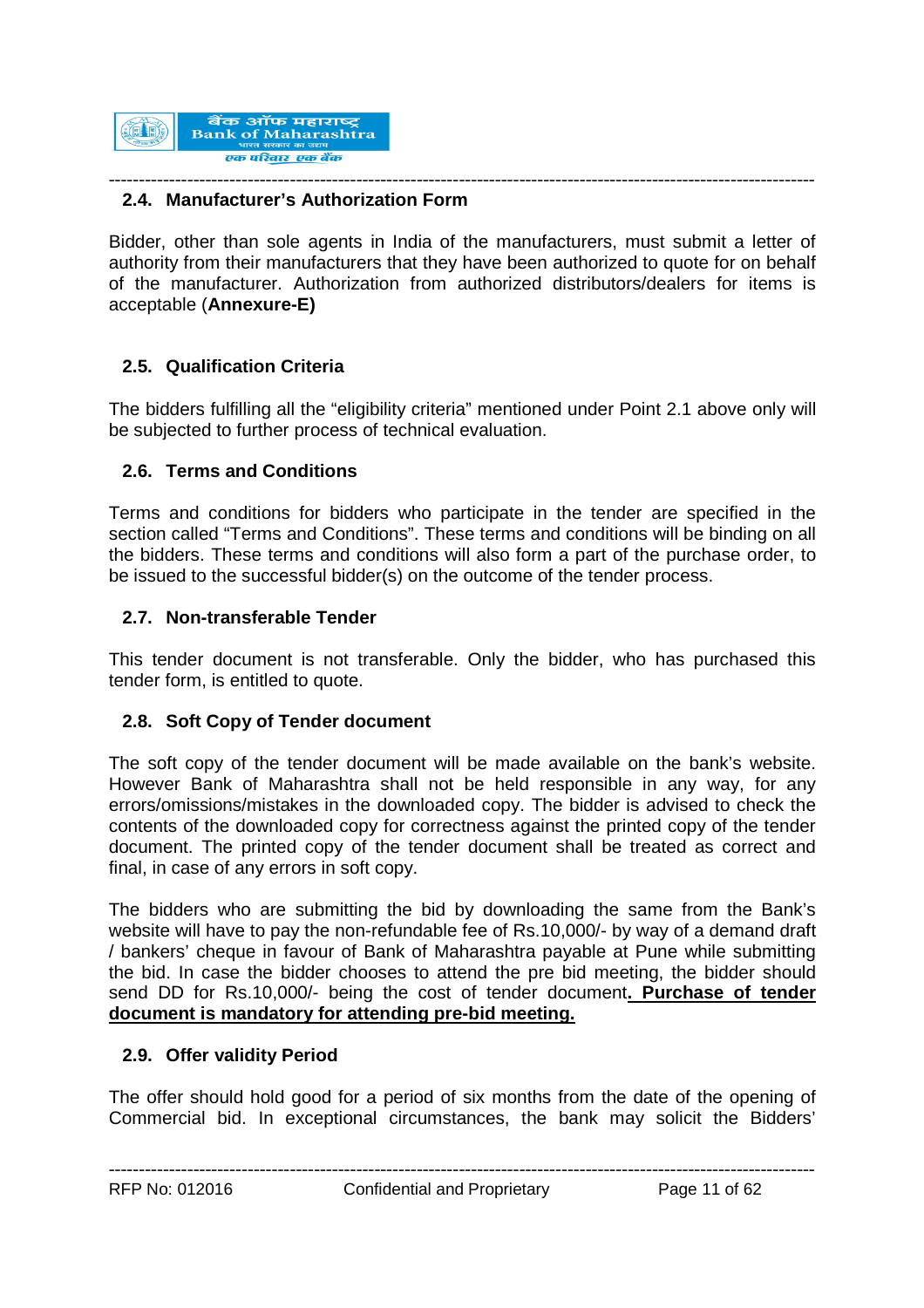

-------------------------------------------------------------------------------------------------------------------- consent to an extension of the period of validity. The bank, however, reserves the right to call for fresh quotes at any time during the period, if considered necessary.

# **2.10. Address of Communication**

Offers should be addressed to the following office at the address given below:

The Deputy General Manager, Information Technology, Bank of Maharashtra, Head Office, "Lokmangal" 1501, Shivaji Nagar, Pune – 411 005. Emails: cmitd1@mahabank.co.in sanjeev.vishwakarma@mahabank.co.in

### **2.11. Pre-Bid Meeting**

For the purpose of clarification of doubts of the bidders on issues related to this RFP, Bank of Maharashtra intends to hold a Pre-Bid Meeting on the date and time as indicated in the RFP. The queries of ALL the bidders should reach us in writing or by email on or before on the address as mentioned above. Queries not received in the form and queries without the relevant details will not be taken up for response. It may be noted that no queries of any bidder shall be entertained received after the Pre-Bid Meeting. The clarifications and replies to the queries offered during the Pre-Bid Meeting will be made available on the Bank's Website.

The queries on point / clauses in the RFP document are to be mailed / submitted in the specific format only as per **Annexure I.**

The queries that are not on the points / clauses in the RFP document and are general in nature but related to the tender are to be mailed / submitted in specific format only as per **Annexure I**.

Queries submitted in any other format will not be entertained by the Bank.

### **Only two authorized representatives of the bidder who have purchased the RFP will be allowed to attend the Pre-Bid meeting**.

### **2.12. Opening of Offers by Bank of Maharashtra**

Tender offers received within the prescribed closing date and time will be opened in the presence of bidders' representatives who choose to attend the opening of the tender on the specified date and time as mentioned earlier in the tender document. The bidder's representatives present shall sign a register of attendance and minutes and they should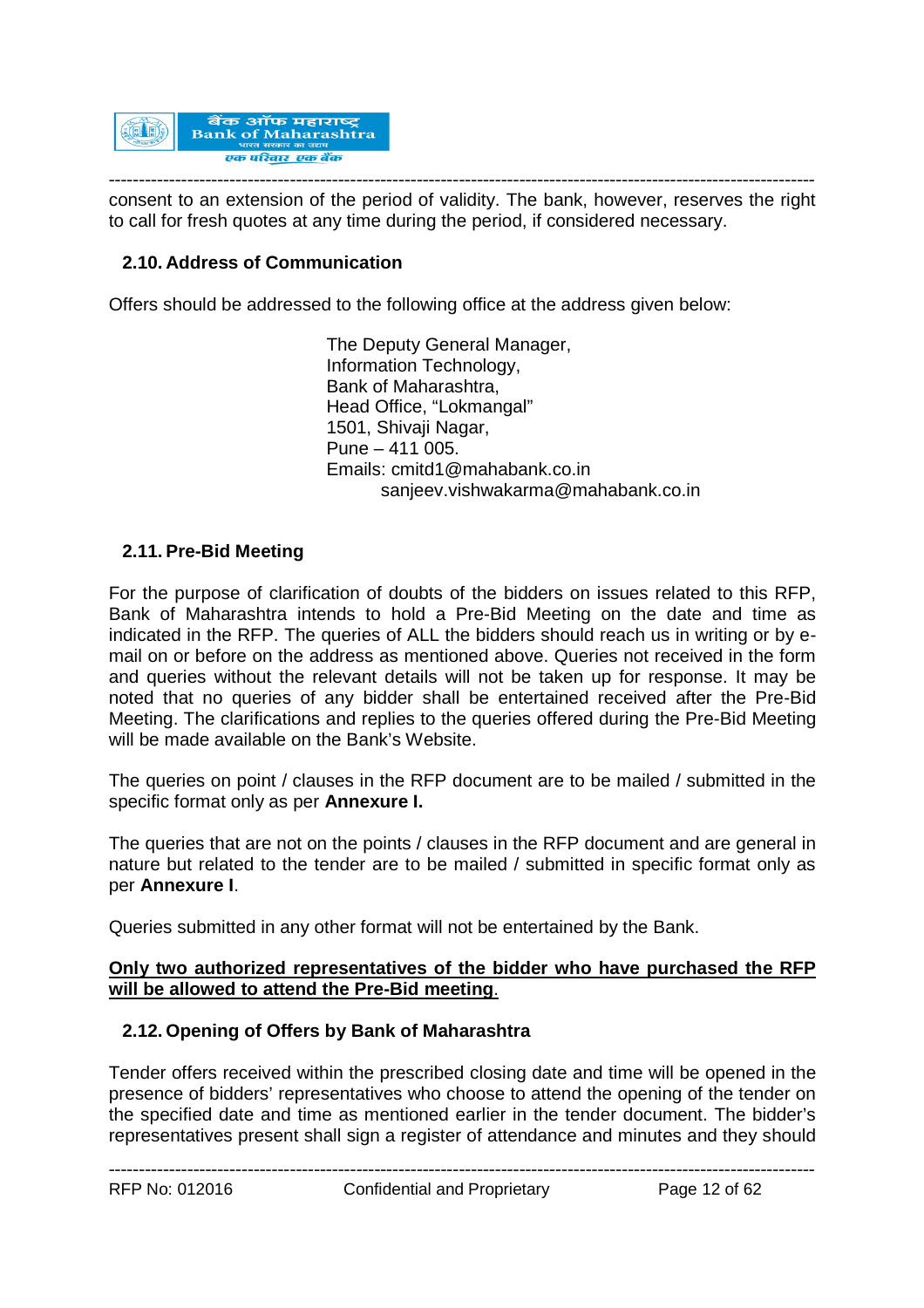

-------------------------------------------------------------------------------------------------------------------- be authorized by their respective companies to do so. **A copy of the authorization letter should be brought for verification**.

# **2.13. Scrutiny of Offers**

Scrutiny of Bids will be in three stages as under:

# **a) Eligibility Criteria :**

Bank of Maharashtra will undertake primary scrutiny of the eligibility of the bidders as per "eligibility criteria" mentioned under point no.2.1 above based on the documents submitted. The offers of the bidders fulfilling the above eligibility criteria only will be taken up for further scrutiny i.e. technical evaluation. This primary scrutiny will be taken up on the last date of the technical bid submission, in the evening same day.

# **b) Technical evaluation:**

Bank of Maharashtra shall undertake detailed scrutiny of the offers to determine whether the technical specifications along with documents have been furnished as per RFP and whether items are quoted as per the schedules. The bidders have to demonstrate the features of the product offered to the bank either onsite or offsite as part of technical evaluation. **The formats for technical evaluation is enclosed vide Annexure M. The technical evaluation will be done on the basis of the information provided in this format along with supporting documents.**

### **c) Commercial evaluation :**

Bank of Maharashtra will open and scrutinize the commercial offers of the technically qualified bidders only. The Commercial bids will have to be submitted in the format as per **Annexure –H**. Commercial bids should not have any alteration or overwriting. The bank may reject or load the financial implication of any alteration, if found into the commercial bid submitted by the respective bidder. The calculation arrived by the Bank will be final and will be binding on the bidders. If any cost items in the commercial bid is found to be blank and not filled with any amount then it shall be considered as zero and the same will be offered to the Bank free of any charges.

Bank of Maharashtra will consider the 5 years TCO (Total Cost of Ownership) for the purpose of price comparisons given by the vendors on the figures in the **Annexure H**.

Five Years  $TCO = \{Cost \text{ of } Equi$  for all items as per schedule including three year warranty} + {two years post warranty AMC charges (as per AMC clause) for five years}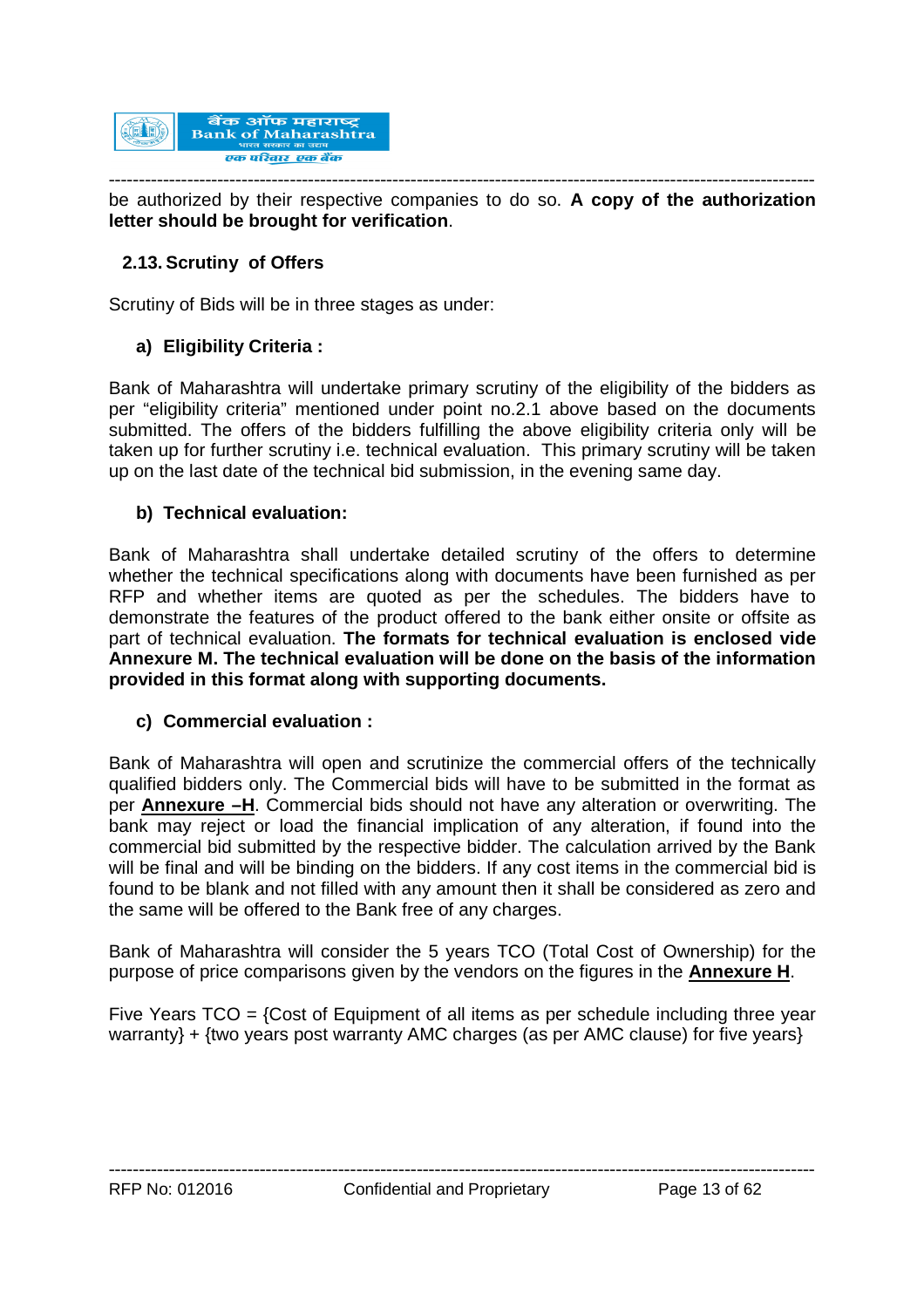

#### --------------------------------------------------------------------------------------------------------------------- **2.14. Clarification of Offers**

To assist in the scrutiny, evaluation and comparison of offers, Bank of Maharashtra may, at its discretion, ask some or all bidders for clarification of their offer. The request for such clarifications and the response will necessarily be in writing.

### **2.15. No Commitment to Accept Lowest or Any Tender**

Bank of Maharashtra shall be under no obligation to accept the lowest or any other offer received in response to this tender notice and shall be entitled to reject any or all offers including those received late or incomplete offers, without assigning any reason whatsoever. Bank of Maharashtra reserves the right to make any changes in the terms and conditions of purchase. Bank of Maharashtra will not be obliged to meet and have discussions with any bidder, and or to listen to any representations.

### **2.16. Documentation**

The following information should be furnished along with the Technical bid by means of printed technical brochures as per checklist provided.

- Make and model numbers Self Update passbook printer Kiosk quoted for.
- Specifications of all items asked along with technical specifications table.
- In case of Software(s), which will be supplied free, and the ones that will be charged for, should be clearly indicated. Restrictions on software usage, if any, should also be mentioned.

### **2.17. Submission of Technical Details**

It is mandatory to provide the technical details in the exact format of **Technical Details column** given in the technical specifications. *The offer may not be evaluated by Bank of Maharashtra* in case of non-adherence to the format or non-submission / partial submission of technical details as per the format given in the tender. Bank of Maharashtra will not allow/permit changes in the technical specifications once it is submitted. The relevant product information, brand and model number offered, printed product brochure, technical specification sheets etc. should be submitted along with the offer. Failure to submit this information along with the offer could result in disqualification. (Please refer to the suggested checklist given in this document)

### **2.18. Make, Models & Part numbers of the equipment**

It is mandatory to provide the make, model and part number of Self Update passbook printer Kiosk and their subcomponents as asked for in the technical specification. The offer may not be evaluated and/or will be liable for rejection in case of non-submission or partial submission of make, model and part numbers of the items offered. Please note that substituting this information by just brand name is not enough. (Part no of the sub components may be provided.)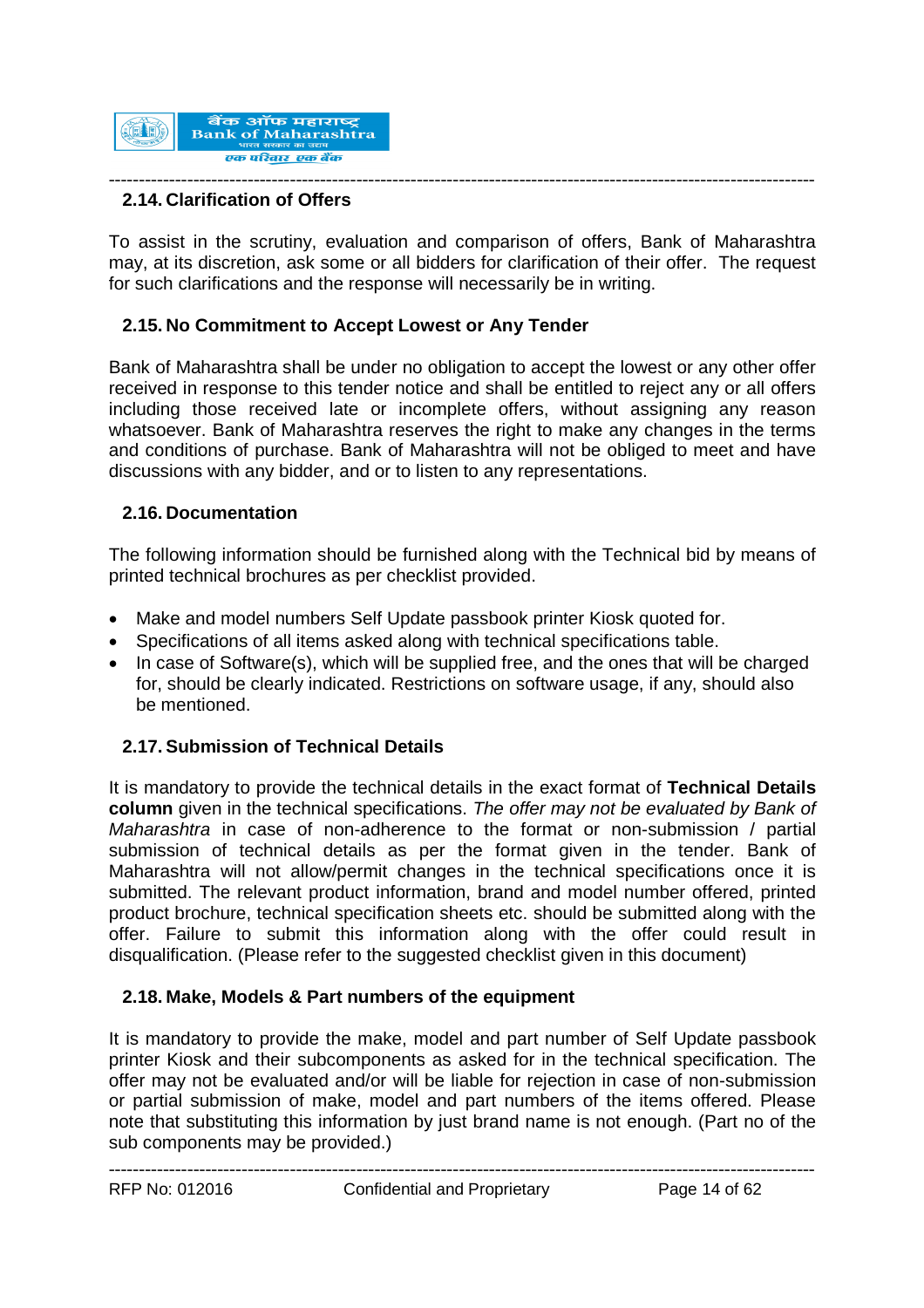

#### --------------------------------------------------------------------------------------------------------------------- **2.19. Format for Technical bid**

The Technical bid must be made in an organized, structured and neat manner. Brochures/leaflets etc. should not be submitted in loose form. This can be divided into **three parts** – the first part should contain the documents supporting the eligibility of the vendor to participate in the tendering process as per the eligibility criteria mentioned in the RFP , the second part should contain the technical details of the proposed project and the third part should contain the technical brochures etc.

The suggested format for submission of **Technical bid** is as follows:

- 1. Index
- 2. Covering letter. This should be as per Annexure C.
- 3. Details of the bidder, as per Annexure D.
- 4. Compliance of eligibility criteria along with support documents in following format.

| SI.            | <b>Short Description of Eligibility Criteria</b>                                                                                                                                                                                                                                                                 | <b>Submitted</b><br>Yes/No | Write figures<br>wherever<br>required                   |
|----------------|------------------------------------------------------------------------------------------------------------------------------------------------------------------------------------------------------------------------------------------------------------------------------------------------------------------|----------------------------|---------------------------------------------------------|
| $\mathbf{1}$   | Certificate of Incorporation                                                                                                                                                                                                                                                                                     |                            |                                                         |
| $\overline{2}$ | Balance Sheets -<br>2012-13<br>2013-14<br>2014-15 (If the Balance sheet is not<br>audited, then the provisional statements<br>duly certified by the Chartered Accountant<br>and CFO of the company under company's<br>seal to be submitted)                                                                      |                            | <b>Net</b><br><b>Sales</b><br>Turnover: Rs in<br>Lakhs) |
| 3              | Profit figure<br>2012-13<br>2013-14<br>2014-15                                                                                                                                                                                                                                                                   |                            | Net Profit After<br>(Rs)<br>Tax:<br>in<br>Lakhs)        |
| $\overline{4}$ | bidder should<br>The<br>be<br>the<br>Original<br>Equipment Manufacturer (OEM) or<br>its<br>authorized channel partner in India. An<br>authorization letter from the OEM to this<br>effect should be furnished. Documentary<br>proof to that effect should be enclosed.                                           |                            |                                                         |
| 5              | Have experience of supply, installation and<br>commissioning of minimum 100 quantity of<br>based passbook<br>self<br>update barcode<br>printers in at least 2 scheduled commercial<br>banks in India. The Bidder should produce<br>certificate<br>from<br>the<br>concerned<br>a.<br>organization to this effect. |                            |                                                         |
| 6              | Addresses of support center across the                                                                                                                                                                                                                                                                           |                            |                                                         |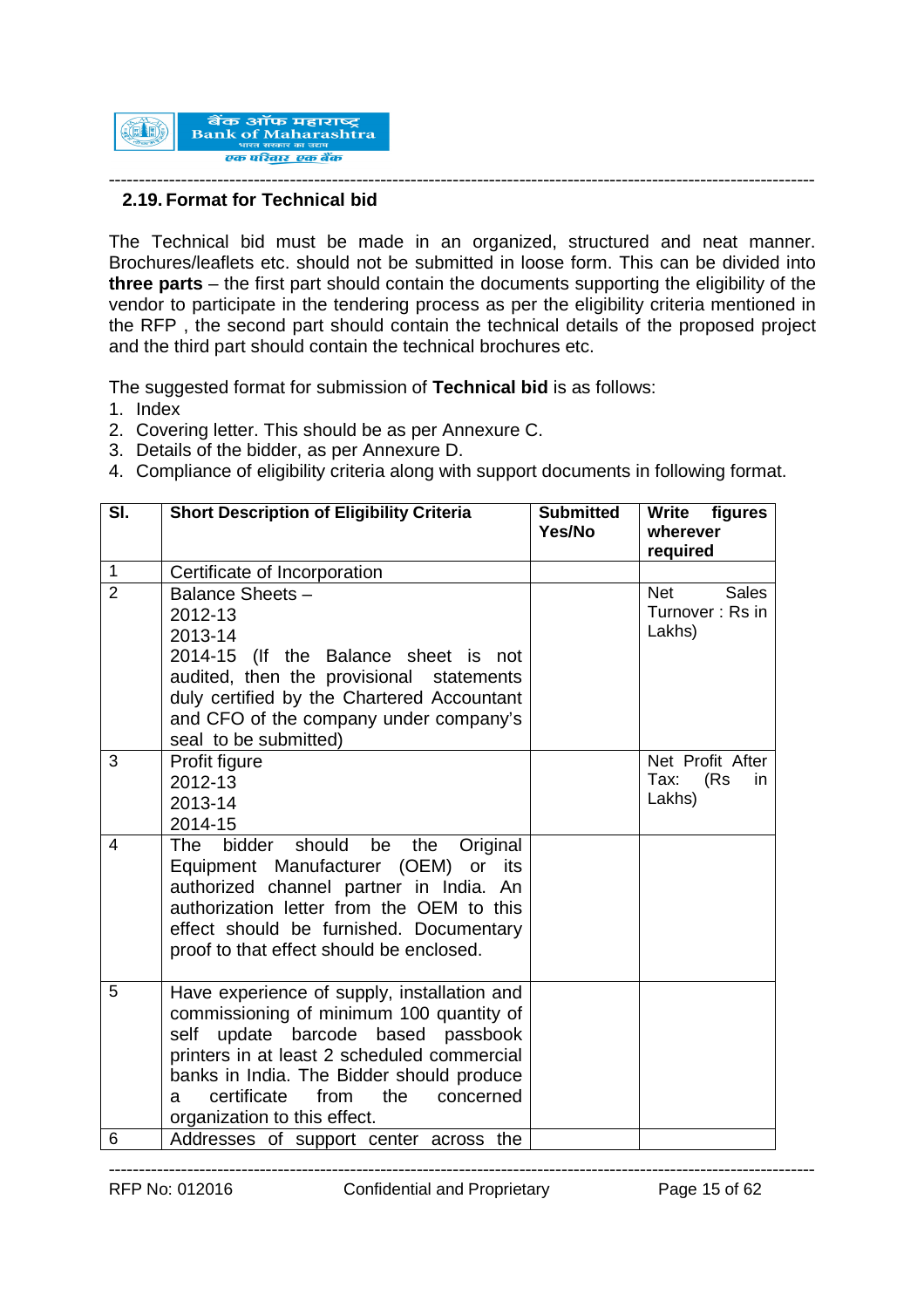

|                | country. (state wise, district wise)                                                                                                                                                                                                                                                   |  |
|----------------|----------------------------------------------------------------------------------------------------------------------------------------------------------------------------------------------------------------------------------------------------------------------------------------|--|
| $\overline{7}$ | Have integrated Self update passbook<br>printing kiosk with Core Banking Solution in<br>at least two Schedule Commercial Banks in<br>India and must be running live as on date.<br>POC will not be accepted. (Letter from the<br>Bank to this effect should be submitted as<br>proof). |  |
| 8              | Self-declaration for not being blacklisted                                                                                                                                                                                                                                             |  |
| 9              | The bidder should be able to provide<br>efficient and effective support at all<br>branches and offices of the bank, so as to<br>meet 24*7 hrs service support with<br>maximum 4 hrs response time - A<br>commitment to this effect should be<br>furnished.                             |  |
| 10             | The bidder should submit Pre contract<br>integrity pact on Rs. 500 Stamp Paper as<br>per Annexure N                                                                                                                                                                                    |  |

### **The eligibility criteria will be verified based on above compliance table duly filled by the bidder along with the supporting documents.**

- 5. Technical bid with Specifications as given in Annexure A, complete with all the columns filled in.
- 6. Terms and Conditions Compliance Table in the following format. This table must cover bidder's response to all the terms and conditions specified in the tender document from 3.1 to 3.24.

| <b>Term</b><br><b>No</b> | <b>Short Description of term</b>                              | <b>Complied</b><br>(Yes/No) | <b>Detailed</b><br>explanation<br>about deviation, if not<br>complied |
|--------------------------|---------------------------------------------------------------|-----------------------------|-----------------------------------------------------------------------|
| 3.1                      | <b>Support Personnel</b>                                      |                             |                                                                       |
| 3.2                      | &<br>Technical<br>Inspection<br><b>Performance Evaluation</b> |                             |                                                                       |
| 3.3                      | Performance Bank Guarantee                                    |                             |                                                                       |
| 3.4                      | <b>Payment Terms</b>                                          |                             |                                                                       |
| 3.5                      | Delivery, Installation<br>and<br>Commissioning                |                             |                                                                       |
| 3.6                      | Completeness of Installation                                  |                             |                                                                       |
| 3.7                      | <b>Order Cancellation</b>                                     |                             |                                                                       |
| 3.8                      | Inter-working of Hardware and<br>Software.                    |                             |                                                                       |
| 3.9                      | <b>Acceptance Tests</b>                                       |                             |                                                                       |
| 3.10                     | Software Drivers,<br>Manuals&                                 |                             |                                                                       |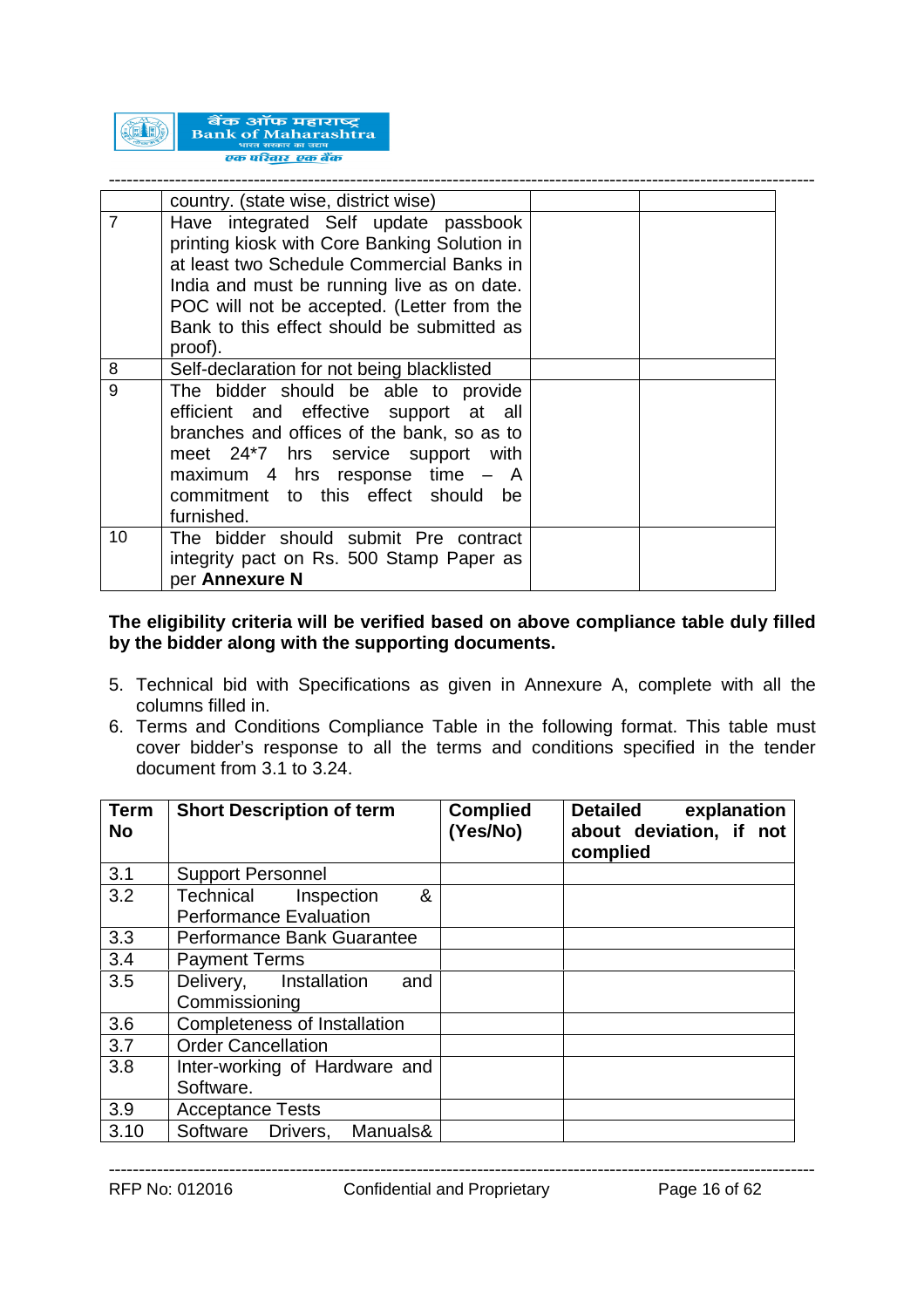

|      | Accessories.                      |  |
|------|-----------------------------------|--|
| 3.11 | Self Update passbook printer      |  |
|      | <b>Kiosk Warranty</b>             |  |
| 3.12 | <b>Annual Maintenance Charges</b> |  |
| 3.13 | Training                          |  |
| 3.14 | <b>Spare Parts</b>                |  |
| 3.15 | <b>Liquidated Damages</b>         |  |
| 3.16 | Penalty                           |  |
| 3.17 | Failure                           |  |
| 3.18 | Indemnity                         |  |
| 3.19 | Publicity                         |  |
| 3.20 | Guarantees                        |  |
| 3.21 | <b>Force Majeure</b>              |  |
| 3.22 | <b>Resolution of Disputes</b>     |  |
| 3.23 | Non Disclosure Agreement          |  |
| 3.24 | Adoption of Integrity Pact        |  |

### **Note: The response to the terms & conditions will be verified based on above table.**

- 7. Warranty (for all relevant schedules). This should not contain any price information.
- 8. Delivery and Implementation schedule.
- 9. Technical Documentation (Product Brochures, leaflets, manuals etc.). An index of technical documentation submitted with the offer must be enclosed.
- 10.System software details.
- 11.Manufacturers' Authorization Form ( if applicable ) as per Annexure E
- 12.Details of Past installation , as per Annexure F
- 13.Details of support centers as per Annexure G
- 14.Valid Bank Draft / Bank Guarantee in lieu of EMD (To be submitted in a separate envelope along with the Copy of Technical Bid.)
- 15.Bidder's Financial Details (audited balance sheets, annual reports etc.) and other supporting documents, as asked in the tender document
- 16.All documentary evidence wherever required to be submitted be properly arranged.
- 17.Copy of the Commercial Bid duly masking the price column.

### **2.20. Masked Commercial**

The bidder should submit a copy of the actual price bid being submitted to the bank by **masking** the actual prices as part of technical bid. This is mandatory and t**he bid may be disqualified if this is not submitted.**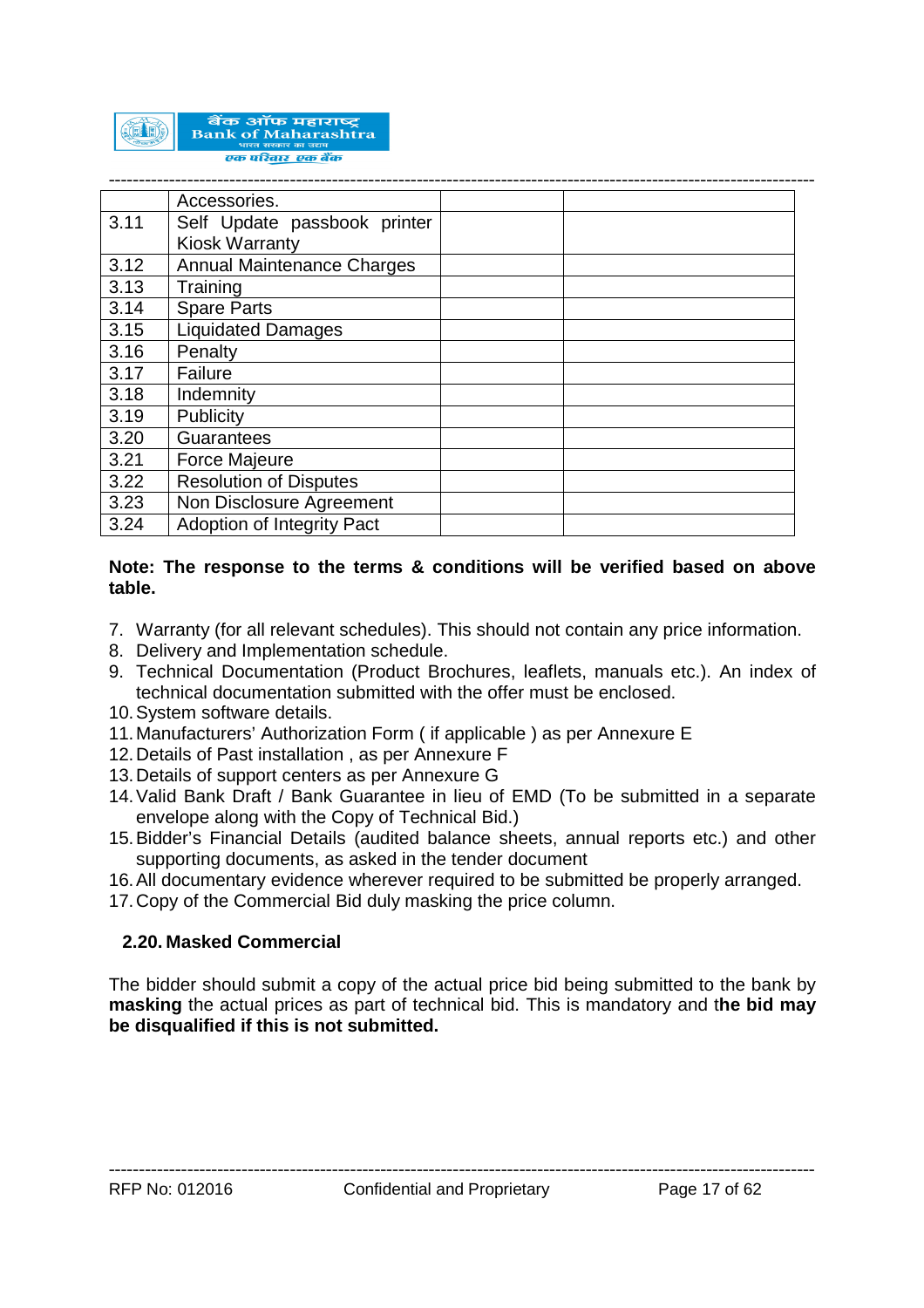

### **2.21. Scope of Work**

1. Bank proposes to do empanelment of vendor on rate contract with for supply, customize, install and maintain Self Service Passbook Printing Kiosk with integrated Barcode reader as per specification given in Annexure - M including all required hardware, software, operating systems, databases, Remote Monitoring and Management Software and integrated as a single unit with Core Banking Solution i.e. B@ncs-24 with present or higher version to be implemented in the Bank using the ISO – 8583 messaging format. The kiosk must be installed at a level (height) convenient for the customers to stand and operate.

- 2. The bidder has to enter into a rate contract with the bank for supply of kiosk as per the model, specifications and functionality approved by the bank. The rates will be valid for a period of two year, if not revised earlier at discretion of Bank. The bidder will pass on to the bank, the benefit of discounts if any announced during the period in respect of orders placed during the that period. The bidder will also provide the latest model available, if there is upward revision in the model offered at no extra cost to the Bank.
- 3. The bank reserves the right to shift the equipment to a suitable location depending upon the need. The vendor will arrange to shift the equipment, install and commission the same with no additional cost to bank. The Bank will bear transportation & transit insurance cost only in respect of shifting for already installed machines.
- 4. The kiosk shall be integrated with Bank's core banking solution. Bank would only provide power and network access required for the above kiosks. The bidder should provide all required hardware, system software and required application software, as per the implementation architecture proposed by the bidder. The solution proposed must adhere to Bank specified message standards and bidder should integrate the solution with CBS system B@ncs-24 with present or higher version at their own cost.
- 5. The selected bidder should maintain the system during the warranty period of three years and post warranty AMC for minimum two years. During the warranty and AMC period, the bidder is bound to do all the hardware spares replacement in order to maintain the required uptime, without extra cost to the Bank covering all parts and labor from the date of acceptance of the systems by the Bank at the respective locations i.e. on-site comprehensive warranty. Under AMC all parts and labor should be covered for on-site support.
- 6. The selected bidder shall provide necessary tools / application necessary to monitor the status of these Kiosks on an industry acceptable format. The bidder should be capable of remotely managing the kiosk wise transactions, component level health monitoring like failure of critical components of Self Update passbook printers, Kiosk connected / not connected, remote loading of Patch as and when needed like antivirus updates, web based remote monitoring and Management software with dash board facility to display the status of Kiosk in branch / zone / HO (unlimited licenses) to support minimum 2000 Self Service Kiosks of any type / make / vendor). The Remote Monitoring system should be intelligent enough to escalate the calls pending for more than one day through SMS / e-mail as per the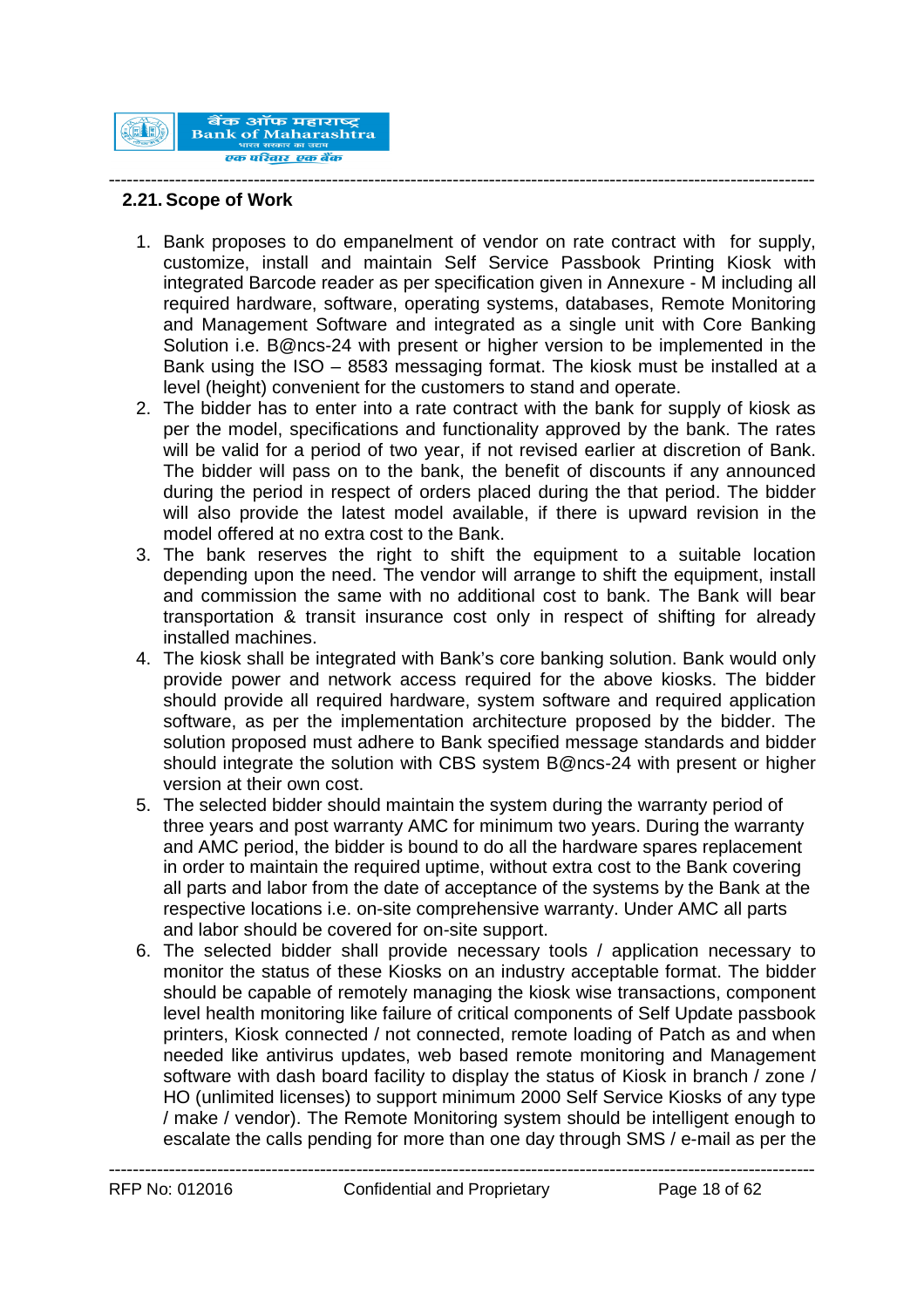

-------------------------------------------------------------------------------------------------------------------- escalation matrix to be shared by bank. The bidder should provide resource to manage the day to day activities efficiently as per rate agreed in TCO. In case the patches are required to be moved to kiosk remotely the same can be done in late night time (off peak time of Kiosk) so as to ensure there should not be heavy network traffic during timing of Kiosk operation.

- 7. The bidders will also have to integrate these self service passbook printing kiosk in such a way that the customer may take passbook printing either from any of these kiosks or from the existing passbook printers available in the branches. There should not be any overlapping/alignment related issues and customer should get the uniform experience.
- 8. Successful bidders will provide remote monitoring and management software to provide health monitoring reports at component level from each kiosk at central location. The solution should be capable of generating suitable MIS reports customized to Bank's requirement in respect of activity, uptime, fault event. Typical fields in this MIS: No. of passbooks printed/issued in a day, No. of passbooks rejected in a day, hits per day. Reasons for rejection like Network failure, Power failure, 1<sup>st</sup> time printing, Barcode authentication failure, 'Nothing to print' etc. Bank's requirement on a daily / monthly /over a date range basis.
- 9. Software solution should be capable of monitoring the uptime of all the machines configured on Bank's network on real time basis from a centralized location. The centralized solution should have option of automatic call logging for down machines.
- 10.The selected bidders will have to undergo Pilot phase at least in 5 branches. Only after all the observations of bank are cleared, the bank will be placing order for further implementation phase.
- 11.The bidder should supply minimum 500 pages of self adhesive white map Litho 60 GSM stickers and 500 pages of PVC transparent sticker along with per kiosk, future cost of stickers will borne by the bank at rates which would be finalized with the bidder by mutual consent. Each page of stickers should contain minimum of 10 stickers. Size of the stickers must be approximately 8.5 cm x 2.5 cm. The bidder should mention stickers provided to branch in the installation report. Future cost of the GSM Sticker and PVC Sticker will be borne by the bank at rates which would be finalized with the bidder by mutual consent.
- 12.The selected bidder must customize Self Service Kiosk display screens as desired by the bank in graphics mode in three languages (Hindi, English and local language selected by the bank depending on the state where the kiosk is deployed) for all transaction undertaken by the kiosk without any extra cost to the bank. For example: In Maharashtra it will be in English, Hindi and Marathi & in Kerala it will be in English, Hindi & Malayalam.
- 13.The bidder will also undertake to load Anti-virus solution in the Kiosk without any extra cost. This has to be done before dispatching the machine to the branches. The Bank will provide the anti-virus solution at the time of installation.
- 14.No visit /service charges will be borne by the Bank for installation / upgradation / maintenance /replacement of hardware or software component pertaining to Self Service Kiosk/Central Solution.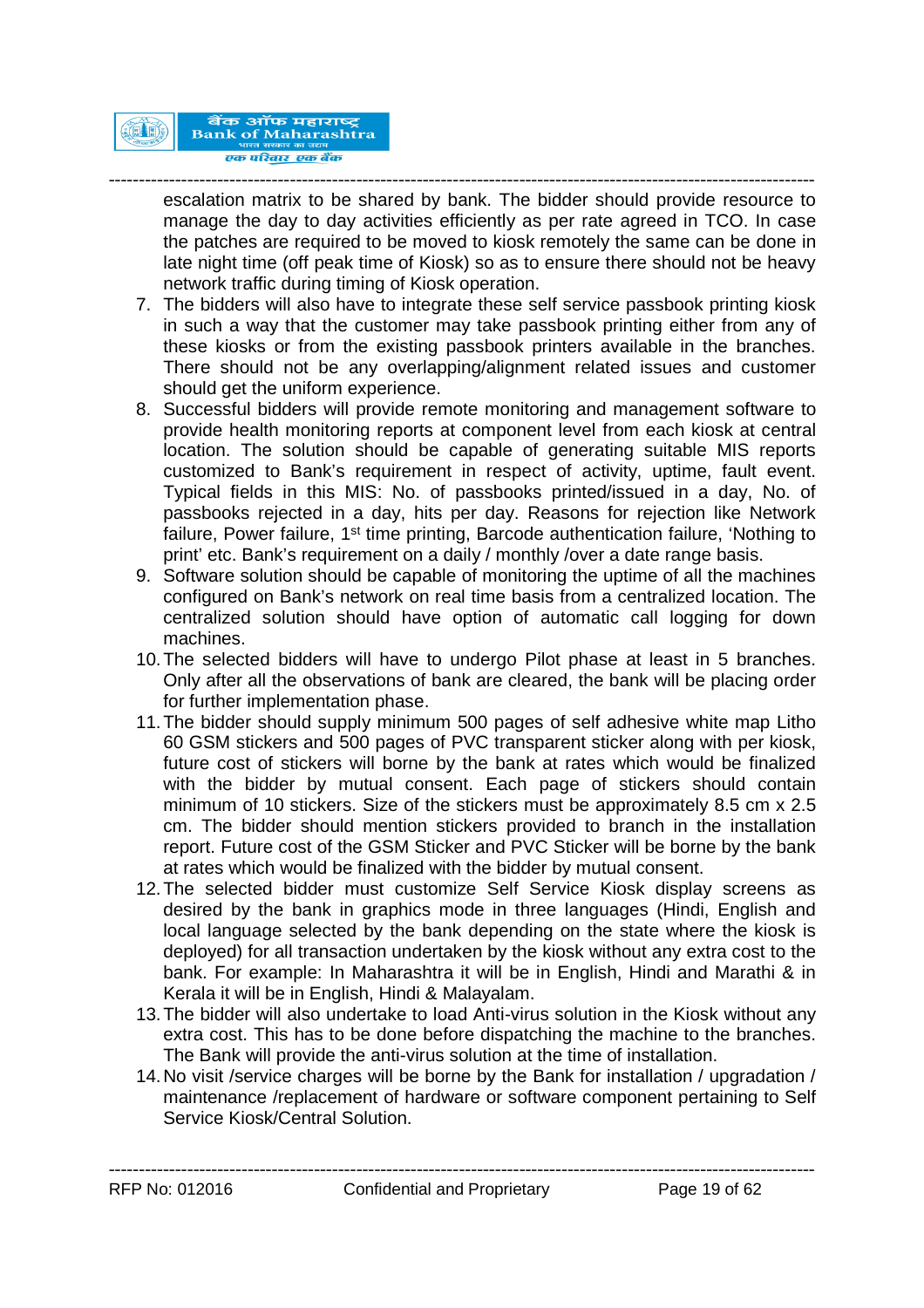

#### --------------------------------------------------------------------------------------------------------------------- 15.All this Kiosk will be in Bank Domain so that the policies can be applied centrally. The bank will not pay any additional cost for the same. All the future patches should be pushed centrally. In case the same could not be pushed because of any issue the vendor representative is require to visit and install those patches without any additional cost to bank.

- 16.The authorized engineer should make regular visit and do the necessary cleaning / maintenance activity on monthly basis (once in a calendar month) to ensure there is no breakdown of kiosk because of non-maintenance. Reports for maintenance activity for Kiosk should be submitted to the Bank on monthly basis.
- 17.Bank will provide the barcode software to the successful bidder or the successful bidder will have to provide barcode application as per requirement by the Bank. The bidder must install barcode software in atleast 3 client PC of the branch. Barcode should be printed by the existing passbook printer of the branch. This will be done at no cost to Bank. The scope of the services is to be provided for a period of 5 years from the date of project sign off by the Bank.
- 18.Bank of Maharashtra branding as well as instruction to operate passbook kiosk should be displayed on the front body of the passbook kiosk.
- 19.At the time of installation of Kiosks, bidder will be responsible for syncing/calibrating the alignments of Passbook Printer in the Kiosk or the Passbook Printers used in the branch to ensure sync between branch passbook printer and Kiosk printer. This will be done at no cost to Bank. The scope of the services is to be provided for a period of 5 years from the date of project sign off by the Bank. Consumable such as cartridge of the passbook printer should be replaced by the successful bidder as an when call has been placed by the bank.
- 20.Successful bidder must have a passbook kiosk designed in such a way that the passbook printer should be easily accessible to branch staff.
- 21.Space provided for inserting the passbook should be more than ½ inch of the width (8.1 inch) of the Bank's passbook on extreme ends.
- 22.Successful bidder must provide Centralized Web Based Remote Monitoring and Management Software at Bank's Centralized location. (Bank will provide the required Hardware and database to host the software at central location)
- 23.Successful bidder must provide One Resource to be posted at Bank's Centralized Location for Remote Monitoring, Complaint Management, Resolving issues, coordinating between Vendor & Bank and Providing MIS as per bank requirement for five years.
- 24.Detailed log report for the activities in the kiosk is to be generated and stored locally in kiosk. This log file should be in a normal readable format and to be accessible by the Bank in case of need.

# **2.22. Erasures or Alterations**

The offers containing erasures or alterations will not be considered. There should be no hand-written material, corrections or alterations in the offer. Technical details must be completely filled up. Correct technical information of the product being offered must be filled in. Filling up of the information using terms such as *"OK", "accepted", "noted", "as*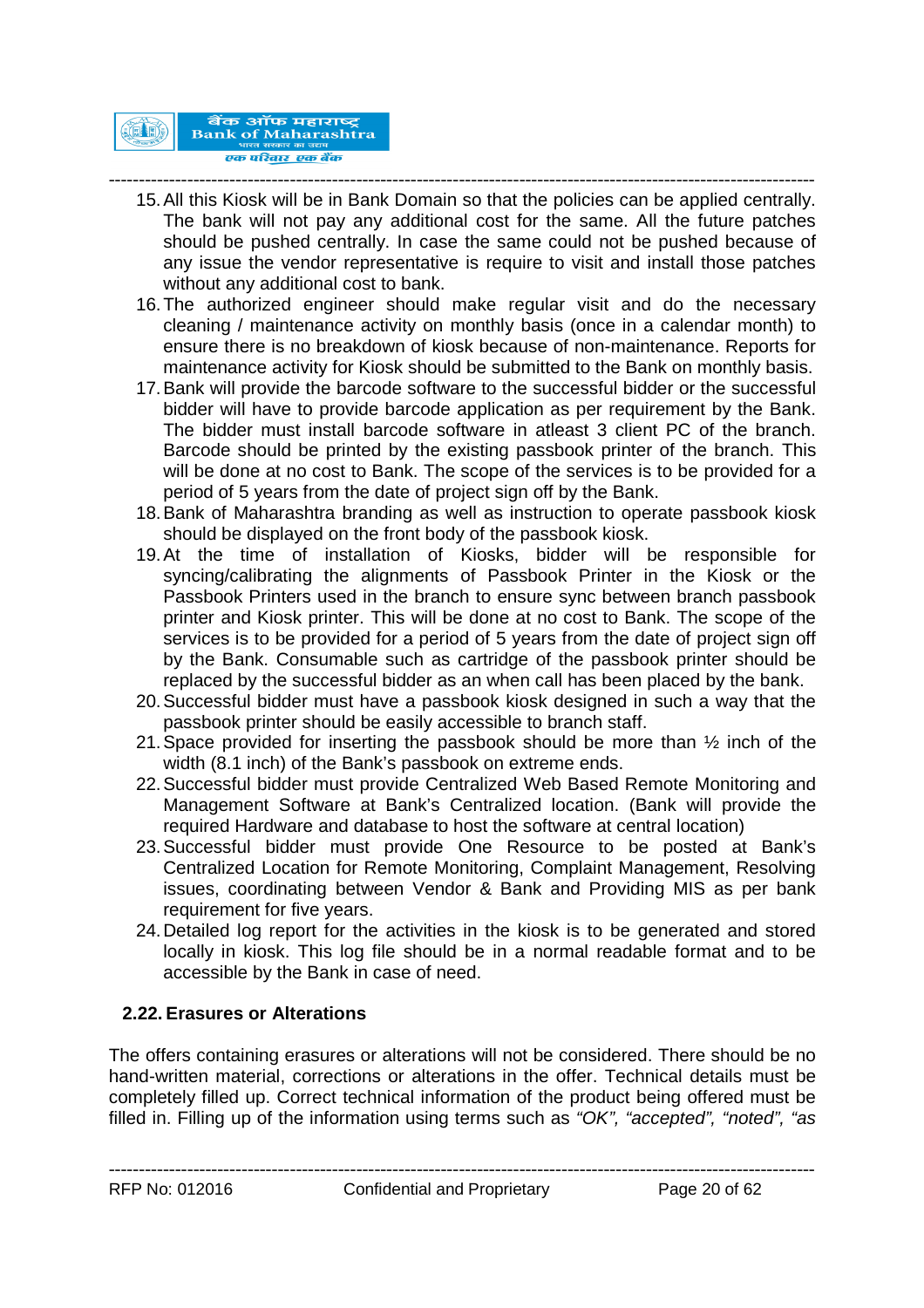

*given in brochure/manual"* is not acceptable. Bank of Maharashtra may treat offers not adhering to these guidelines as rejected.

Bank of Maharashtra may, at its discretion, waive any minor non-conformity or any minor irregularity in an offer. This shall be binding on all bidders and Bank of Maharashtra reserves the right for such waivers.

### **2.23. Locations**

This tender is being floated by the Head Office of Bank of Maharashtra. Self Update passbook Printer kiosks are being procured through this tender shall be installed, commissioned and maintained by the successful bidder at various locations of Bank of Maharashtra across the country**.** Bank reserves the right to make changes in the locations.

# **2.24. Costs & Currency**

The offer must be made in Indian Rupees only, and price quoted must include the following cost components.

- 1. Cost of the equipment
- 2. Installation and commissioning charges, if any,
- 3. Minimum of three-year comprehensive on-site warranty covering all parts & labor.
- 4. Transportation and Forwarding charges to the site.
- 5. In addition to transit insurance normal electronic equipment insurance should be available up to installation or up to 30 days from date of delivery whichever is earlier.
- 6. All taxes and levies including service tax and VAT but excluding Octroi/LBT

### **2.25. Fixed Price**

The Commercial bid shall be on a fixed price basis, inclusive of all taxes and levies at site as mentioned above except Octroi/LBT. No price variation relating to increases in customs duty, excise tax, dollar price variation etc. will be permitted.

#### **2.26. Order splitting**

With a view to reduce the risks of delaying project implementation, bank reserves the right to split the order approximately in the order of 70:30 between the bidders offering the lowest TCO within(L1) and the bidder offering second lowest TCO (L2) provided the difference between L1 & L2 is less than or equal to 10%. The purchase order (PO) will only be at the rate offered by L1.

### **2.27. Short-listing of Bidders**

Bank of Maharashtra will create a short-list of **technically qualifying bidders** and the **Commercial bids of only these bidders will be opened.**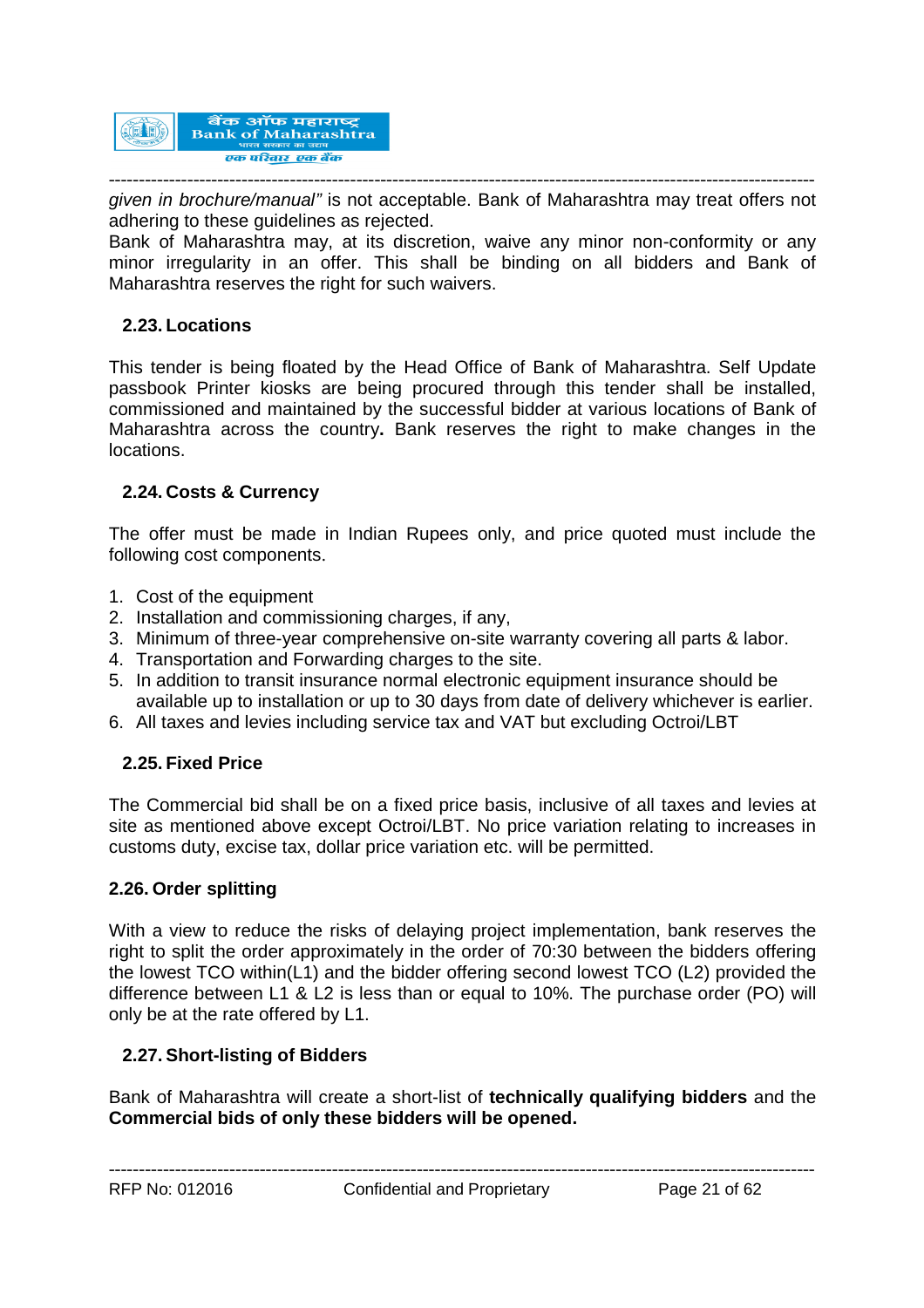

# **2.28. Right to Alter Quantities**

Bank of Maharashtra reserves the right to alter the proposed quantities specified in the tender. Bank of Maharashtra also reserves the right to delete one or more items from the list of items specified in tender.

# **2.29. Rate Contract**

Bank of Maharashtra reserves the right to enter into a rate contract with successful bidders for delivery of Self Update passbook printer Kiosk for any branches / offices. The validity of the rate contract shall be two years from the date of last pre-delivery inspection. The same technical specifications and terms of Commercial bid shall apply mutatis-mutandi to the order placed through the rate contract as specified through this tender. However during the validity of the rate contract, if there is downward revision of the prices beyond 1% of the price arrived at the time of placing the order, Bank of Maharashtra reserves the right to re-negotiate the prices before placing the order.

### **2.30. Repeat Orders**

Bank of Maharashtra reserves the right to place repeat order/s on the bidder under the same terms and conditions within a period of two years from the date of acceptance of first purchase order by the bidder. The bank reserves the right to re-negotiate the price with the bidder in case of downward revision of the prices.

### **3. Terms and Conditions**

### **3.1. Support Personnel**

In addition to the regular support centers the bidder should provide one contact person either own employee or through franchisee for each regional office of Bank of Maharashtra at the cities listed in Annexure - G (B).

### **3.2. Technical Inspection and Performance Evaluation**

Bank of Maharashtra reserves its right to carry out a technical inspection and performance evaluation (bench-marking) of Kiosks and solutions offered by technically qualified bidders.

### **3.3 Performance Bank Guarantee**

The bidder has to submit the performance bank guarantee totaling 10% of order value for period of contract (warranty period and AMC period).

#### **3.4 Payment Terms**

--------------------------------------------------------------------------------------------------------------------- The payment will also be released by Head office. The payment terms will be as follows: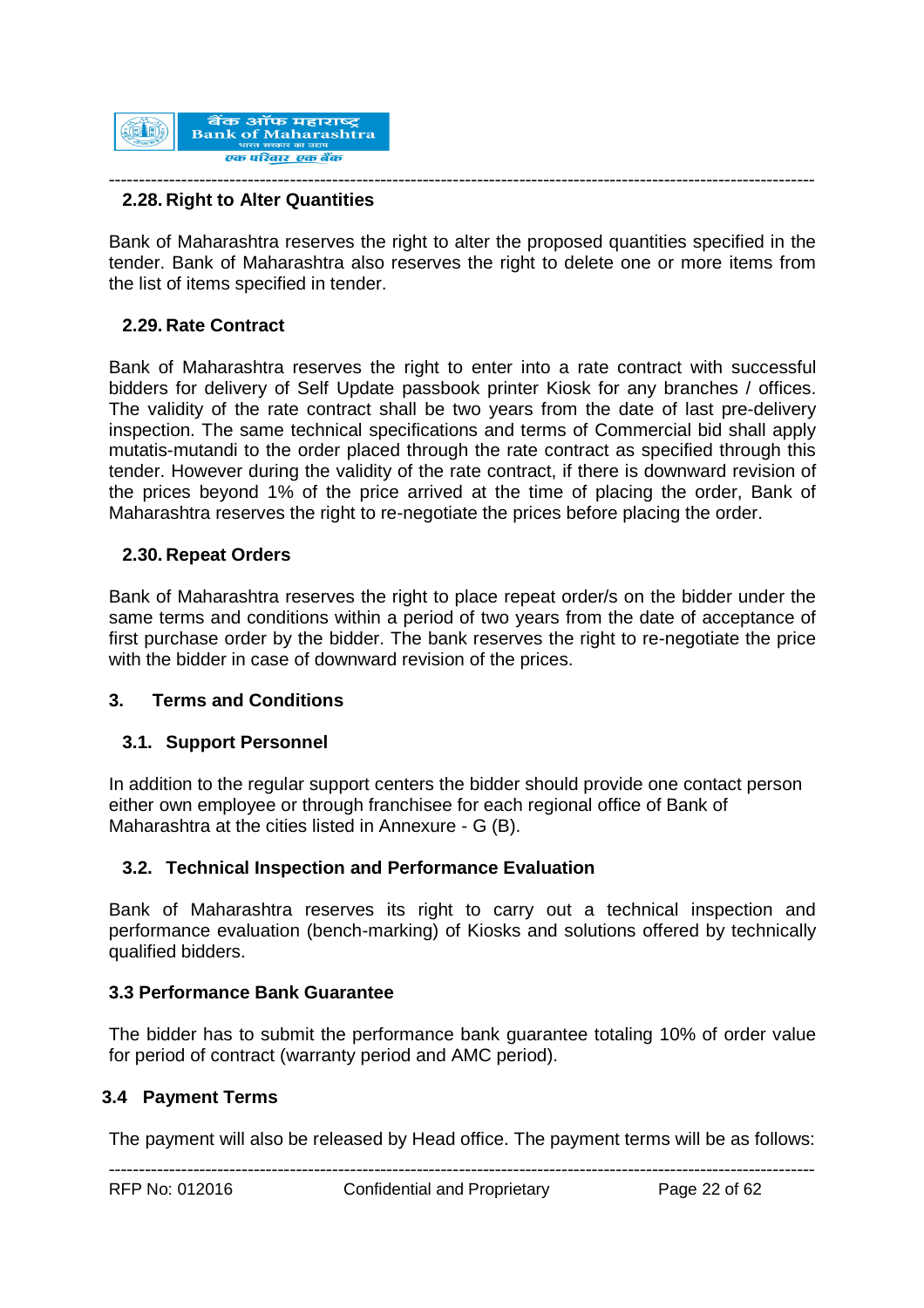

- 1. No advance payment shall be made.
- 2. 90% cost of the equipment shall be paid after 30 days on successful commissioning of the machine to the entire satisfaction of the Bank subject to Bidder submits the invoice with installation report certified by Branch Head.
- 3. The balance 10% shall be retained as retention money for 3 years. However, the same can be released against a performance BG acceptable to the bank from scheduled Bank valid for 3 years from the date of commissioning.

### **3.5 Delivery, Installation and Commissioning**

The Bidder shall be responsible for delivery and installation of the equipment ordered at all the sites and for making them fully operational at no **extra charge within 5weeks of receiving the purchase order**. The signing authority will be Branch Manager or Officer at branch / office.

If the bidder fails to deliver and/or install all the equipment ordered within the stipulated time schedule or by the date extended by Bank of Maharashtra, it will be a breach of contract. In such case, Bank of Maharashtra may foreclose the bank guarantee without any notice. In the event of Bank of Maharashtra agreeing to extend the date of delivery at the request of bidder, it is a condition precedent that the validity of Bank guarantee shall be extended by further period as required by Bank of Maharashtra before the expiry of the original bank guarantee. Failure to do so will be treated as breach of contract. In such an event the advance paid to bidder will become returnable to Bank of Maharashtra forthwith and Bank of Maharashtra reserves its right to foreclose the bank guarantee.

Appropriate insurance to cover the equipment for the transit period and till 30 days after delivery or installation whichever is earlier. The copy of the Insurance Policy should be submitted to the Bank after PDI at the discretion of Bank of Maharashtra, there will be an acceptance test conducted by the bidder in presence of Bank of Maharashtra officials and/or its nominated consultants after installation of complete equipment. In case of serious discrepancy in /software supplied, Bank of Maharashtra may cancel the entire purchase order and return the equipment back to the bidder at bidder's costs and risks.

### **3.6Completeness of Installation**

The installation will be deemed as incomplete if any component of the Self Update passbook printer Kiosk or any documentation/media is not delivered or is delivered but not installed and/or not operational or not acceptable to Bank of Maharashtra after acceptance testing/examination.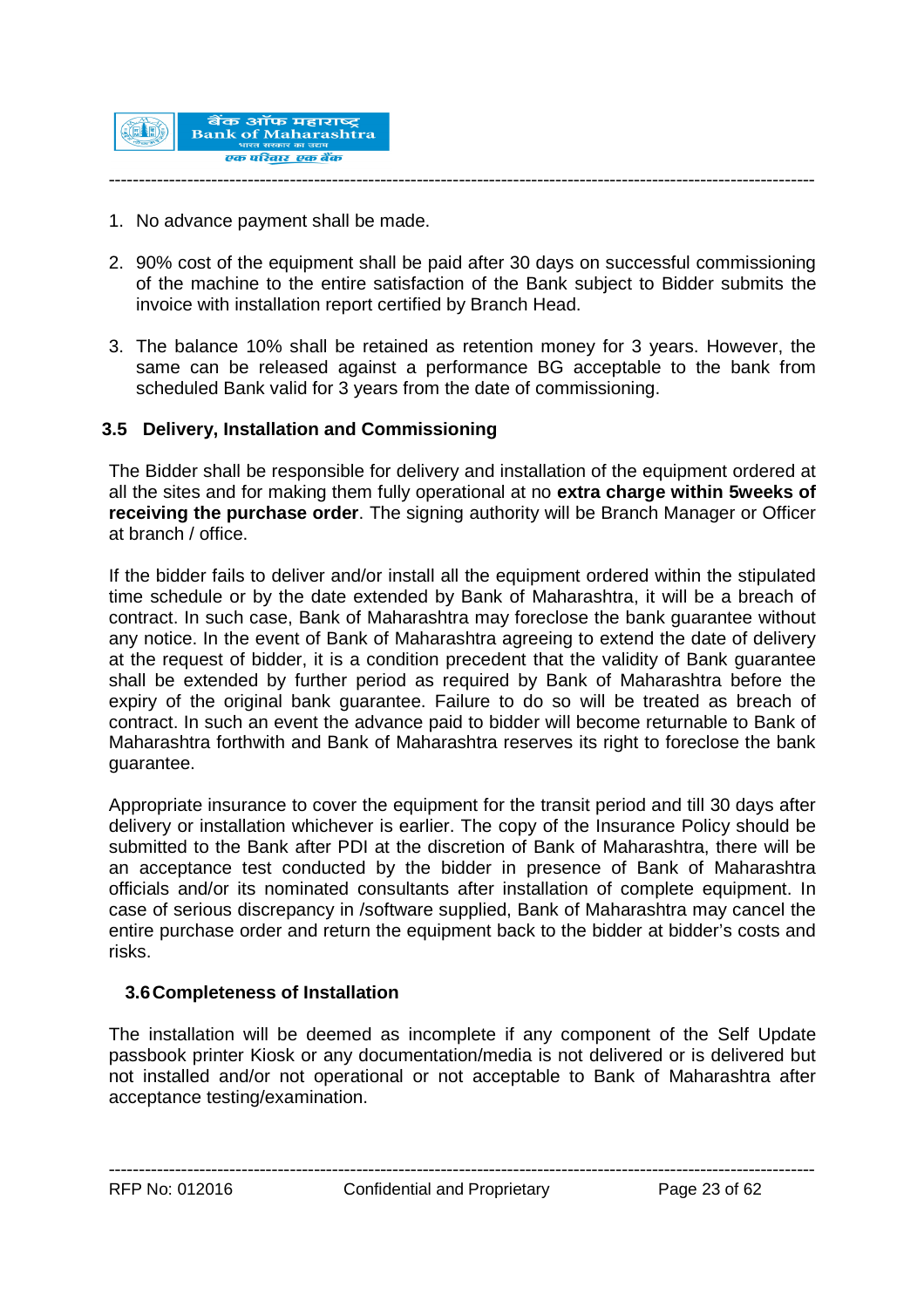

--------------------------------------------------------------------------------------------------------------------- In such an event, the supply & installation will be termed as incomplete and it will not be accepted and warranty period will not commence. The entire site will be accepted after complete commissioning of equipment and satisfactory working of the entire equipment for a minimum period of 15 days.

# **3.7Order Cancellation**

Bank of Maharashtra reserves its right to cancel the order in the event of one or more of the following situations:

- 1. Delay in delivery beyond the specified period for delivery.
- 2. Delay in installation beyond 6 weeks from the date of purchase order.
- 3. Serious discrepancy is noticed in the kiosk.

In addition to the cancellation of purchase order, Bank of Maharashtra reserves the right to levy appropriate the damages from the earnest money deposit (EMD) given by the bidder or foreclose the Bank Guarantee given in lieu of EMD and/or foreclose the bank guarantee given by the supplier against the advance payment.

### **3.8Inter-working of hardware and Software**

The bidder must integrate Self Update passbook printer Kiosk with the B@ncs-24 application running in the Bank and make the system integrated and fully functional. It will be bidder's responsibility to locate the exact nature of the problem/fault(s) and rectify the same except for the problems in the application software, if any. Under no circumstances will a problem/fault be blamed on the application software without sufficient cause and justification.

The bidder must also take necessary steps to successfully install all the software components (API) supplied by him on the Servers/ Kiosks.

#### **3.9Acceptance Tests**

At the discretion of Bank of Maharashtra, acceptance test will be conducted by the bidder at the site in the presence of the officials of Bank of Maharashtra and/or its nominated consultants. The tests will check for trouble-free operation of the complete system for ten consecutive days apart from physical verification and testing. There shall not be any additional charges payable by Bank of Maharashtra for carrying out this acceptance test. Bank of Maharashtra will take over the system on successful completion of the above acceptance test.

### **3.10Software Drivers, Manuals& Accessories**

The Self Update passbook printer Kiosks will have to be supplied with Software Drivers, Manuals and one complete set of accessories.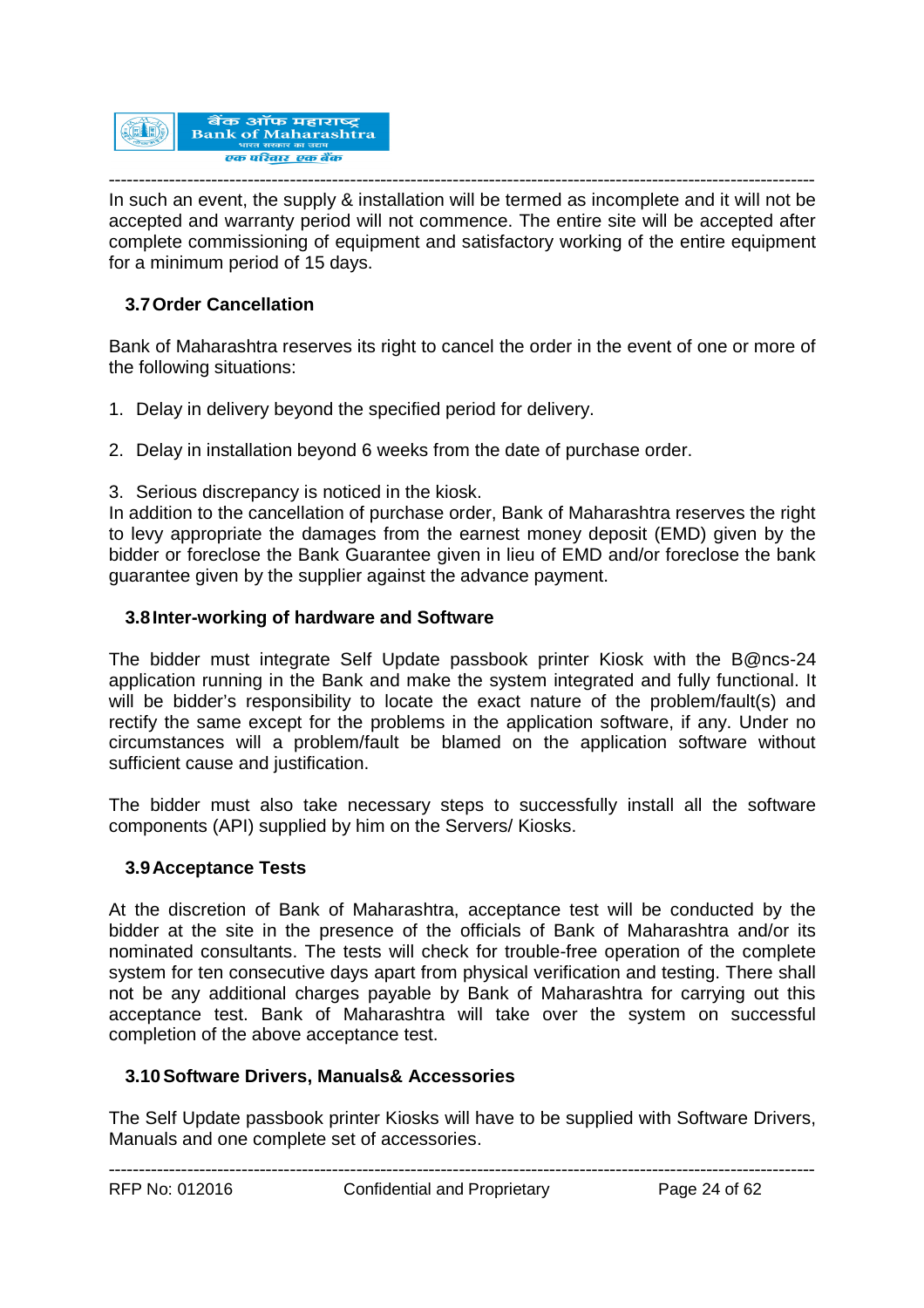

### **3.11Self Update passbook printer Kiosk Warranty**

The offer must include a minimum 3 years comprehensive on-site warranty. The Warranty in respect of all the locations would start from a single and uniform date i.e. from the date of release of the last and final lot. In no case, there would be multiple warranty dates.

Bidder shall be fully responsible for the manufacturer's warranty in respect of proper design, quality and workmanship of all equipment, accessories etc. covered by the tender. Bidder must warrant all equipment, accessories, spare parts etc. against any manufacturing defects during the warranty period. During the warranty period, bidder shall maintain the systems and repair/replace at the installed site all defective components, at no charge to Bank of Maharashtra.

During the warranty period, Vendor would be required to maintain adequate spares/consumables locally to ensure prompt attendance to faults.

During warranty period all parts developing defects are replaceable at no cost to the Bank

### **3.12 Annual Maintenance Charges**

The bidder should provide post warranty AMC services @ 8% p.a. on the quoted rate mentioned in Schedule I. The cost of 8% annual AMC will be loaded to the cost for arriving TCO & L1. The quoted AMC rate for would be applicable for 24\*7 hrs support and response time should not be more than 4 hrs. AMC would cover all components including plastic parts. The bidder's engineer will visit branches/offices for regular Preventive Maintenance of printer, kiosk, at least, once in month.

The offer must give commitment to provide maintenance for two years from the date of expiry of warranty. Bidders are expected to maintain the equipment supplied for at least five years from the date of acceptance by bank.

Bank will pay AMC charges in Indian Rupees at the end of the each quarter for every quarter.

The selected bidder shall submit performance Bank Guarantee at the time of signing of Contract to the tune of 10 % of order value covering Five years period of warranty.

On expiry of the warranty period, it would be the Bank's discretion to award the A.M.C. to the bidder of Bank's choice. During the warranty period and during the subsequent AMC period, the bidder would be required to maintain adequate spares/consumables locally to ensure prompt attendance to faults. During warranty period all parts developing defects are replaceable at no cost to the Bank.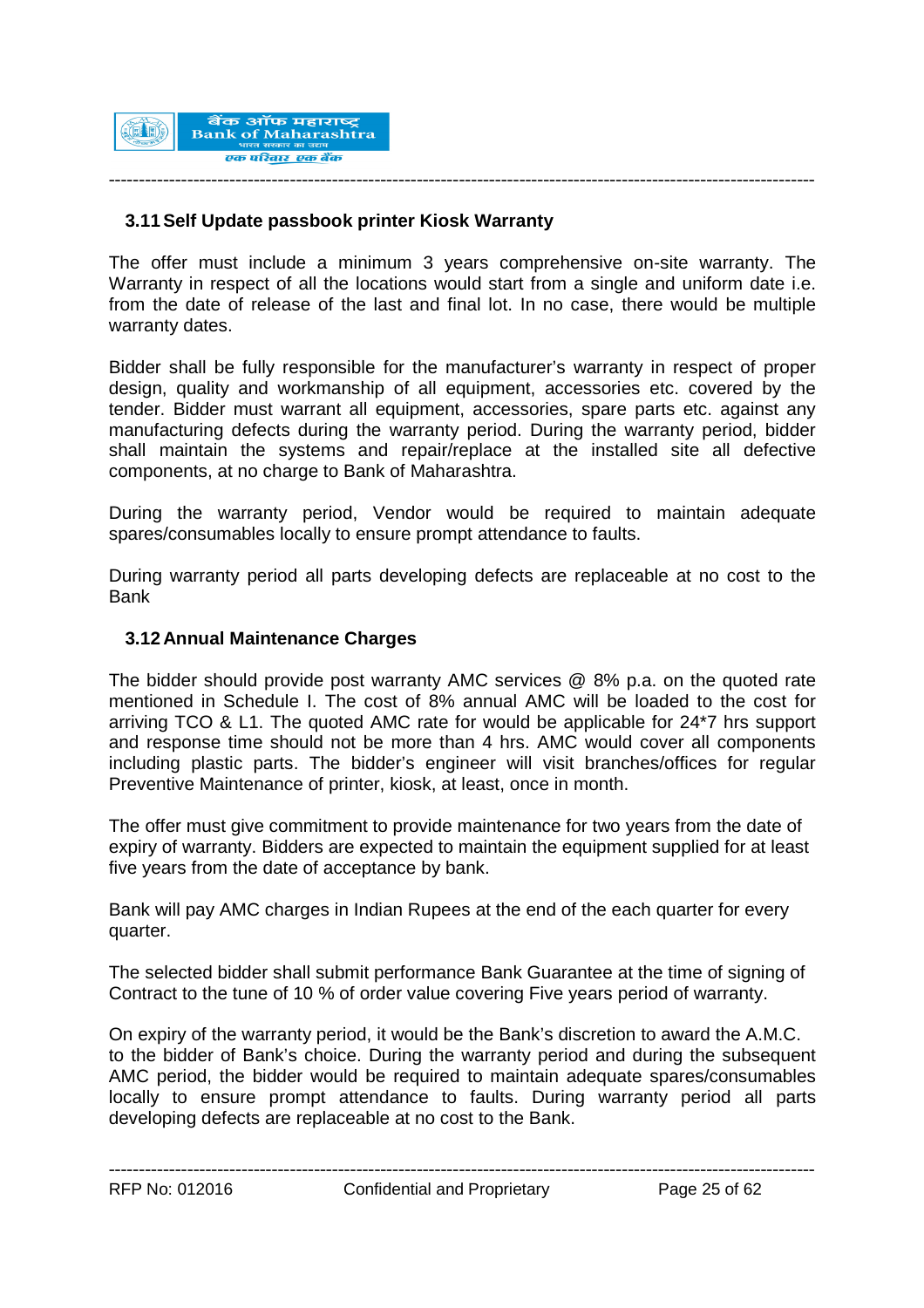

#### --------------------------------------------------------------------------------------------------------------------- **3.13 Training**

The Bidder shall associate the site staff during the testing of the system. The Bidder shall also train the staff in the proper operation and trouble shooting and routine maintenance at each and every location for a period of 2 working days. Training – cum – familiarization programme should be conducted by the bidder at each location.

# **3.14Spare parts**

Bidder will make the spare parts for the systems available for a minimum period of five years from the time of acceptance of the system. Thereafter, bidder will give at least twelve months notice prior to discontinuation of support services, so that Bank of Maharashtra may order its requirements of the spares, if it so desires. If any of the peripherals, components like Memory, power adapter, Printer head, toner of Self Update passbook printer Kiosk, etc. are not available or difficult to procure or the procurement is likely to be delayed for replacement if required, the replacement shall be carried out with state of the art technology equipment of equivalent capacity or higher capacity at no additional charges to Bank of Maharashtra.

### **3.15 Liquidated Damages**

If there is a delay by the bidder in the delivery any or all goods or perform services within the stipulated time schedule, the purchase shall, without prejudice to its other remedies under the rate contract deduct from the ordered price, as liquidated damages, a sum equivalent to 1% of the order value for each week of delay until actual delivery of the complete order at each location subject to maximum of 10% of cost of self-service passbook printing system. Bank of Maharashtra reserves the right to cancel the order and return the partially delivered equipment, if any, at the cost of the bidder in case delivery are not affected within stipulated time schedule. The Bank is entitled to withhold (deduct) from the purchase price or any other amount, which is due to vendor/supplier from this contract.

# **3.16Penalty**

For any delay in installation and commissioning of the kiosk, Bank of Maharashtra will charge penalty @ 1% of the order value. Total of such penalty mentioned under the clause 3.14 and 3.15 put together shall be subject to maximum of 10 percent of the total order value. The Bank reserves the right to cancel the order in case complete delivery is not affected within the stipulated time.

Any kiosk that is reported to be down by 3.00 p.m. on a given date should be either fully repaired or replaced by temporary substitute (of equivalent configuration) latest by 12 noon on the next day.

In case bidder fails to meet the above standards of maintenance, Bank will impose penalty @ Rs 500 per day per kiosk maximum upto 10% of the order value per kiosk..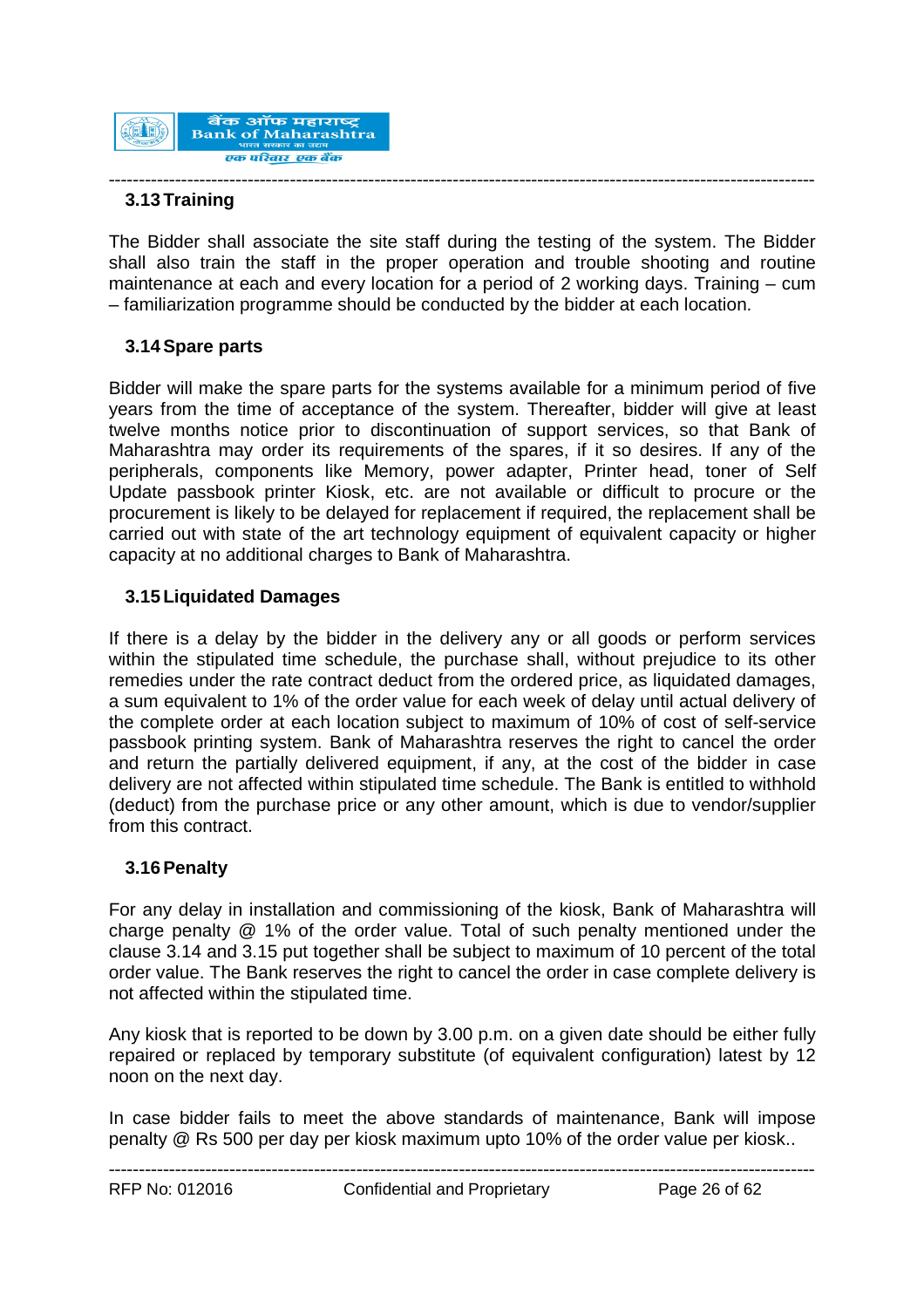

--------------------------------------------------------------------------------------------------------------------- During warranty/AMC period, the penalty would be recovered from the vendor from the any payment which is due to the vendor. If the amount is not sufficient to recover the penalty, the vendor would be liable to pay the penalty amount within a period of 15 days from the date of demand made by the bank through its branches/offices. If the vendor does not make the payment of penalty within the stipulated period, the bank is free to invoke the bank guarantee and recover the amount.

If the bidder's engineer fails to carry out regular Preventive Maintenance of kiosk, at least, once in a month, it will draw a penalty of 1% of the Total Order Value per Kiosk.

### **3.17 Failure**

If during the warranty period, any kiosk has a failure on four or more occasions in a quarter, it shall be replaced by equivalent new kiosk by the bidder at no cost to Bank of Maharashtra.

### **3.18 Indemnity**

Bidder shall indemnify, protect and save Bank of Maharashtra against all claims, losses, costs, damages, expenses, action suits and other proceedings, resulting from infringement of any patent, trademarks, copyrights etc. or such other statutory infringements in respect of all the hardware /software/network equipment etc. supplied by him.

### **3.19Publicity**

Any publicity by the bidder in which the name of Bank of Maharashtra is to be used should be done only with the explicit written permission of Bank of Maharashtra.

### **3.20Guarantees**

Bidder should guarantee that the machines delivered to Bank of Maharashtra are brand new, including all components. In the case of software, the bidder should guarantee that the software supplied to Bank of Maharashtra is licensed and legally obtained. All and software must be supplied with their original and complete printed documentation.

A certificate signed by the CFO / Company Secretary of the Company should be submitted before the Pre-Delivery inspection confirming that all the components / parts/assembly software used in the Self Update passbook printer Kiosk are original new ones and no refurbished/ duplicate / second hand components/ parts/assembly/software are used.

### **3.21 Force Majeure**

The bidder shall not be liable for forfeiture of its performance security, liquidated damages or termination for default, if and to the extent that it's delay in performance or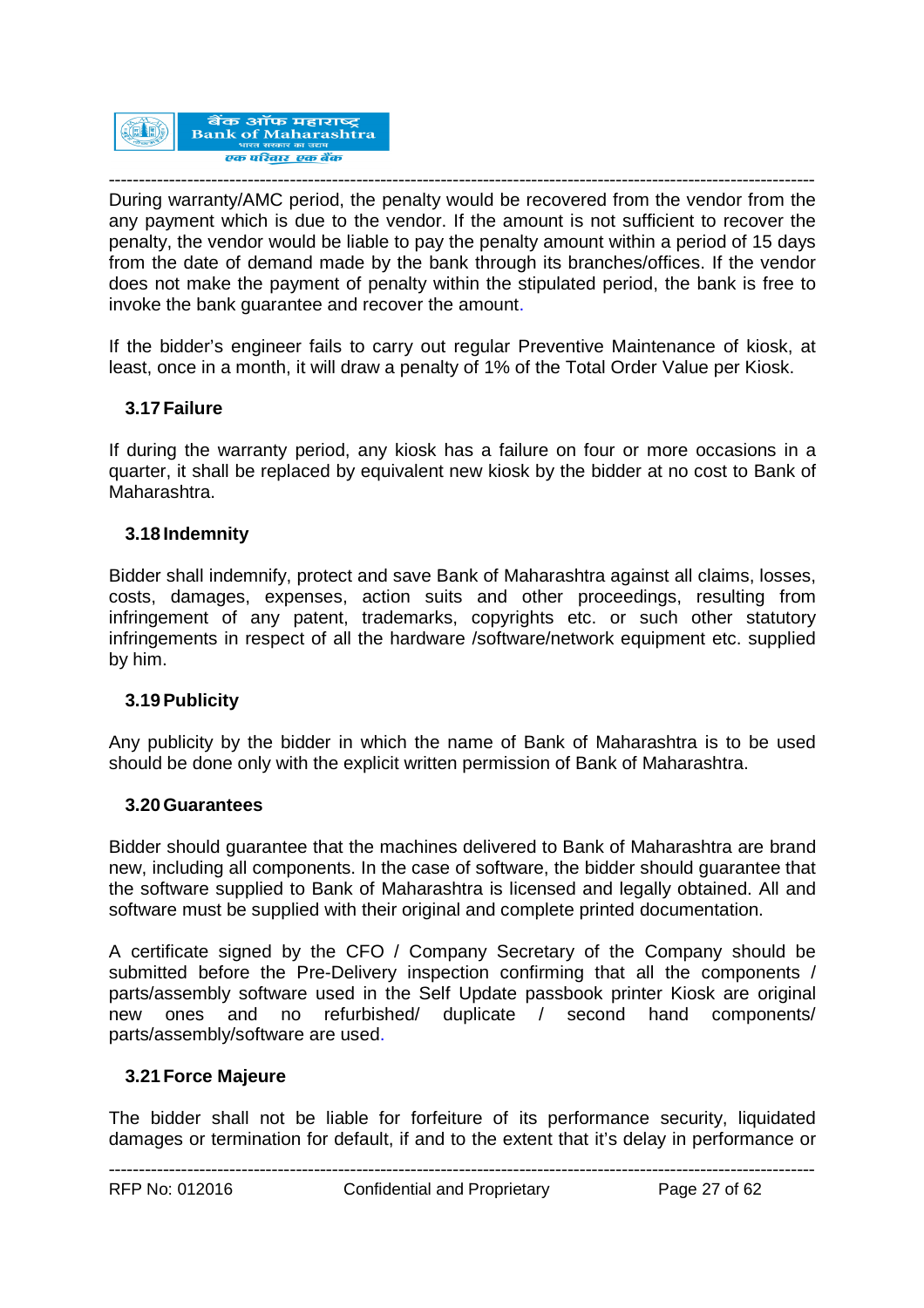

-------------------------------------------------------------------------------------------------------------------- other failure to perform its obligations under the contract is the result of an event of Force Majeure. For purposes of this Clause, "Force Majeure" means an event beyond the control of the Bidder and not involving the bidder's fault or negligence and not foreseeable. Such events may include, but are not limited to, Acts of God or of public enemy, acts of Government of India in their sovereign capacity, acts of war, acts of Bank of Maharashtra either in fires, floods, strikes, lock-outs and freight embargoes.

If a Force Majeure situation arises, the Bidder shall promptly notify Bank of Maharashtra in writing of such conditions and the cause thereof within twenty calendar days. Unless otherwise directed by Bank of Maharashtra in writing, the Bidder shall continue to perform its obligations under the Contract as far as it is reasonably practical, and shall seek all reasonable alternative means for performance not prevented by the Force Majeure event.

In such a case, the time for performance shall be extended by a period not less than the duration of such delay. If the duration of delay continues beyond a period of three months, Bank of Maharashtra and the bidder shall hold consultations with each other in an endeavor to find a solution to the problem.

Notwithstanding above, the decision of Bank of Maharashtra shall be final and binding on the bidder.

### **3.22 Resolution of Disputes**

Bank of Maharashtra and the bidder shall make every effort to resolve amicably, by direct informal negotiation, any disagreement or dispute arising between them under or in connection with the contract. If after thirty days from the commencement of such informal negotiations, Bank of Maharashtra and the Bidder are unable to resolve amicably a contract dispute; either party may require that the dispute be referred for resolution by formal arbitration.

All questions, disputes or differences arising under and out of, or in connection with the contract, shall be referred to two Arbitrators: one Arbitrator to be nominated by Bank of Maharashtra and the other to be nominated by the Bidder. In the case of the said Arbitrators not agreeing, then the matter will be referred to an umpire to be appointed by the Arbitrators in writing before proceeding with the reference. The award of the Arbitrators, and in the event of their not agreeing, the award of the Umpire appointed by them shall be final and binding on the parties. The arbitration and reconciliation act 1996 shall apply to the arbitration proceedings and the venue & jurisdiction of the arbitration shall be Pune.

### **3.23 Non Disclosure Agreement**

The Bidder shall hold all information about this tender and / or information gathered about the Bank through this process in strict confidence with the same degree of care with which the Bidder protects its own confidential and proprietary information. The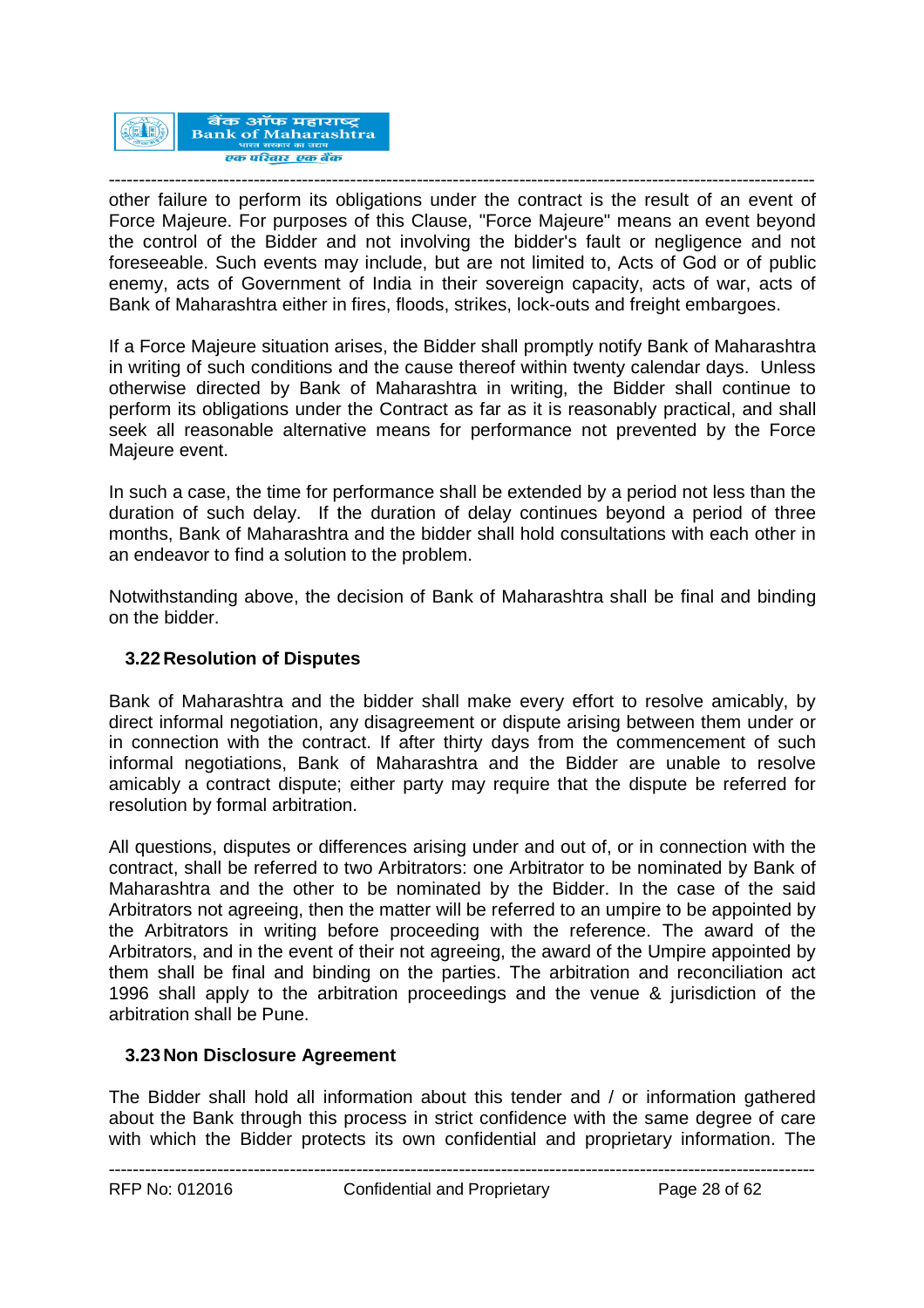

--------------------------------------------------------------------------------------------------------------------- Bidder shall restrict disclosure of the Information solely to its employees, agents and contractors on a need to know basis and advise those persons of their obligations hereunder with respect to such Information.

To use the Information only as needed for the purpose solely related to this Project;

Except for the purpose of execution of this Project, not disclose or otherwise provide such information or knowingly allow anyone else to disclose or otherwise provide such Information.

The Bidder shall not disclose any information to parties not involved in supply of the products and services forming part of this order and disclosure of information to parties not involved in supply of the products and services forming part of this order will be treated as breach of trust and invite legal action. This will also mean termination of the contract and disqualification of the bidder in any future tendering process of the Bank.

Any information considered sensitive must be protected by the vendor from unauthorized disclosure or access.

### **3.24 Adoption of Integrity Pact**

- 1. The Pact essentially envisages an agreement between the prospective bidders and the Bank, committing the persons/officials of both sides, not to resort to any corrupt practices in any aspect/stage of the contract.
- 2. Only those bidders, who commit themselves to the above pact with the Bank, shall be Considered eligible for participate in the bidding process.
- 3. The Bidders shall submit signed integrity pact as per **Annexure -N**along with Conformity to Eligibility Criteria. Those Bids which are not containing the above are liable for rejection.
- 4. Foreign Bidders to disclose the name and address of agents and representatives in India and Indian Bidders to disclose their foreign principles or associates
- 5. Bidders to disclose the payments to be made by them to agents/brokers or any other intermediary. Bidders to disclose any transgressions with any other company that may impinge on the anti-corruption principle.
- 6. Integrity Pact in respect this contract would be operative from the stage of invitation of the Bids till the final completion of the contract. Any violation of the same would entail disqualification of the bidders and exclusion from future business dealings.
- 7. The Integrity Pact Agreement submitted by the bidder during the Bid submission will automatically form the part of the Contract Agreement till the conclusion of the contract i.e. the final payment or the duration of the Warranty/Guarantee/AMC if contracted whichever is later.
- 8. Integrity Pact, in respect of a particular contract would be operative stage of invitation of bids till the final completion of the contract. Any violation of the same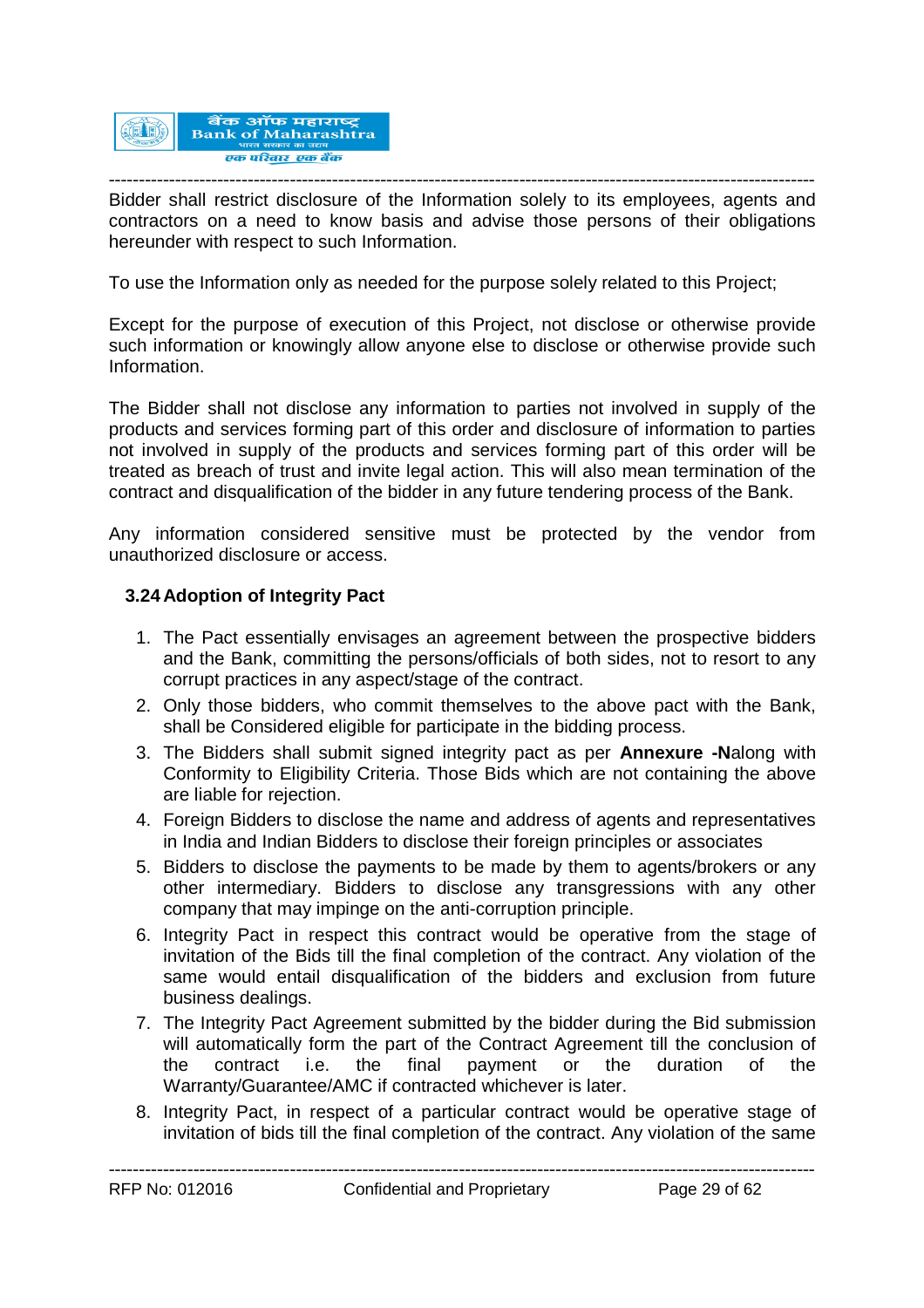

-------------------------------------------------------------------------------------------------------------------- would entail disqualification of the bidders and exclusion from future business dealings.

9. The name and contact details of the Independent External Monitors (IEM) nominated by the Bank are as under:

| Shri, Nilmoni Bhakta             | Shri. Madan Lal Sharma          |
|----------------------------------|---------------------------------|
| Address - A-801, PBCL CHS Ltd.   | Address - K-23,                 |
| Plot No. 3, Sector 46 A          | Jangpura Extention              |
| Nerul, Navi Mumbai, 400706       | New Delhi                       |
| Email - nilmoni.bhakta@gmail.com | Email - ml.sharma1965@yahoo.com |
|                                  |                                 |

### **4 Schedule of Items Required :**

**Schedule I :** Supply, Installation, Commissioning & Maintenance of 800 Quantities of Self Update Passbook Printing Kiosk With Integrated Barcode Reader with minimum commitment of 500 Quantities of Self Update Passbook Printing Kiosk. The Self Update passbook printer Kiosks will be delivered with one complete set of accessories.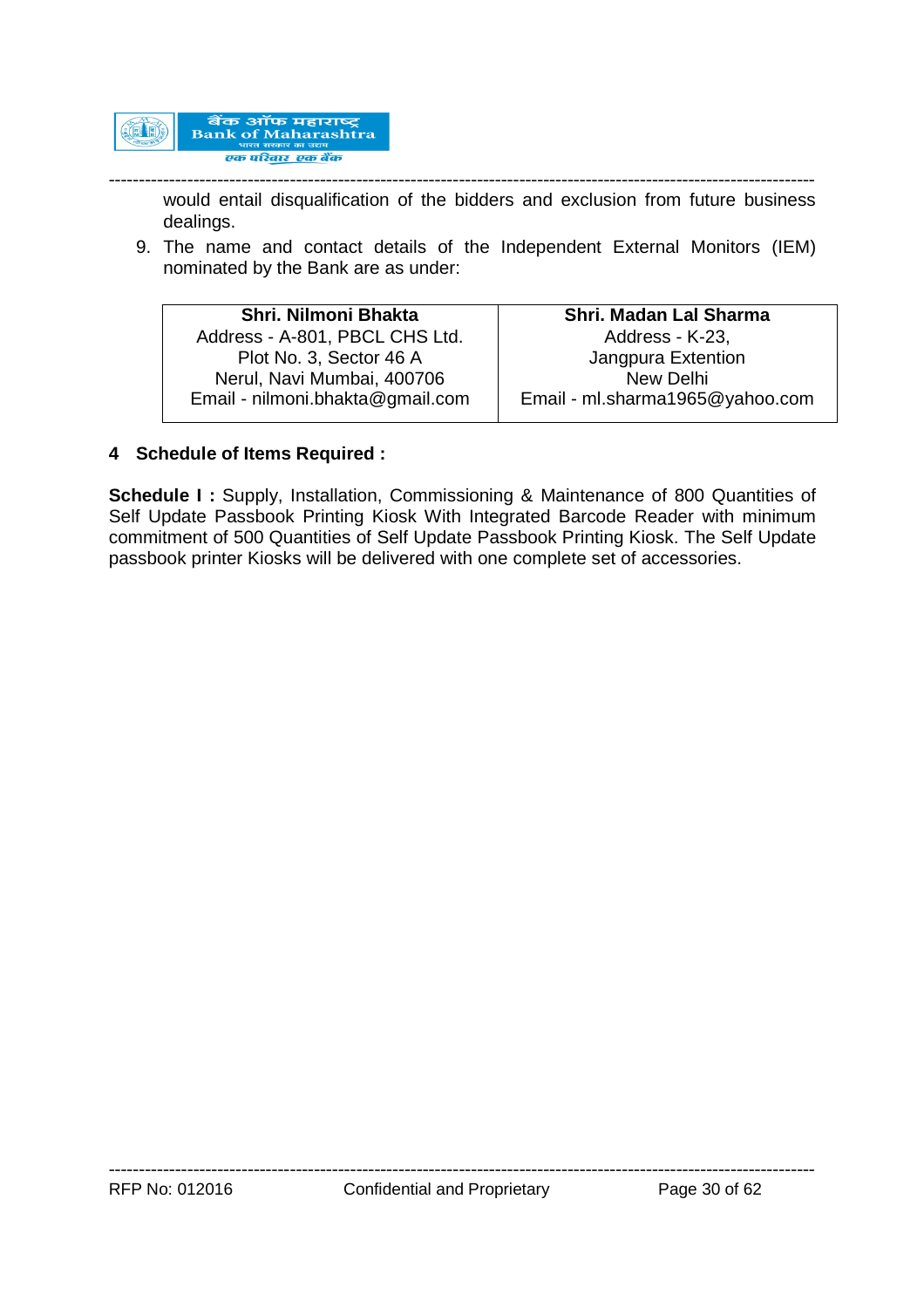

# **5 Annexure A -Technical Specifications**

# **Pass Book Printing Kiosk with integrated Barcode reader:**

| <b>Items</b>                           | <b>Requirements</b>                                                                                                     | <b>Complied</b><br>(Yes/No) | <b>Details</b> |
|----------------------------------------|-------------------------------------------------------------------------------------------------------------------------|-----------------------------|----------------|
|                                        | <b>Update</b><br><b>Self</b><br>passbook<br><b>Kiosk</b><br>printer<br>Configuration                                    |                             |                |
| PC<br>Configuration                    | Processor: Pentium Corei3 or higher                                                                                     |                             |                |
|                                        | Memory: 2 GB DDR3 RAM or higher                                                                                         |                             |                |
|                                        | Storage Space: 500 GB or higher                                                                                         |                             |                |
|                                        | Operating System: Licensed Windows 7 / higher<br>(purchased in the name of Bank of Maharashtra)                         |                             |                |
|                                        | Male RS232 serial port, Integrated Keyboard with<br>(for administrator) Gigabit<br>mouse<br><b>Network</b><br>Interface |                             |                |
|                                        | Min 4 USB Ports                                                                                                         |                             |                |
| <b>Touch Screen</b>                    | Monitor: 15" touch screen or higher                                                                                     |                             |                |
|                                        | Type: SAW                                                                                                               |                             |                |
|                                        | Material: 3 mm Pure Glass                                                                                               |                             |                |
|                                        | Touch Screen Resolution: 4096 touch points per<br>axis within the calibrated area.                                      |                             |                |
|                                        | Life: 50 million touches                                                                                                |                             |                |
|                                        | Light Transmission: >90%                                                                                                |                             |                |
|                                        | Antiglare Surface: 6:1 minimum                                                                                          |                             |                |
|                                        | Accuracy: Less than +/-1% error within the active<br>area.                                                              |                             |                |
|                                        | Response Time : < 16 ms                                                                                                 |                             |                |
|                                        | Touch activation force : Less than 85 grams                                                                             |                             |                |
|                                        | Endurance: Scratch resistance. Must withstand<br>more than 50,000,000 touches in one location<br>without failure.       |                             |                |
|                                        | Impact Resistance: meets GB9633-1988 and UL-<br>60950-1 steel ball test or equivalent.                                  |                             |                |
|                                        | Operating Temperature: 5 to 50 Centigrade.                                                                              |                             |                |
| <b>Passbook</b><br><b>Printer with</b> | Passbook printer with inbuilt barcode scanner                                                                           |                             |                |
| integrated<br><b>Bar Code</b>          | Printer speeds up to 480 cps                                                                                            |                             |                |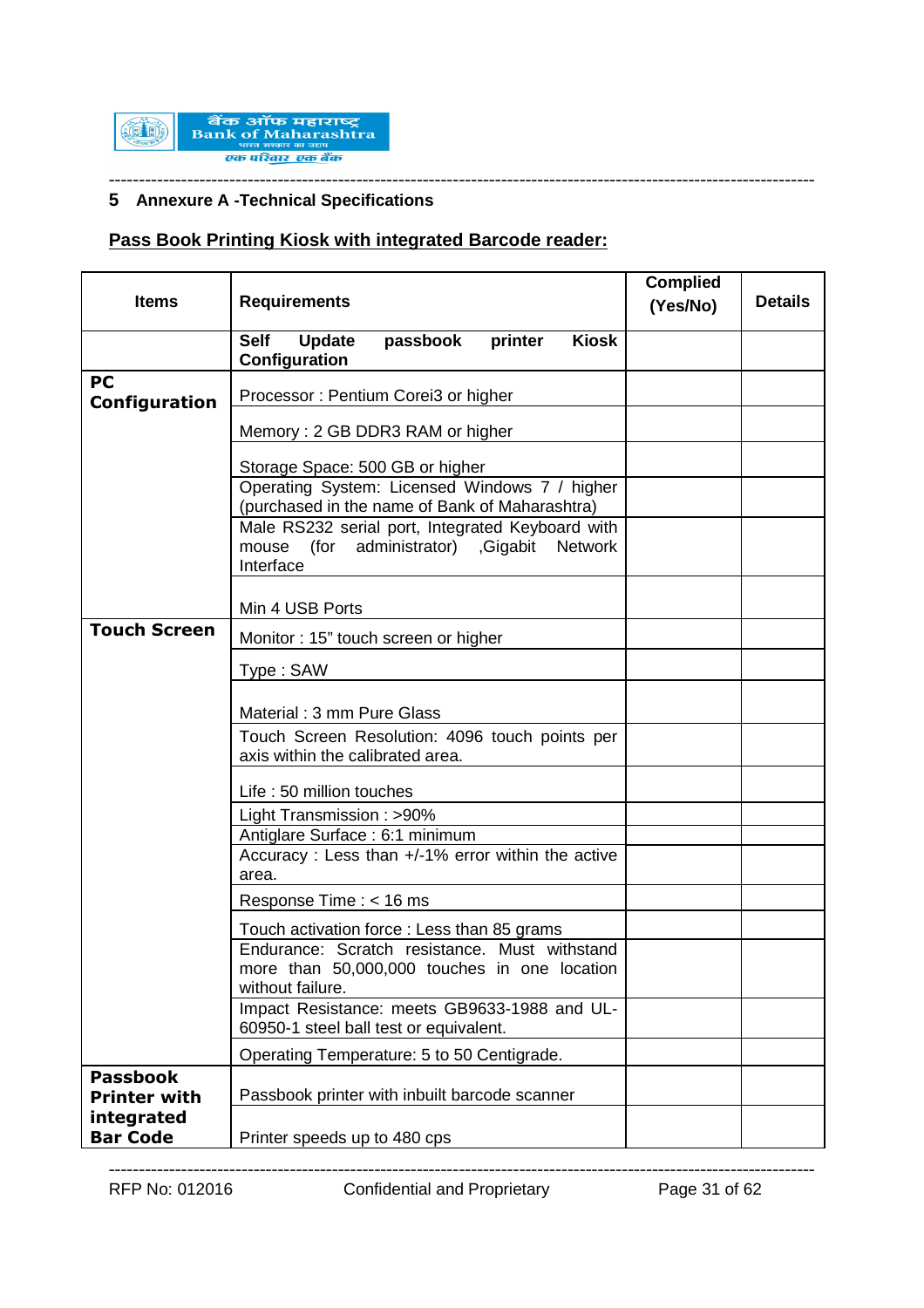

# बैंक ऑफ महाराष्ट्र<br>Bank of Maharashtra एक परिवार एक बैंक

--------------------------------------------------------------------------------------------------------------------- **Reader** Printer head life of 400 million characters. Print method 24 pin, impact dot matrix Print direction : Bi-direction with logic seeking. Columns : 94 ( 10cpi) Scan engine : CCD Scan rate : 400 scans/ sec. Depth of Field : 10 cm ( $0 - 4$ ") Barcode Code Width : 12 cm(4") maximum Interface : RS232 Barcodes supported : UPC E , A, EAN, Code 39;Interleaved matrix , Industrial and standard 2 of 5, Code 128, Coda bar , Code 93 , MSI , Plessey. **Cabinet** Compact, Sleek and Edgeless. Passbook Printer : Height from the base 2.75-3.5 feet. The above must be housed in ergonomically designed cabinet, wall mountable preferred**.** The footprint of the kiosk in case of floor standing kiosk should be optimal & convenient to customer. All devices must be optimally located and secured, with easy serviceability. These kiosk cabinets should be screwed in the floor so that these kiosk cannot be lifted with ease. Sheet Metal: IS513 Draw Material or equivalent to 1.6mm The collection box must be made secure with mechanical operated lock. **Application Software** The Application Software must be capable of generating ISO8583:93 format for integration with CBS. Work Flow : Pass Book Printing Kiosk terminal  $\rightarrow$ RMMS  $\rightarrow$  TCS B@ncs-24 (CBS Application). Maintains log for all transactions between Pass Book Printing kiosk and B@ncs-24. Vendor should provide Central monitoring tool and Remote patch update for software Component level health monitoring tool Capable of remotely managing the kiosk transactions. Remote loading of Patch as and when needed like anti-virus updates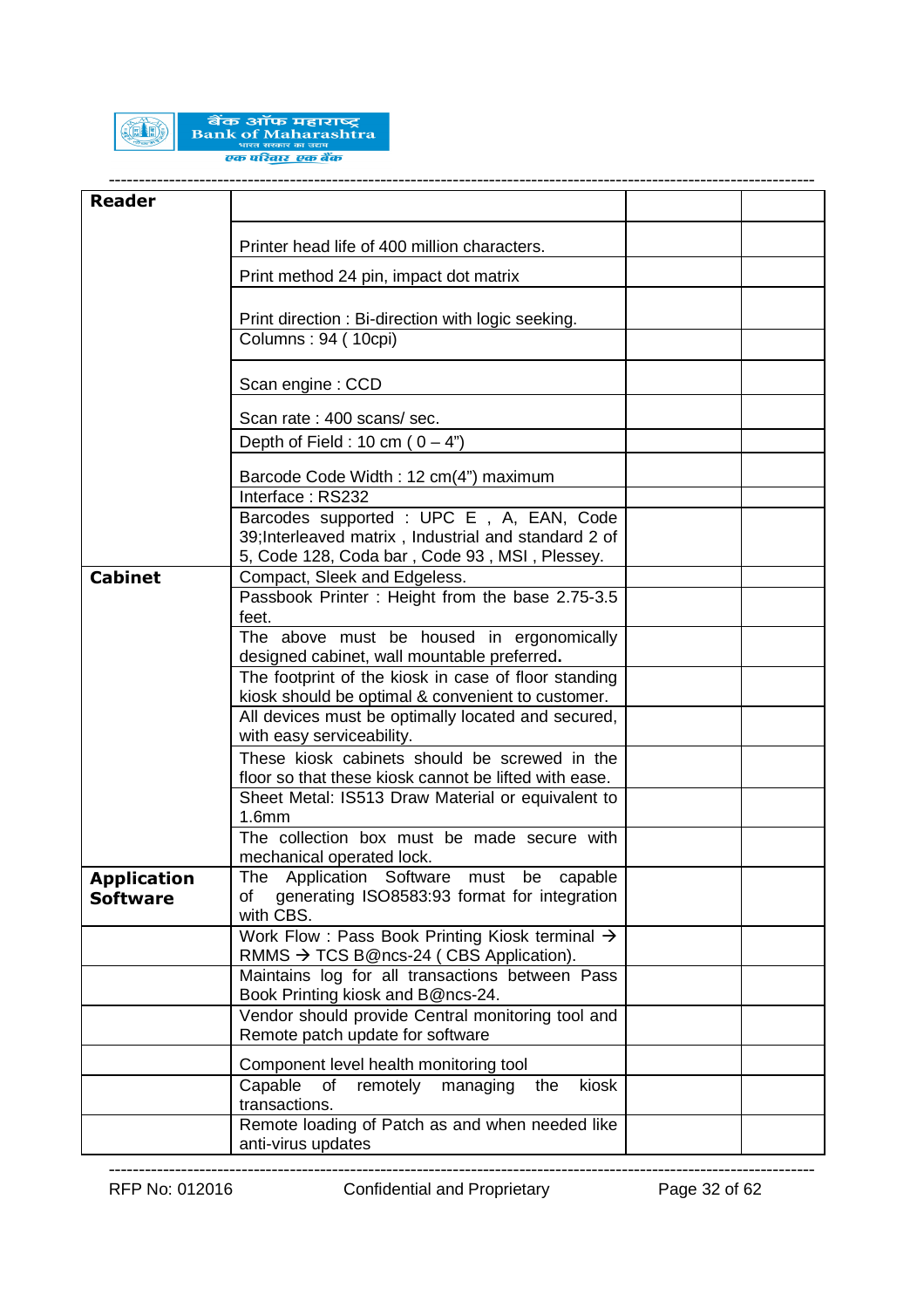

|                                              | Web based Central Office application with admin,<br>supervisor rights.                                                                                                                                                           |  |
|----------------------------------------------|----------------------------------------------------------------------------------------------------------------------------------------------------------------------------------------------------------------------------------|--|
|                                              | Software should be designed in such a way that it<br>should avoid the over writing of transactions.                                                                                                                              |  |
| Remote<br><b>Monitoring</b><br><b>System</b> | Centralized Web Based Remote Monitoring and<br>Management Software at Bank's Centralized<br>Location                                                                                                                             |  |
| <b>Resource</b><br><b>Management</b>         | One Resource to be posted at Bank's Centralized<br>Location for Remote Monitoring, Complaint<br>Management, Resolving issues, Coordinating<br>between Vendor & Bank and Providing MIS as per<br>bank requirement for five years. |  |

Date : Signature of Authorised Official with Seal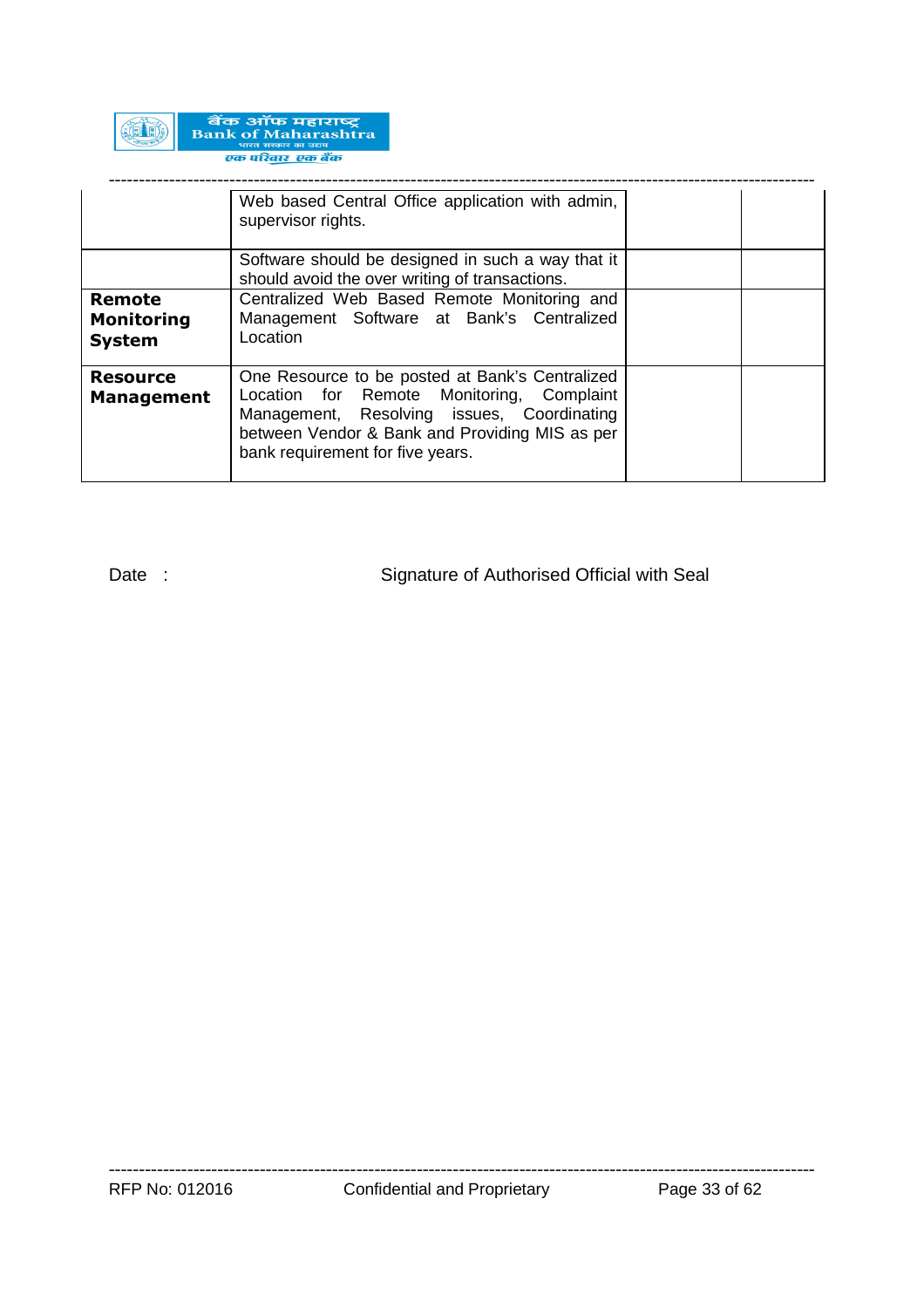

#### --------------------------------------------------------------------------------------------------------------------- **6 Annexure B – Checklist for Product Documentation**

### **Note:**

- 1. Bidders are required to provide printed technical documentation for the items listed in Table below.
- 2. Availability of adequate, correct and relevant technical documentation is essential for evaluation of any offer.
- 3. Bidders are requested to provide original (not photocopies) copies of the documentation. In case the original copies are not available, bidders can provide clear readable photocopies.
- 4. Bidders to mark the column "Documentation Provided" with Tick mark ( $\boxtimes$ ) or Cross  $(E)$ , as appropriate.
- 5. Bidder may add any other documentation, which will support their offer.

### **6.1Schedule I –**

| Make & Model                       | Documentation provided (Yes/No) |
|------------------------------------|---------------------------------|
| Self Update Passbook printer Kiosk |                                 |

|              |                                                                                                                          | Comply | Reply  |
|--------------|--------------------------------------------------------------------------------------------------------------------------|--------|--------|
|              |                                                                                                                          | (Yes / | by     |
| <b>SN</b>    | Specification Required by Bank                                                                                           | No)    | Vendor |
|              | Bank proposes to do empanelment of vendor on rate                                                                        |        |        |
|              | contract with for supply, customize, install and maintain Self                                                           |        |        |
|              | Service Passbook Printing Kiosk with integrated Barcode                                                                  |        |        |
|              | reader as per specification given in Annexure - M including                                                              |        |        |
|              | all required hardware, software, operating systems,                                                                      |        |        |
|              | databases, Remote Monitoring and Management Software                                                                     |        |        |
|              | and integrated as a single unit with Core Banking Solution                                                               |        |        |
|              | i.e. B@ncs-24 with present or higher version to be                                                                       |        |        |
|              | implemented in the Bank using the $ISO - 8583$ messaging                                                                 |        |        |
|              | format. The kiosk must be installed at a level (height)                                                                  |        |        |
| $\mathbf{1}$ | convenient for the customers to stand and operate.                                                                       |        |        |
|              | The bidder has to enter into a rate contract with the bank for                                                           |        |        |
|              | supply of kiosk as per the model, specifications and                                                                     |        |        |
|              | functionality approved by the bank. The rates will be valid for                                                          |        |        |
|              | a period of one year, if not revised earlier at discretion of                                                            |        |        |
|              | Bank. The bidder will pass on to the bank, the benefit of                                                                |        |        |
|              | discounts if any announced during the period in respect of<br>orders placed during the that period. The bidder will also |        |        |
|              | provide the latest model available, if there is upward revision                                                          |        |        |
| 2            | in the model offered at no extra cost to the Bank.                                                                       |        |        |
|              |                                                                                                                          |        |        |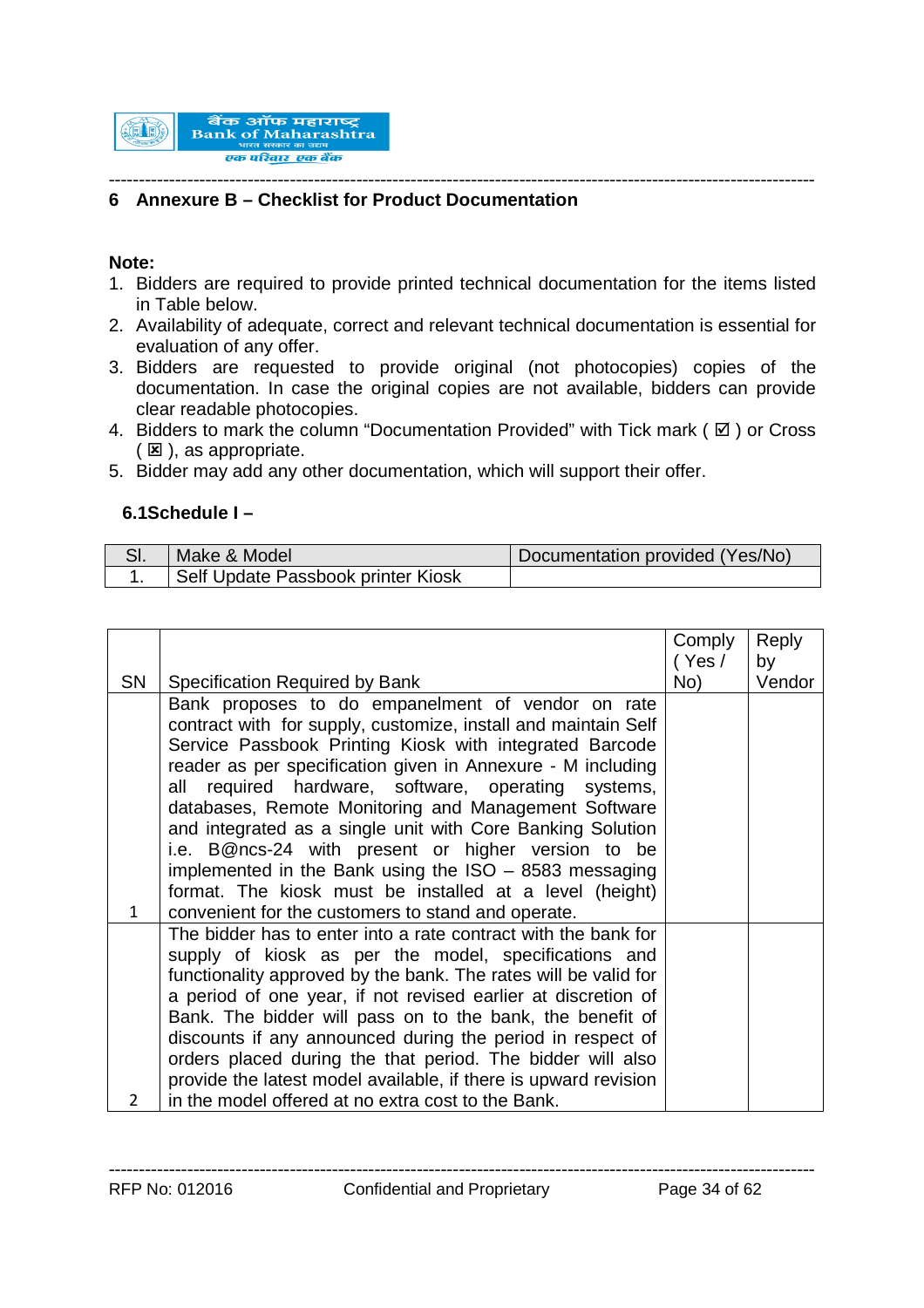

बैंक ऑफ महाराष्ट्र<br>Bank of Maharashtra एक परिवार एक बैंक

| 3      | The bank reserves the right to shift the equipment to a<br>suitable location depending upon the need. The vendor will<br>arrange to shift the equipment, install and commission the<br>same with no additional cost to bank. The Bank will bear<br>transportation & transit insurance cost only in respect of<br>shifting for already installed machines.                                                                                                                                                                                                                                                                                                                                                                                                                                                                                                                                                                                                                                                                                                                                                                                                                                                                                   |  |
|--------|---------------------------------------------------------------------------------------------------------------------------------------------------------------------------------------------------------------------------------------------------------------------------------------------------------------------------------------------------------------------------------------------------------------------------------------------------------------------------------------------------------------------------------------------------------------------------------------------------------------------------------------------------------------------------------------------------------------------------------------------------------------------------------------------------------------------------------------------------------------------------------------------------------------------------------------------------------------------------------------------------------------------------------------------------------------------------------------------------------------------------------------------------------------------------------------------------------------------------------------------|--|
|        | The kiosk shall be integrated with Bank's core banking<br>solution. Bank would only provide power and network<br>access required for the above kiosks. The bidder should<br>provide all required hardware, system software and required<br>application software, as per the implementation architecture<br>proposed by the bidder. The solution proposed must adhere<br>to Bank specified message standards and bidder should<br>integrate the solution with CBS system B@ncs-24 with                                                                                                                                                                                                                                                                                                                                                                                                                                                                                                                                                                                                                                                                                                                                                       |  |
| 4<br>5 | present or higher version at their own cost.<br>The selected bidder should maintain the system during the<br>warranty period of three years and post warranty AMC for<br>minimum two years. During the warranty and AMC period,<br>the bidder is bound to do all the hardware spares<br>replacement in order to maintain the required uptime,<br>without extra cost to the Bank covering all parts and labor<br>from the date of acceptance of the systems by the Bank at<br>the respective locations i.e. on-site comprehensive warranty.<br>Under AMC all parts and labor should be covered for on-site<br>support.                                                                                                                                                                                                                                                                                                                                                                                                                                                                                                                                                                                                                       |  |
|        | The selected bidder shall provide necessary tools /<br>application necessary to monitor the status of these Kiosks<br>on an industry acceptable format. The bidder should be<br>capable of remotely managing the kiosk wise transactions,<br>component level health monitoring like failure of critical<br>components of Self Update passbook printers, Kiosk<br>connected / not connected, remote loading of Patch as and<br>when needed like antivirus updates, web based remote<br>monitoring and Management software with dash board<br>facility to display the status of Kiosk in branch / zone / HO<br>(unlimited licenses) to support minimum 2000 Self Service<br>Kiosks of any type / make / vendor). The Remote Monitoring<br>system should be intelligent enough to escalate the calls<br>pending for more than one day through SMS / e-mail as per<br>the escalation matrix to be shared by bank. The bidder<br>should provide resource to manage the day to day activities<br>efficiently as per rate agreed in TCO. In case the patches<br>are required to be moved to kiosk remotely the same can be<br>done in late night time (off peak time of Kiosk) so as to<br>ensure there should not be heavy network traffic during |  |
| 6      | timing of Kiosk operation. of remotely managing the kiosk                                                                                                                                                                                                                                                                                                                                                                                                                                                                                                                                                                                                                                                                                                                                                                                                                                                                                                                                                                                                                                                                                                                                                                                   |  |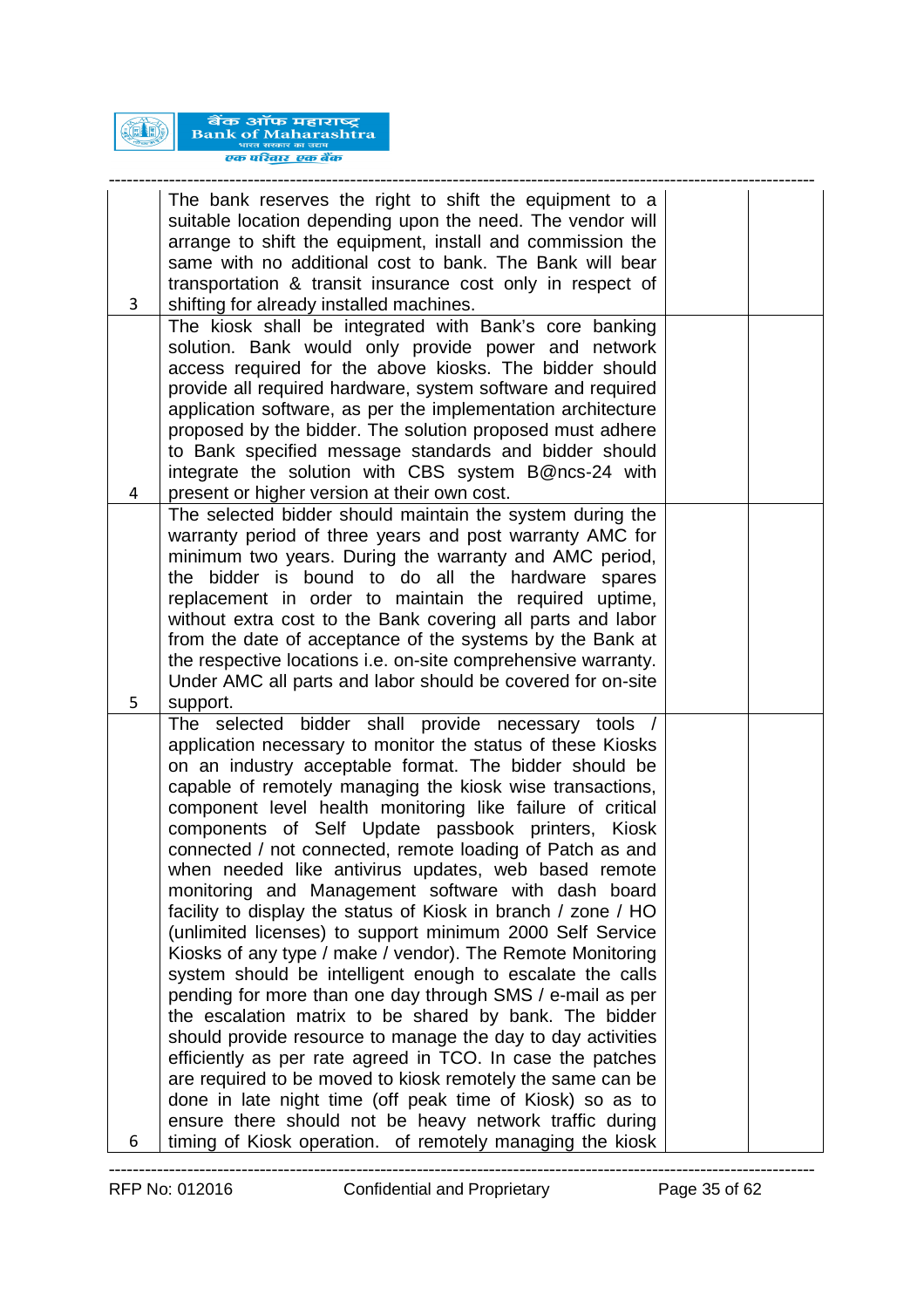

बैंक ऑफ महाराष्ट्र<br>Bank of Maharashtra एक परिवार एक बैंक

|    | wise transactions, component level health monitoring like<br>failure of critical components of Self Update passbook<br>printers, Kiosk connected / not connected, remote loading of<br>Patch as and when needed like antivirus updates, web<br>based remote monitoring and Management software with<br>dash board facility to display the status of Kiosk in branch /<br>zone / HO (unlimited licenses) to support minimum 2000 Self<br>Service Kiosks of any type / make / vendor). The Remote<br>Monitoring system should be intelligent enough to escalate<br>the calls pending for more than one day through SMS / e-<br>mail as per the escalation matrix to be shared by bank. The<br>bidder should provide resource to manage the day to day<br>activities efficiently as per rate agreed in TCO. In case the<br>patches are required to be moved to kiosk remotely the<br>same can be done in late night time (off peak time of Kiosk)<br>so as to ensure there should not be heavy network traffic<br>during timing of Kiosk operation. |  |
|----|--------------------------------------------------------------------------------------------------------------------------------------------------------------------------------------------------------------------------------------------------------------------------------------------------------------------------------------------------------------------------------------------------------------------------------------------------------------------------------------------------------------------------------------------------------------------------------------------------------------------------------------------------------------------------------------------------------------------------------------------------------------------------------------------------------------------------------------------------------------------------------------------------------------------------------------------------------------------------------------------------------------------------------------------------|--|
| 7  | The bidders will also have to integrate these self service<br>passbook printing kiosk in such a way that the customer may<br>take passbook printing either from any of these kiosks or<br>from the existing passbook printers available in the<br>branches. There should not be any overlapping/alignment<br>related issues and customer should get the uniform<br>experience.                                                                                                                                                                                                                                                                                                                                                                                                                                                                                                                                                                                                                                                                   |  |
| 8  | Successful bidders will provide remote monitoring and<br>management software to provide health monitoring reports<br>at component level from each kiosk at central location. The<br>solution should be capable of generating suitable MIS<br>reports customized to Bank's requirement in respect of<br>activity, uptime, and fault event. Typical fields in this MIS:<br>No. of passbooks printed/issued in a day, No. of passbooks<br>rejected in a day, hits per day. Reasons for rejection like<br>Network failure, Power failure, 1 <sup>st</sup> time printing, Barcode<br>authentication failure, 'Nothing to print' etc. Bank's<br>requirement on a daily / monthly /over a date range basis.                                                                                                                                                                                                                                                                                                                                             |  |
| 9  | Software solution should be capable of monitoring the<br>uptime of all the machines configured on Bank's network on<br>real time basis from a centralized location. The centralized<br>solution should have option of automatic call logging for<br>down machines.                                                                                                                                                                                                                                                                                                                                                                                                                                                                                                                                                                                                                                                                                                                                                                               |  |
|    | The selected bidders will have to undergo Pilot phase at<br>least in 5 branches. Only after all the observations of bank<br>are cleared, the bank will be placing order for further                                                                                                                                                                                                                                                                                                                                                                                                                                                                                                                                                                                                                                                                                                                                                                                                                                                              |  |
| 10 | implementation phase.                                                                                                                                                                                                                                                                                                                                                                                                                                                                                                                                                                                                                                                                                                                                                                                                                                                                                                                                                                                                                            |  |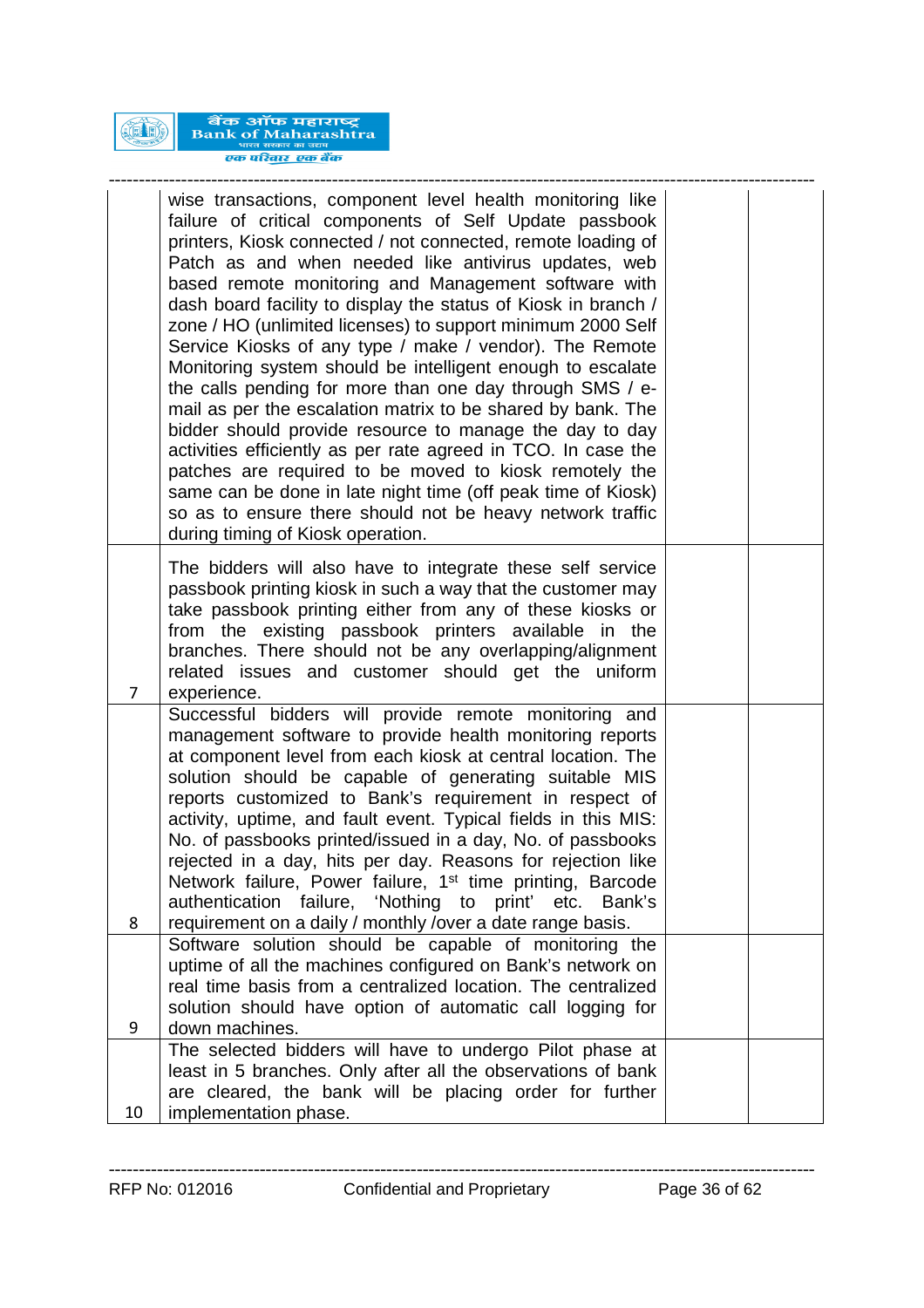

| 11 | The bidder should supply minimum 500 pages of self<br>adhesive white map Litho 60 GSM stickers and 500 pages of<br>PVC transparent sticker along with per kiosk, future cost of<br>stickers will borne by the bank at rates which would be<br>finalized with the bidder by mutual consent. Each page of<br>stickers should contain minimum of 10 stickers. Size of the<br>stickers must be approximately 8.5 cm x 2.5 cm. The bidder<br>should mention stickers provided to branch in the installation<br>report. Future cost of the GSM Sticker and PVC Sticker will<br>be borne by the bank at rates which would be finalized with<br>the bidder by mutual consent. |  |
|----|-----------------------------------------------------------------------------------------------------------------------------------------------------------------------------------------------------------------------------------------------------------------------------------------------------------------------------------------------------------------------------------------------------------------------------------------------------------------------------------------------------------------------------------------------------------------------------------------------------------------------------------------------------------------------|--|
|    | The selected bidder must customize Self Service Kiosk                                                                                                                                                                                                                                                                                                                                                                                                                                                                                                                                                                                                                 |  |
|    | display screens as desired by the bank in graphics mode in                                                                                                                                                                                                                                                                                                                                                                                                                                                                                                                                                                                                            |  |
|    | three languages (Hindi, English and local language selected                                                                                                                                                                                                                                                                                                                                                                                                                                                                                                                                                                                                           |  |
|    | by the bank depending on the state where the kiosk is<br>deployed) for all transaction undertaken by the kiosk without                                                                                                                                                                                                                                                                                                                                                                                                                                                                                                                                                |  |
|    | any extra cost to the bank. For example: In Maharashtra it                                                                                                                                                                                                                                                                                                                                                                                                                                                                                                                                                                                                            |  |
|    | will be in English, Hindi and Marathi & in Kerala it will be in                                                                                                                                                                                                                                                                                                                                                                                                                                                                                                                                                                                                       |  |
| 12 | English, Hindi & Malayalam.                                                                                                                                                                                                                                                                                                                                                                                                                                                                                                                                                                                                                                           |  |
|    | The bidder will also undertake to load Anti-virus solution in                                                                                                                                                                                                                                                                                                                                                                                                                                                                                                                                                                                                         |  |
|    | the Kiosk without any extra cost. This has to be done before<br>dispatching the machine to the branches. The Bank will                                                                                                                                                                                                                                                                                                                                                                                                                                                                                                                                                |  |
| 13 | provide the anti-virus solution at the time of installation.                                                                                                                                                                                                                                                                                                                                                                                                                                                                                                                                                                                                          |  |
|    |                                                                                                                                                                                                                                                                                                                                                                                                                                                                                                                                                                                                                                                                       |  |
|    | No visit /service charges will be borne by the Bank for                                                                                                                                                                                                                                                                                                                                                                                                                                                                                                                                                                                                               |  |
|    | installation / upgradation / maintenance /replacement of                                                                                                                                                                                                                                                                                                                                                                                                                                                                                                                                                                                                              |  |
|    | hardware or software component pertaining to Self Service                                                                                                                                                                                                                                                                                                                                                                                                                                                                                                                                                                                                             |  |
| 14 | Kiosk/Central Solution.                                                                                                                                                                                                                                                                                                                                                                                                                                                                                                                                                                                                                                               |  |
|    | All this Kiosk will be in Bank Domain so that the policies can                                                                                                                                                                                                                                                                                                                                                                                                                                                                                                                                                                                                        |  |
|    | be applied centrally. The bank will not pay any additional<br>cost for the same. All the future patches should be pushed                                                                                                                                                                                                                                                                                                                                                                                                                                                                                                                                              |  |
|    | centrally. In case the same could not be pushed because of                                                                                                                                                                                                                                                                                                                                                                                                                                                                                                                                                                                                            |  |
|    | any issue the vendor representative is require to visit and                                                                                                                                                                                                                                                                                                                                                                                                                                                                                                                                                                                                           |  |
| 15 | install those patches without any additional cost to bank.                                                                                                                                                                                                                                                                                                                                                                                                                                                                                                                                                                                                            |  |
|    | The authorized engineer should make regular visit and do                                                                                                                                                                                                                                                                                                                                                                                                                                                                                                                                                                                                              |  |
|    | the necessary cleaning / maintenance activity on monthly<br>basis (once in a calendar month) to ensure there is no                                                                                                                                                                                                                                                                                                                                                                                                                                                                                                                                                    |  |
| 16 | breakdown of kiosk because of non-maintenance.                                                                                                                                                                                                                                                                                                                                                                                                                                                                                                                                                                                                                        |  |
|    | Bank will provide the barcode software to the successful                                                                                                                                                                                                                                                                                                                                                                                                                                                                                                                                                                                                              |  |
|    | bidder or the successful bidder will have to provide barcode                                                                                                                                                                                                                                                                                                                                                                                                                                                                                                                                                                                                          |  |
|    | application as per requirement by the Bank. The bidder must                                                                                                                                                                                                                                                                                                                                                                                                                                                                                                                                                                                                           |  |
|    | install barcode software in atleast 3 client PC of the branch.                                                                                                                                                                                                                                                                                                                                                                                                                                                                                                                                                                                                        |  |
|    | Barcode should be printed by the existing passbook printer<br>of the branch. This will be done at no cost to Bank. The                                                                                                                                                                                                                                                                                                                                                                                                                                                                                                                                                |  |
| 17 | scope of the services is to be provided for a period of 5                                                                                                                                                                                                                                                                                                                                                                                                                                                                                                                                                                                                             |  |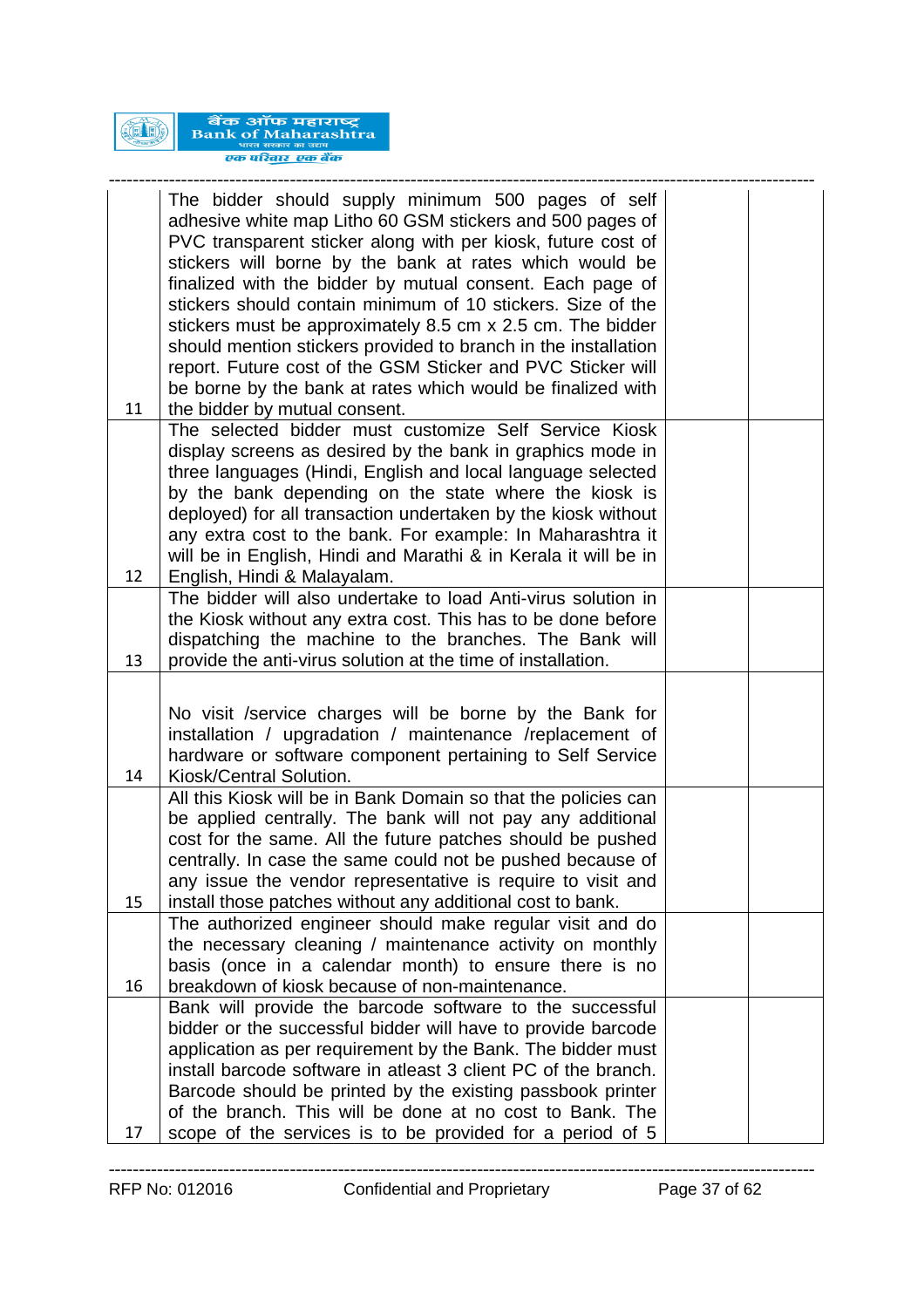

|    | years from the date of project sign off by the Bank.                                                                                                                                                                                                                                                                                                                                                                                        |  |
|----|---------------------------------------------------------------------------------------------------------------------------------------------------------------------------------------------------------------------------------------------------------------------------------------------------------------------------------------------------------------------------------------------------------------------------------------------|--|
| 18 | Bank of Maharashtra branding as well as instruction to<br>operate passbook kiosk should be displayed on the front<br>body of the passbook kiosk.                                                                                                                                                                                                                                                                                            |  |
| 19 | At the time of installation of Kiosks, bidder will<br>be<br>responsible for syncing/calibrating the alignments<br>0f<br>Passbook Printer in the Kiosk or the Passbook Printers used<br>in the branch to ensure sync between branch passbook<br>printer and Kiosk printer. This will be done at no cost to<br>Bank. The scope of the services is to be provided for a<br>period of 5 years from the date of project sign off by the<br>Bank. |  |
| 20 | Consumable such as cartridge of the passbook printer<br>should be replaced by the successful bidder as an when call<br>has been placed by the bank.                                                                                                                                                                                                                                                                                         |  |
| 21 | Successful bidder must have a passbook kiosk designed in<br>such a way that the passbook printer should be easily<br>accessible to branch staff.                                                                                                                                                                                                                                                                                            |  |
| 22 | Space provided for inserting the passbook should be more<br>than $\frac{1}{2}$ inch of the width (8.1 inch) of the Bank's passbook<br>on extreme ends.                                                                                                                                                                                                                                                                                      |  |
| 23 | Successful bidder must provide Centralized Web Based<br>Remote Monitoring and Management Software at Bank's<br>Centralized location. (Bank will provide the required<br>Hardware and database to host the software at central<br>location)                                                                                                                                                                                                  |  |
| 24 | Successful bidder must provide One Resource to be posted<br>at Bank's Centralized Location for Remote Monitoring,<br>Complaint Management, Resolving issues, coordinating<br>between Vendor & Bank and Providing MIS as per bank<br>requirement for five years.                                                                                                                                                                             |  |
| 25 | Detailed log report for the activities in the kiosk is to be<br>generated and stored locally in kiosk. This log file should be<br>in a normal readable format and to be accessible by the<br>Bank in case of need.                                                                                                                                                                                                                          |  |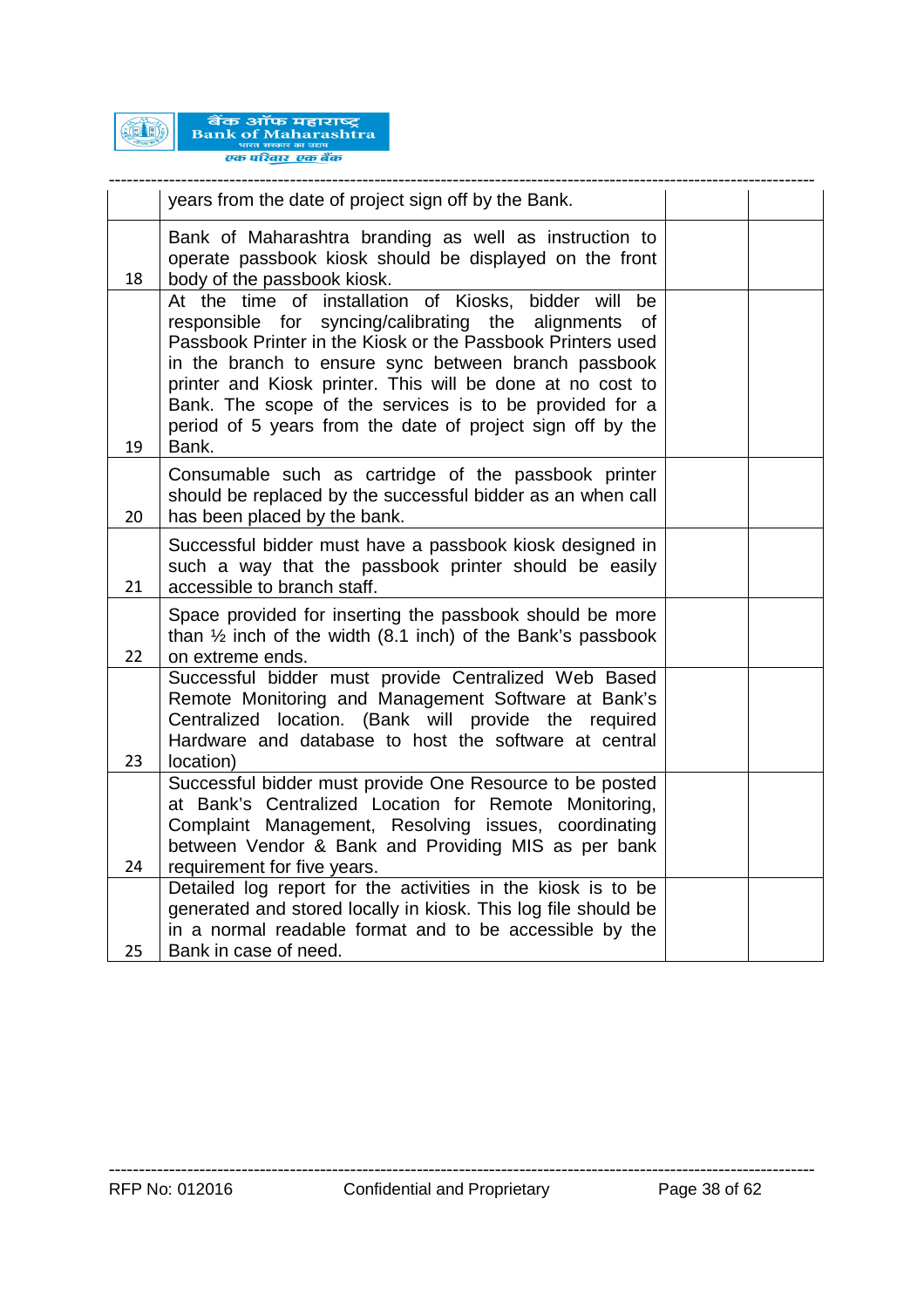

#### --------------------------------------------------------------------------------------------------------------------- **7 Annexure C - Tender offer cover letter**

Date: 2016 Tender Reference No.:012016

To:

\_\_\_\_\_\_\_\_\_\_\_\_\_ \_\_\_\_\_\_\_\_\_\_\_\_\_

Having examined the tender documents including all annexure the receipt of which is hereby duly acknowledged, we, the undersigned, offer to supply and deliver the Self Update passbook printer Kiosks / Servers as mentioned in schedule I of Schedule Of items in conformity with the said tender documents in accordance with the Schedule of Prices indicated in the Commercial bid and made part of this tender.

We understand that the RFP provides generic specifications about all the items and it has not been prepared by keeping in view any specific bidder.

If our tender offer is accepted, we undertake to commence delivery within (Number) days and to complete delivery, installation and commissioning of all the Self Update passbook printer Kiosks as specified in the Contract within \_\_\_\_\_\_\_\_\_\_\_\_\_\_\_ (Number) days calculated from the date of receipt of your Notification of Award/Letter of Intent.

If our tender offer is accepted, we will obtain the guarantee of a bank for a sum equal to 10% of the Contract Price for the due performance of the Contract.

We agree to abide by this tender offer till 180 days from the date of tender opening and our offer shall remain binding upon us and may be accepted by the Bank any time before the expiration of that period.

Until a formal contract is prepared and executed, this tender offer, together with the Bank's written acceptance thereof and the Bank's notification of award, shall constitute a binding contract between us.

We understand that the Bank is not bound to accept the lowest or any offer the Bank may receive.

Dated this day of 2016

Signature: \_\_\_\_\_\_\_\_\_\_\_\_\_\_\_\_\_\_\_\_\_\_\_\_\_\_\_\_\_\_\_\_\_\_\_\_\_\_

(In the Capacity of :) \_\_\_\_\_\_\_\_\_\_\_\_\_\_\_\_\_\_\_\_\_\_\_\_\_\_\_\_\_\_\_\_

Duly authorized to sign the tender offer for and on behalf of

---------------------------------------------------------------------------------------------------------------------

RFP No: 012016 Confidential and Proprietary Page 39 of 62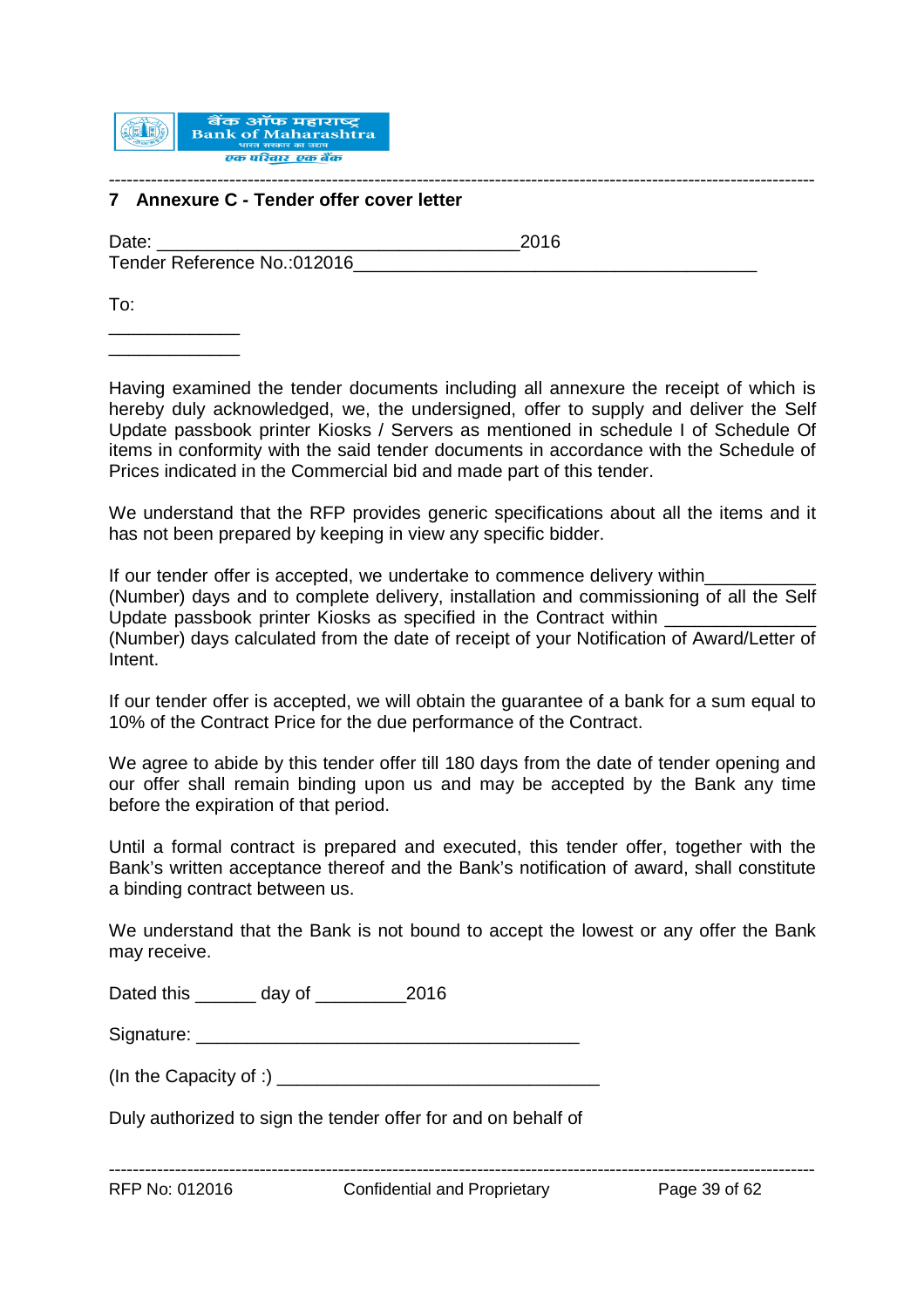

#### --------------------------------------------------------------------------------------------------------------------- **8 Annexure D – Details of the Bidder**

Details filled in this form must be accompanied by sufficient documentary evidence, in order to verify the correctness of the information.

| SI. | Item                                                   | <b>Details</b> |
|-----|--------------------------------------------------------|----------------|
| 1.  | Name of Company                                        |                |
| 2.  | <b>Postal Address</b>                                  |                |
| 3.  | Telephone/Mobile and Fax numbers                       |                |
| 4.  | Constitution of the Company                            |                |
| 5.  | Name and designation of the person                     |                |
|     | authorized to make commitments to the                  |                |
|     | <b>Bank of Maharashtra</b>                             |                |
| 6.  | <b>Email Address</b>                                   |                |
| 7.  | Year of commencement of Business                       |                |
| 8.  | Turnover of the company                                |                |
|     | (not of group)                                         |                |
|     | 2012-13                                                |                |
|     | 2013-14                                                |                |
|     | 2014-15                                                |                |
| 9.  | Profit of the company                                  |                |
|     | (not of group)                                         |                |
|     | 2012-13<br>2013-14                                     |                |
|     | 2014-15                                                |                |
| 10. | <b>Sales Tax Number</b>                                |                |
| 11. | <b>Income Tax Number</b>                               |                |
| 12. | Whether direct manufacturer or authorized              |                |
|     | dealers/agent                                          |                |
| 13. | Name and Address of manufacturer of Self               |                |
|     | Update passbook printer Kiosk                          |                |
| 14. | Location of Manufacturing facility                     |                |
| 15. | Description<br>of<br>facilities<br><b>Brief</b><br>for |                |
|     | manufacture, production, inspection, testing           |                |
|     | and quality assurance                                  |                |
| 16. | Brief Description of after sales service               |                |
|     | facilities available with the bidder                   |                |
|     | Please fill up Annexure G also.                        |                |
| 17. | Names and addresses of the principal                   |                |
|     | bankers with whom major credit facilities              |                |
|     | (fund / non-fund) are being enjoyed (Also              |                |
|     | mention names of the banks in consortium,              |                |
|     | names of the contact officials of the bank,            |                |
|     | phone & fax numbers etc.)                              |                |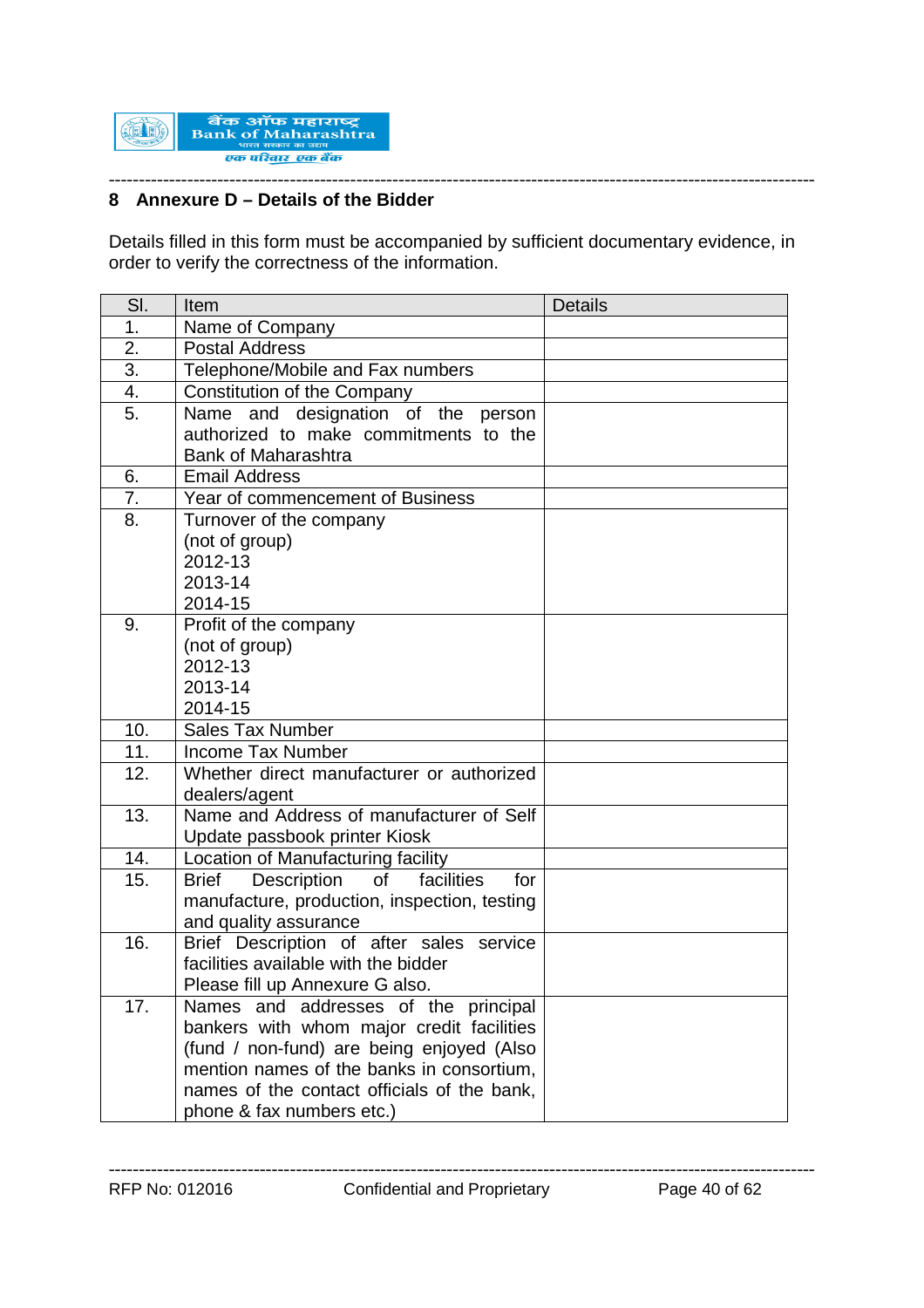

#### --------------------------------------------------------------------------------------------------------------------- **9 Annexure E – Manufacturer's Authorization Form (MAF)**

No. \_\_\_\_\_\_\_\_\_\_\_ dated\_\_\_\_\_\_\_\_\_\_\_\_\_\_

TO

\_\_\_\_\_\_\_\_\_\_\_\_\_\_\_\_\_\_\_\_\_\_\_\_ \_\_\_\_\_\_\_\_\_\_\_\_\_\_\_\_\_\_\_\_\_\_\_\_

\_\_\_\_\_\_\_\_\_\_\_\_\_\_\_\_\_\_\_\_\_\_\_\_

Dear Sir,

Tender Reference No.

We extend the set of the set of the set of the set of the set of the set of the set of the set of the set of the set of the set of the set of the set of the set of the set of the set of the set of the set of the set of the reputable manufactures of **with the manufactures** of **with the manufactures** of **having** factories at and and and and and authorize M/s \_\_\_\_\_\_\_\_\_\_\_\_\_\_\_\_\_\_\_\_\_\_\_\_\_\_\_\_\_\_\_\_\_ (Name and address of Agent/Dealer) to offer their quotation, negotiate and conclude the contract with you against the above invitation for tender offer.

We confirm that our company (as a single unit, not the group) has net sales turnover exceeding Rs5.00Crores each in last three financial years (i.e. 2012-13, 2013-14 and 2014-15). We also confirm that we have made profit \_\_\_\_\_ financial year, our company has made a net profit after tax.

We hereby extend our full guarantee and warranty as per terms and conditions of the tender and the contract for the equipment and services offered against this invitation for tender offer by the above firm.

> Yours faithfully, (Name)

for and on behalf of

 $M\!/\mathrm{s}$ 

(Name of manufactures)

Note: This letter of authority should be on the letterhead of the manufacturing concern and should be signed by a competent person of the manufacturer.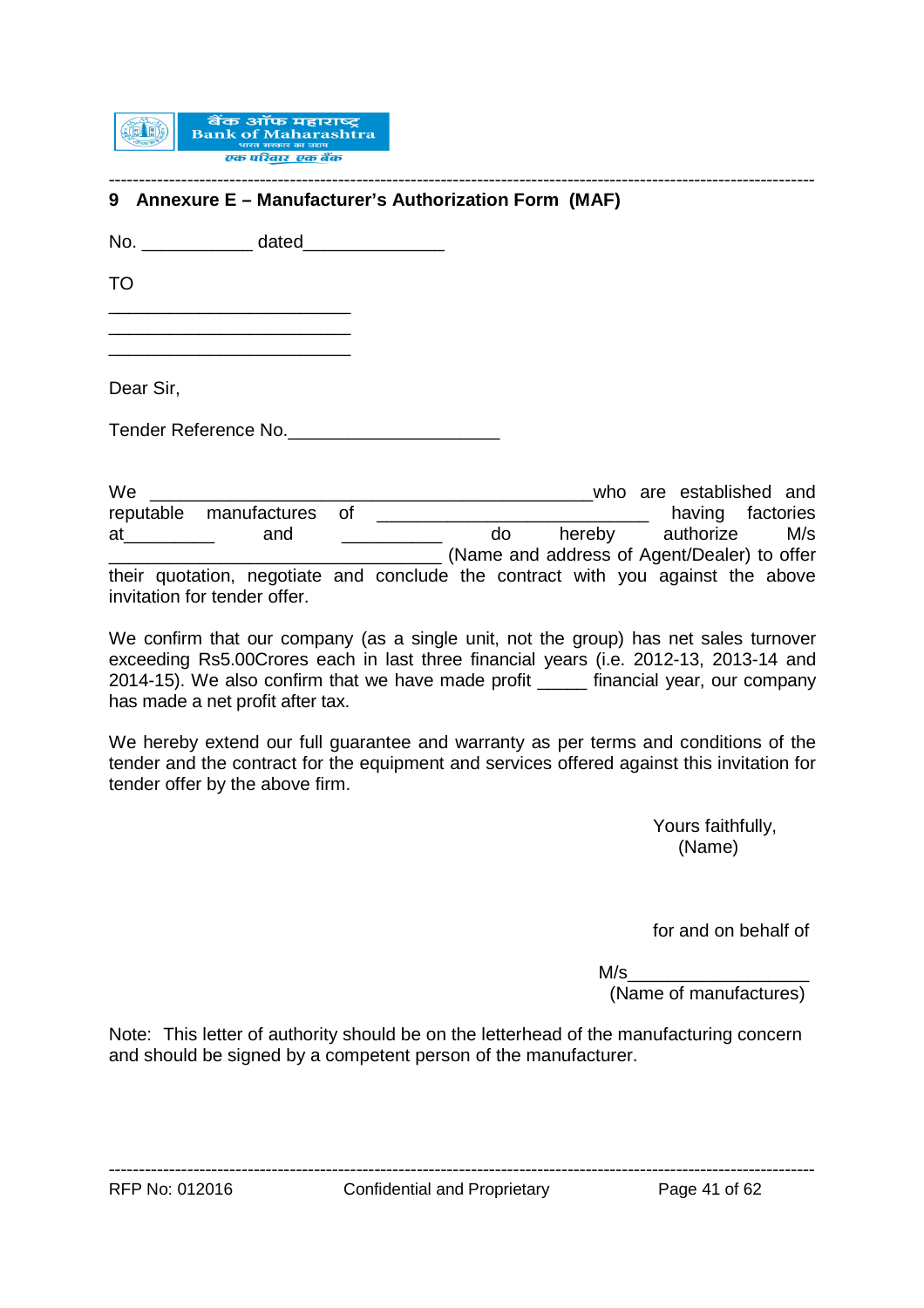

# **10 Annexure F - Details of Track Record (Past Installations)**

# **Name of the Vendor \_\_\_\_\_\_\_\_\_\_\_\_\_\_\_\_\_\_\_\_\_\_\_\_\_\_\_\_\_\_\_\_\_\_\_\_\_\_\_\_\_\_\_**

| Name of the<br><b>Client</b> | <b>Self Update</b><br>passbook<br>Server |     | Date of<br>completion of<br>printer Kiosk delivery<br>as per<br>contract as well<br>as Actual |            | Contact<br>person<br><b>Name</b><br>Tel. No.<br>Fax No.<br><b>Address</b> | Total<br>Amount<br>of Order |
|------------------------------|------------------------------------------|-----|-----------------------------------------------------------------------------------------------|------------|---------------------------------------------------------------------------|-----------------------------|
|                              | Make,<br>Model                           | Qty | As<br>contract                                                                                | per Actual |                                                                           |                             |
|                              |                                          |     |                                                                                               |            |                                                                           |                             |

Date: \_\_\_\_\_\_\_\_\_\_ Place: \_\_\_\_\_\_\_\_\_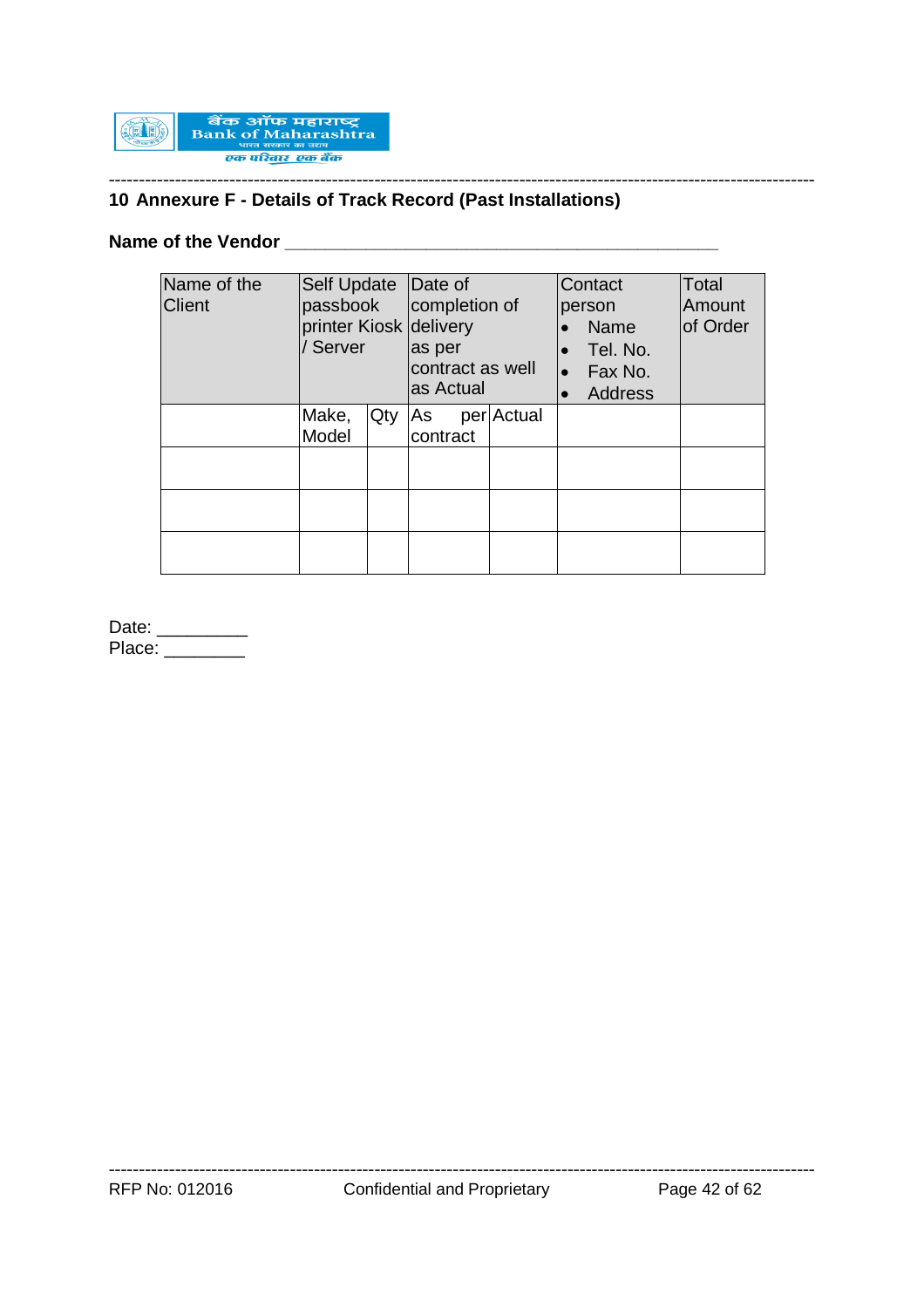

#### --------------------------------------------------------------------------------------------------------------------- **11 Annexure G (A) - Details of Service Centers**

| SI. | Place | Own or<br>Franchise | Postal<br>Address | Contact<br>numbers | Service<br><b>Facilities</b><br>available<br>(Describe) | <b>Number</b><br>of service<br>engineers | Time to<br>report<br>to the<br>location |
|-----|-------|---------------------|-------------------|--------------------|---------------------------------------------------------|------------------------------------------|-----------------------------------------|
|     |       |                     |                   |                    |                                                         |                                          |                                         |
| 2   |       |                     |                   |                    |                                                         |                                          |                                         |
| 3   |       |                     |                   |                    |                                                         |                                          |                                         |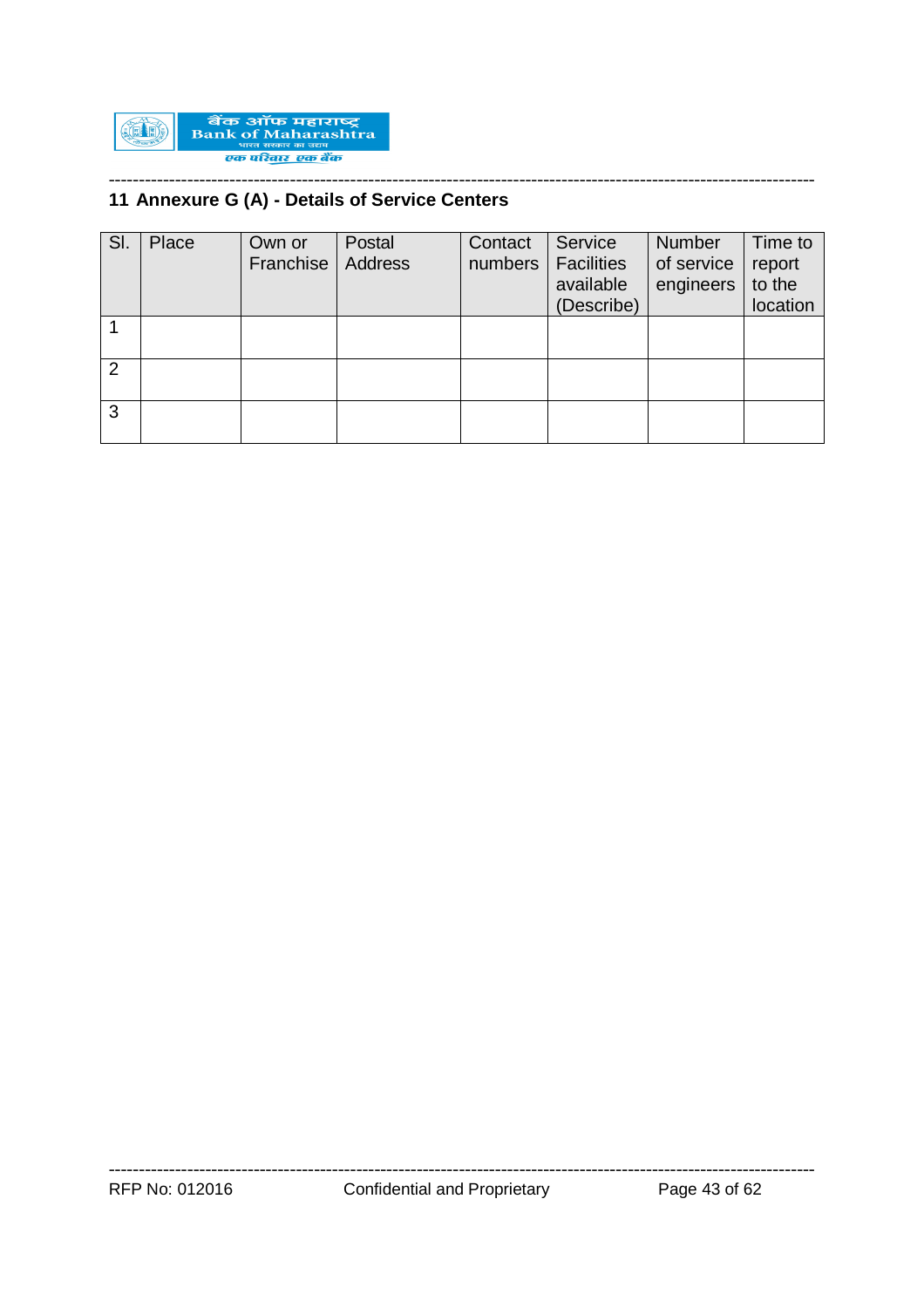

#### --------------------------------------------------------------------------------------------------------------------- **Annexure G (B) -List of Zonal office**

| SI.                      | Place         | Support Center (Y/N) |
|--------------------------|---------------|----------------------|
| 1                        | Ahmedabad     |                      |
| $\overline{2}$           | Ahmednagar    |                      |
| 3                        | Amarawati     |                      |
| $\overline{\mathcal{A}}$ | Akola         |                      |
| 5                        | Aurangabad    |                      |
| 6                        | Bangalore     |                      |
| 7                        | <b>Bhopal</b> |                      |
| 8                        | Chandrapur    |                      |
| 9                        | Chandigarh    |                      |
| 10                       | Chennai       |                      |
| 11                       | Delhi         |                      |
| 12                       | Goa           |                      |
| 13                       | Hyderabad     |                      |
| 14                       | Indore        |                      |
| 15                       | Jabalpur      |                      |
| 16                       | Jalgaon       |                      |
| 17                       | Jaipur        |                      |
| 18                       | Kolkata       |                      |
| 19                       | Kolhapur      |                      |
| 20                       | Lucknow       |                      |
| 21                       | Latur         |                      |
| 22                       | Mumbai City   |                      |
| 23                       | Mumbai Suburb |                      |
| 24                       | Nagpur        |                      |
| 25                       | Nasik         |                      |
| 26                       | Pune City     |                      |
| 27                       | Pune East     |                      |
| 28                       | Pune West     |                      |
| 29                       | Raigad        |                      |
| 30                       | Raipur        |                      |
| 31                       | Ratnagiri     |                      |
| 32                       | Solapur       |                      |
| 33                       | Satara        |                      |
| 34                       | <b>Thane</b>  |                      |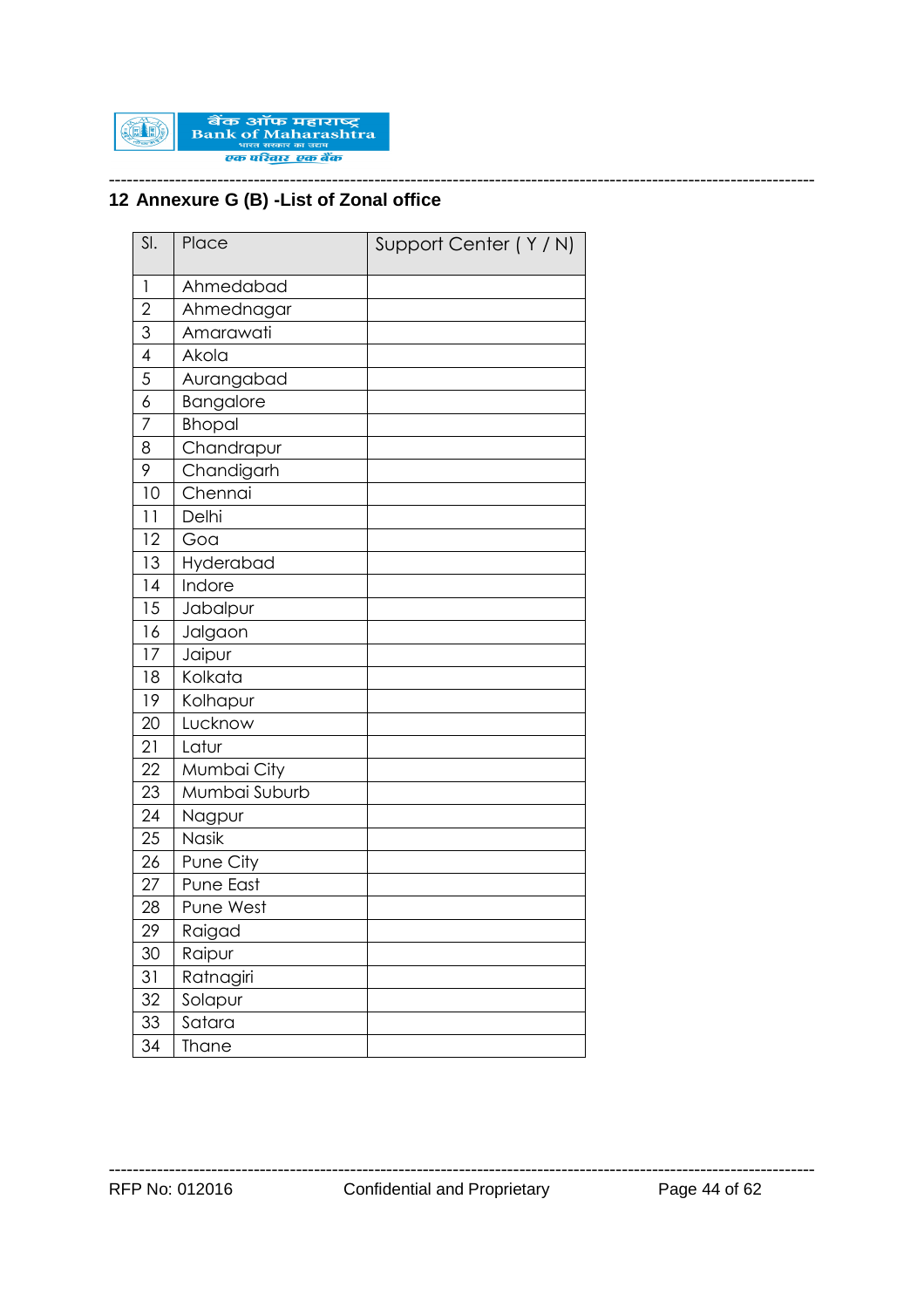

#### **13 Annexure H - Bill of Materials**

# **Schedule of Items**

### **Schedule I – Self Update passbook printer Kiosk**

| SI.                   | Item                                                                                                                                                    | Quantity<br>A | Unit<br>Price<br>B | <b>Total Price</b><br>$C = A \times B$ |
|-----------------------|---------------------------------------------------------------------------------------------------------------------------------------------------------|---------------|--------------------|----------------------------------------|
| 1                     | Self Update passbook printer Kiosk<br>with Comprehensive 3 years warranty<br>(including RMS, Resource<br>Management as mentioned in scope of<br>work)   | 800           |                    |                                        |
| $\mathbf{2}^{\prime}$ | 8% of total cost of Self Update<br>passbook printer Kiosk for 4thYear<br><b>AMC Charges</b><br>(Amount in Schedule 1, Total cost) X<br>AMC Rate ( @ 8%) | 800           |                    |                                        |
| 3                     | 8% of total cost of Self Update<br>passbook printer Kiosk for 5thYear<br><b>AMC Charges</b><br>(Amount in Schedule 1, Total cost) X<br>AMC Rate ( @ 8%) | 800           |                    |                                        |
|                       | <b>Total Cost of Ownership (Five years)</b>                                                                                                             |               |                    |                                        |

Note:

- 1. Prices quoted should be inclusive of all taxes and levies including service tax and VAT but excluding Octroi/LBT
- 2. Octroi / Entry Tax / Local Body Tax (LBT) as applicable, will be payable, at actual on submission of original Octroi receipt, drawn in the name of "Bank of Maharashtra".
- 3. ALL other Taxes / Duties / levies and charges for packing, forwarding, freight, transit insurance, loading and unloading, should be included in the Bid price.
- 4. Applicable taxes would be deducted at source, if any, as per prevailing rates.

We declare that all the terms & conditions as per the RFP are agreeable to us.

Designation Company Seal

Date: - (Signature) Place: - Name of the signatory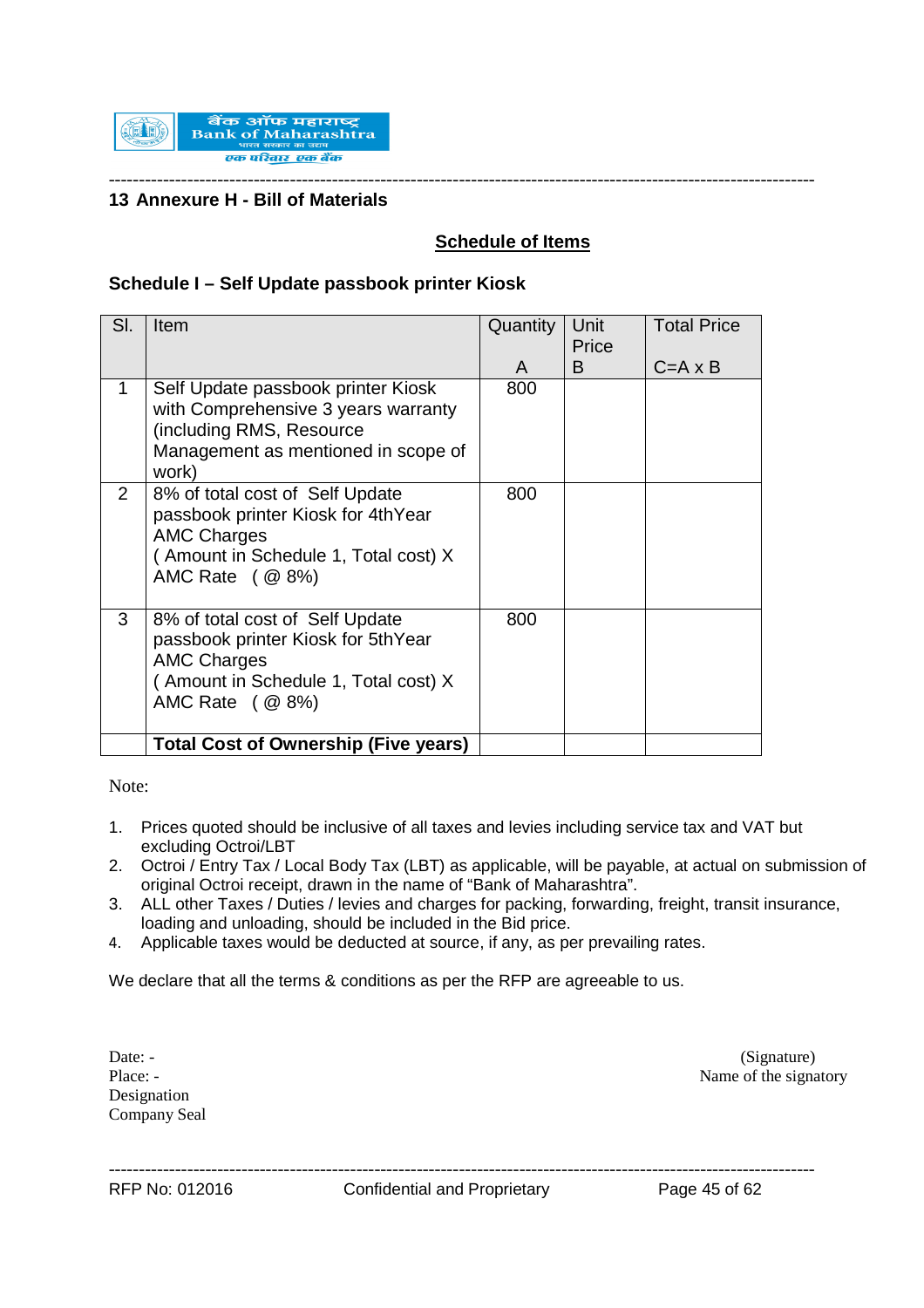

# **14 Annexure I -FORMAT FOR PRE BID QUERIES**

A ) Queries Related to RFP

| RFP:           |        | Self Update passbook printer Kiosk |                     |                           |             |  |  |  |
|----------------|--------|------------------------------------|---------------------|---------------------------|-------------|--|--|--|
| 012016         |        |                                    |                     |                           |             |  |  |  |
| <b>BIDDERS</b> |        |                                    |                     |                           |             |  |  |  |
| <b>NAME</b>    |        |                                    |                     |                           |             |  |  |  |
| <b>Sr</b>      | Page # | Point /                            | <b>Main Section</b> | Clarification point as    | Comment /   |  |  |  |
| no             |        | Section #                          | name                | stated in tender document | Suggestions |  |  |  |
|                |        |                                    |                     |                           |             |  |  |  |
|                |        |                                    |                     |                           |             |  |  |  |
|                |        |                                    |                     |                           |             |  |  |  |

### B) General queries Related to RFP

| RFP:           | Self Update passbook printer Kiosk |                       |  |
|----------------|------------------------------------|-----------------------|--|
| 012016         |                                    |                       |  |
| <b>BIDDERS</b> |                                    |                       |  |
| <b>NAME</b>    |                                    |                       |  |
| Sr. No.        | General Query related to RFP       | Comment / Suggestions |  |
|                |                                    |                       |  |
|                |                                    |                       |  |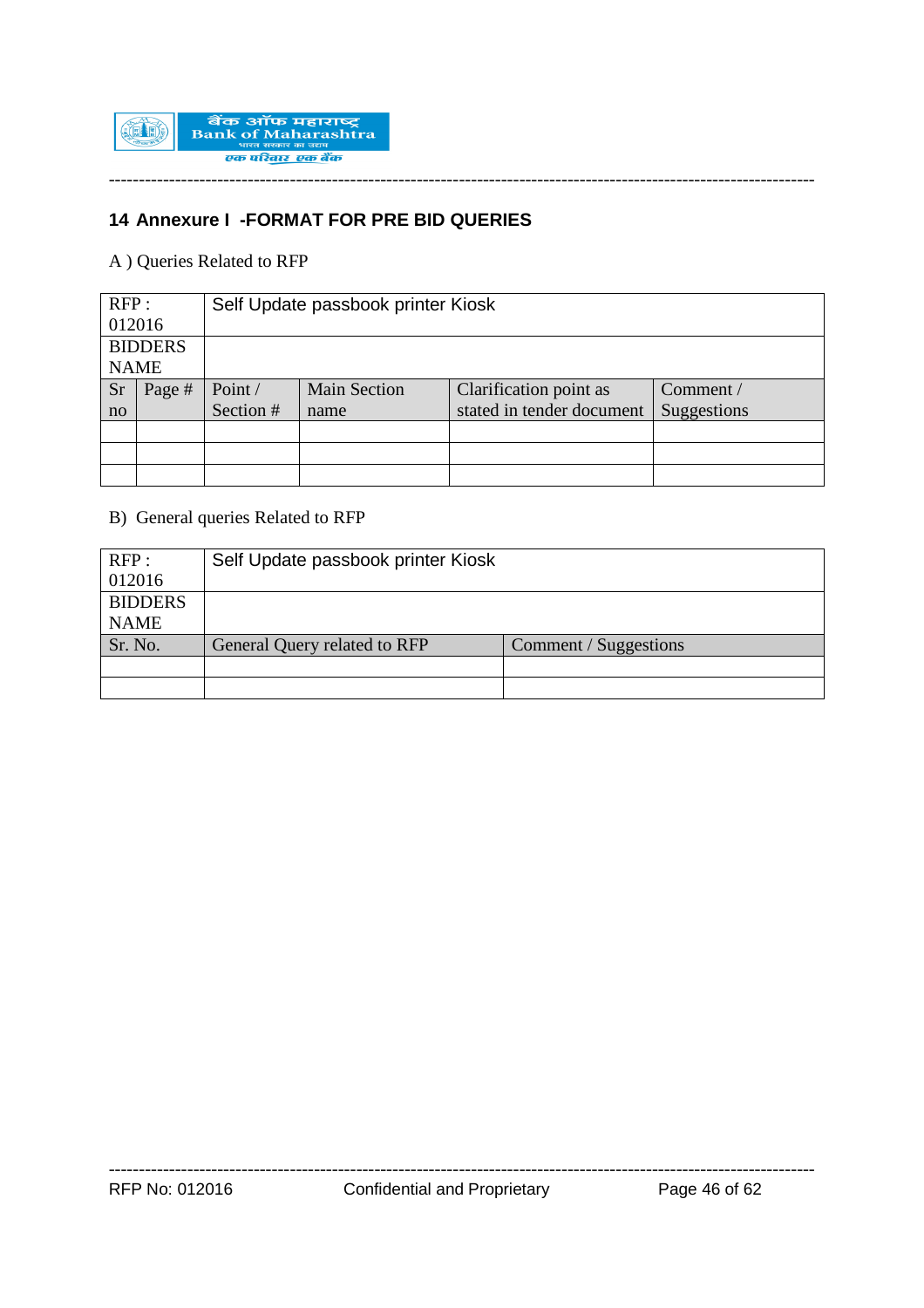

#### --------------------------------------------------------------------------------------------------------------------- **15 Annexure J - Performa for the Bank Guarantee for Earnest Money**

#### **Guarantee for Payment of Earnest Money/Security Deposit**

Bank Guarantee no.: **Date** Period of Bank Guarantee: Valid upto Amount of Bank Guarantee: Rs.

To, Bank of Maharashtra, IT Department, 1501, Lokmangal, Shivajinagar, Pune 411005.

THIS DEED OF GUARANTEE made at …….. this ………..day of ………….. between Bank of ……………………… a banking company having its office at ……………… hereinafter referred to as 'the Bank' of the One Part and Bank of Maharashtra a New Bank constituted under the Banking Companies (Acquisition & Transfer of Undertakings) Act, 1970 having its Head Office at 'Lokmangal' , 1501 Shivajinagar, Pune 411 005, hereinafter called the Beneficiary, of the other Part.

- 1. Whereas the Beneficiary had invited tenders for supply, installation, commissioning of Self Update passbook printer Kiosks at various locations vide tender No 012016 dated \_\_\_\_\_\_\_\_\_.
- 2. One of the terms of the tender is that bidder are required to give a Demand Draft drawn in favour of beneficiary and payable at Pune, (valid for 180 days from the due date of the tender) for Rs5 lakhs (Rs. Five Lakhs only) as Earnest money Deposit (EMD) along with their offer. The Beneficiary may accept Bank Guarantee in lieu of EMD for an equivalent amount issued by any Public Sector Bank, valid for 6 months from the date of issue.
- 3. M/s XYZ & Co. Ltd. hereinafter referred to as the said 'Contractors' have given their offer to supply, installation, commissioning of Self Update passbook printer Kiosks at various locations to the Beneficiary and the said Contractors are required to deposit the said amount of earnest money (or security deposit) or to furnish bank guarantee.
- 4. At the request of the said M/s.XYZ& Co. Ltd. the Bank has agreed to furnish guarantee for payment of the said amount of earnest money (or security deposit) in the manner hereinafter appearing :

NOW THIS DEED WITNESSETH that pursuant to the said tender and in consideration of the premises the Bank doth hereby guarantee to and covenant with the Beneficiary that the Bank shall, whenever called upon by the Beneficiary in writing and without demur and notwithstanding any objection raised by the said Contractor/s, pay to the Beneficiary the said amount of Rs. 5 lakhs (Rupees Five lakhs only) payable by the said Contractor/s under the said Contract.

AND IT IS AGREED and declared by the bank that the liability of the Bank to pay the said amount whenever called upon by the Beneficiary shall be irrevocable and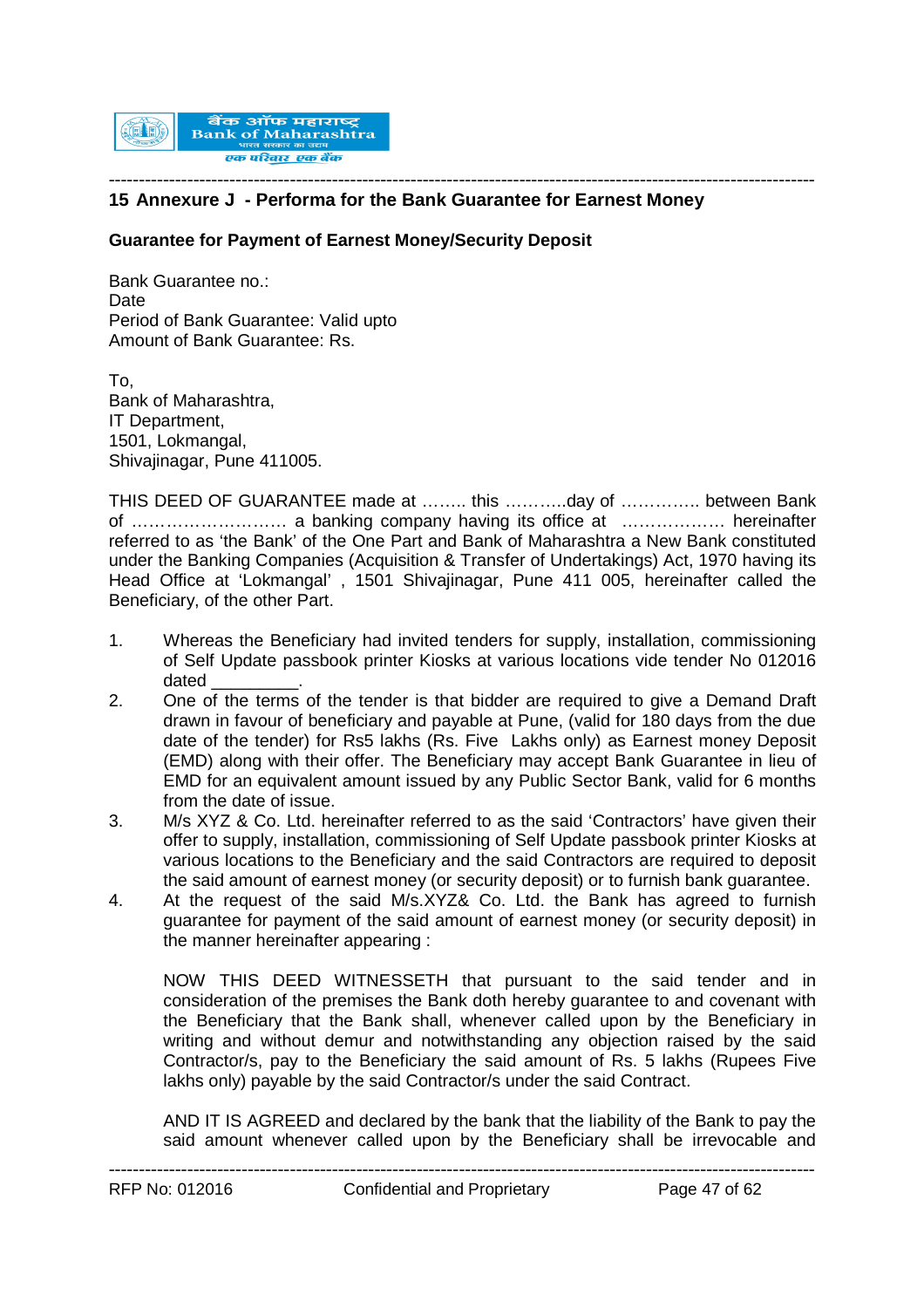

-------------------------------------------------------------------------------------------------------------------- absolute and the Bank will not be entitled to dispute or inquire into whether the Beneficiary has become entitled to forfeit the said amount as earnest money (or as security deposit) under the terms of the said contract or not and entitled to claim the same or not or whether the said contractors have committed any breach of the said contract or not or whether the Beneficiary is entitled to recover any damages from the said contractors for breach of terms thereof or not.

Any such demand made by the Beneficiary shall be binding and conclusive as regards amount due and payable by the Contractor to the Beneficiary. And the Bank undertakes to pay unconditionally on written demand without demur and the claim of beneficiary shall be conclusive and binding as to the amount specified therein.

AND it is further agreed and declared by the Bank that any waiver of any breach of any term of the said contract or any act of forbearance on the part of the Beneficiary or any time given by the Beneficiary to the contractors for carrying out and completing the work under the said contract or any modifications made in the terms and conditions of the said contract or any other act or omission on the part of the Beneficiary which could have in law the effect of discharging a surety, will not discharge the Bank.

AND it is agreed and declared that this guarantee will remain in force until the time fixed in the said contract for completion of the said work or until the expiration of any extended time for such completion and shall be valid for a period of six months from the date hereof i.e. the guarantee shall be valid upto ……

AND it is agreed and declared that this Guarantee will be irrevocable and enforceable even if the contractor's company goes into liquidation or there is any change in the constitution of the said Company or management of the said Company and shall ensure to the benefit of its successors and assigns and shall be binding on the successors and assigns of the Bank.

Notwithstanding anything contained herein:

- a. The liability of the Bank under this Bank Guarantee shall not exceed Rs. The contract  $\blacksquare$  (Rupees the contract of  $\blacksquare$ ).
- b. This Bank Guarantee shall be valid up to
- c. Bank is liable to pay guaranteed amount or part thereof under this Bank Guarantee only and only if beneficiary serve upon as a written claim or demand on or before \_\_\_\_\_\_\_\_\_\_\_\_\_\_\_(date of expiry of the Guarantee).

IN WITNESS WHEREOF the Bank has put is seal the day and year first hereinabove written.

Signed, sealed and delivered by Mr...........

For and on behalf of the Guarantor Do so and

to affix the seal of the Bank, in the presence of ……….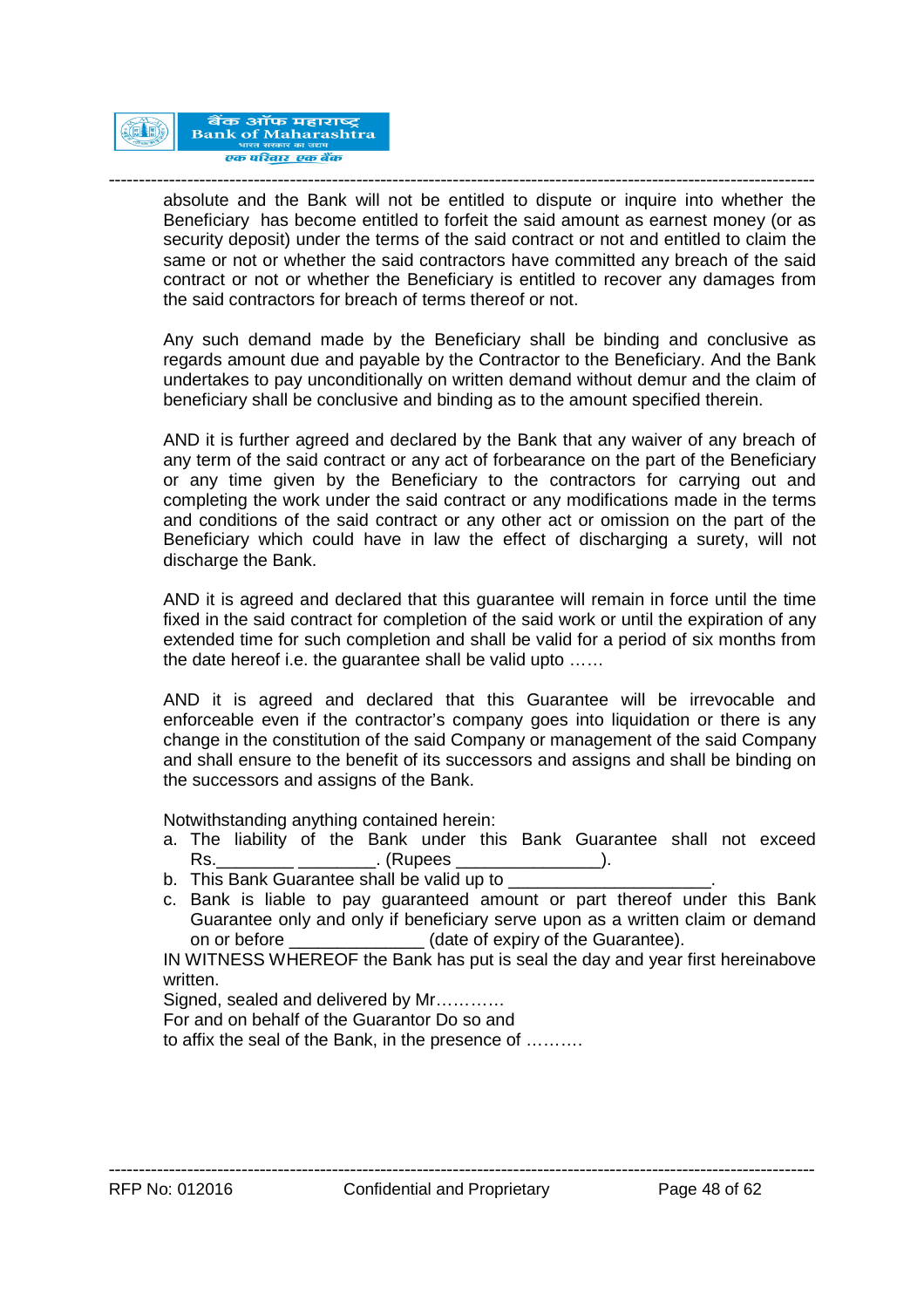

# **16 Annexure K - Compliance Technical Specification**

|                                        |                                                                                                                   | <b>Complied</b> |                |
|----------------------------------------|-------------------------------------------------------------------------------------------------------------------|-----------------|----------------|
| <b>Items</b>                           | <b>Requirements</b>                                                                                               | (Yes/No)        | <b>Details</b> |
|                                        | Update<br><b>Self</b><br>passbook<br>printer<br><b>Kiosk</b><br>Configuration                                     |                 |                |
| <b>PC</b><br>Configuration             | Processor: Pentium Core i3 or higher                                                                              |                 |                |
|                                        | Memory: 2 GB DDR3 RAM or higher                                                                                   |                 |                |
|                                        | Storage Space: 500 GB or higher                                                                                   |                 |                |
|                                        | Operating System: Licensed Windows 7 / higher                                                                     |                 |                |
|                                        | (purchased in the name of Bank of Maharashtra)<br>Male RS232 serial port, Integrated Keyboard with                |                 |                |
|                                        | mouse (for administrator) , Gigabit Network<br>Interface                                                          |                 |                |
|                                        | Min 4 USB Ports                                                                                                   |                 |                |
| <b>Touch Screen</b>                    | Monitor: 15" touch screen or higher                                                                               |                 |                |
|                                        |                                                                                                                   |                 |                |
|                                        | Type: SAW                                                                                                         |                 |                |
|                                        | Material: 3 mm Pure Glass                                                                                         |                 |                |
|                                        | Touch Screen Resolution: 4096 touch points per                                                                    |                 |                |
|                                        | axis<br>within the calibrated area.                                                                               |                 |                |
|                                        | Life: 50 million touches                                                                                          |                 |                |
|                                        | Light Transmission: >90%                                                                                          |                 |                |
|                                        | Antiglare Surface: 6:1 minimum<br>Accuracy: Less than +/-1% error within the active                               |                 |                |
|                                        | area.                                                                                                             |                 |                |
|                                        | Response Time : < 16 ms                                                                                           |                 |                |
|                                        | Touch activation force: Less than 85 grams                                                                        |                 |                |
|                                        | Endurance: Scratch resistance. Must withstand<br>more than 50,000,000 touches in one location<br>without failure. |                 |                |
|                                        | Impact Resistance: meets GB9633-1988 and UL-<br>60950-1 steel ball test or equivalent.                            |                 |                |
|                                        | Operating Temperature : 5 to 50 Centigrade.                                                                       |                 |                |
| <b>Passbook</b><br><b>Printer with</b> | Passbook printer with inbuilt barcode scanner                                                                     |                 |                |

---------------------------------------------------------------------------------------------------------------------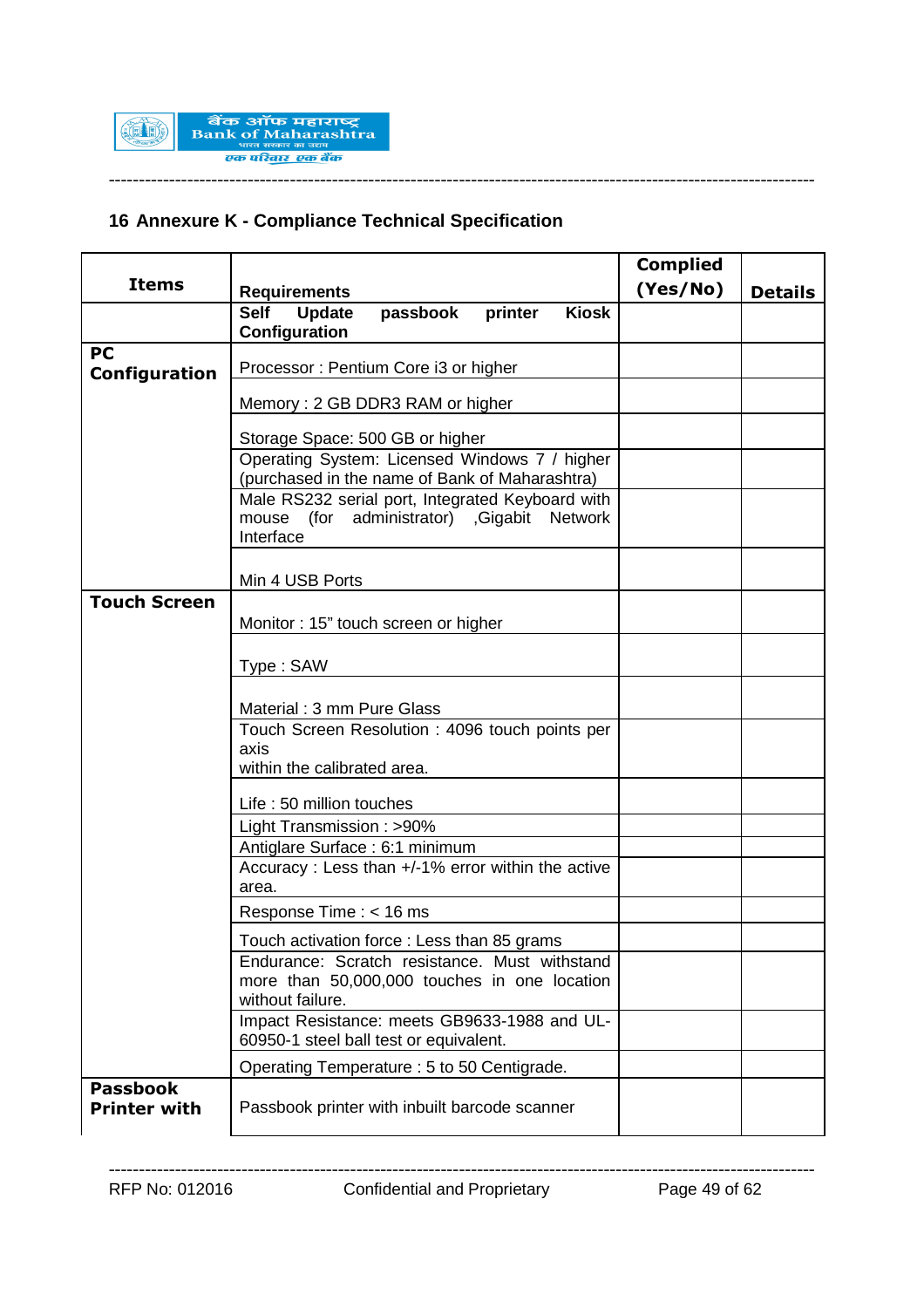

बैंक ऑफ महाराष्ट्र<br>Bank of Maharashtra एक परिवार एक बैंक

| integrated<br><b>Bar Code</b> | Printer speeds up to 480 cps                                                                         |  |
|-------------------------------|------------------------------------------------------------------------------------------------------|--|
| <b>Reader</b>                 | Printer head life of 400 million characters.                                                         |  |
|                               | Print method 24 pin, impact dot matrix                                                               |  |
|                               |                                                                                                      |  |
|                               | Print direction : Bi-direction with logic seeking.<br>Columns: 94 (10cpi)                            |  |
|                               |                                                                                                      |  |
|                               | Scan engine: CCD                                                                                     |  |
|                               | Scan rate: 400 scans/sec.                                                                            |  |
|                               | Depth of Field : 10 cm ( $0 - 4$ ")                                                                  |  |
|                               | Barcode Code Width: 12 cm(4") maximum                                                                |  |
|                               | Interface: RS232                                                                                     |  |
|                               | Barcodes supported : UPC E, A, EAN, Code<br>39; Interleaved matrix, Industrial and standard 2 of     |  |
|                               | 5, Code 128, Coda bar, Code 93, MSI, Plessey.                                                        |  |
| <b>Cabinet</b>                | Compact, Sleek and Edgeless.                                                                         |  |
|                               | Passbook Printer: Height from the base 2.75-3.5                                                      |  |
|                               | feet.                                                                                                |  |
|                               | The above must be housed in ergonomically<br>designed cabinet, wall mountable preferred.             |  |
|                               | The footprint of the kiosk in case of floor standing                                                 |  |
|                               | kiosk should be optimal & convenient to customer.                                                    |  |
|                               | All devices must be optimally located and                                                            |  |
|                               | secured, with easy serviceability.                                                                   |  |
|                               | These kiosk cabinets should be screwed in the                                                        |  |
|                               | floor so that these kiosk cannot be lifted with<br>ease.                                             |  |
|                               | Sheet Metal: IS513 Draw Material or equivalent to                                                    |  |
|                               | 1.6mm                                                                                                |  |
|                               | The collection box must be made secure with<br>password operated lock.                               |  |
| <b>Application</b>            | The Application Software must be capable                                                             |  |
| <b>Software</b>               | of generating ISO8583:93 format for integration                                                      |  |
|                               | with CBS.                                                                                            |  |
|                               | Work Flow: Pass Book Printing Kiosk terminal $\rightarrow$<br>RMMS → TCS B@ncs-24 (CBS Application). |  |
|                               | Maintains log for all transactions between Pass<br>Book Printing kiosk and B@ncs-24.                 |  |
|                               | Vendor should provide Central monitoring tool and                                                    |  |
|                               | Remote patch update for software                                                                     |  |
|                               | Component level health monitoring tool                                                               |  |
|                               | Capable<br>remotely<br>kiosk<br>οf<br>managing<br>the                                                |  |
|                               | transactions.                                                                                        |  |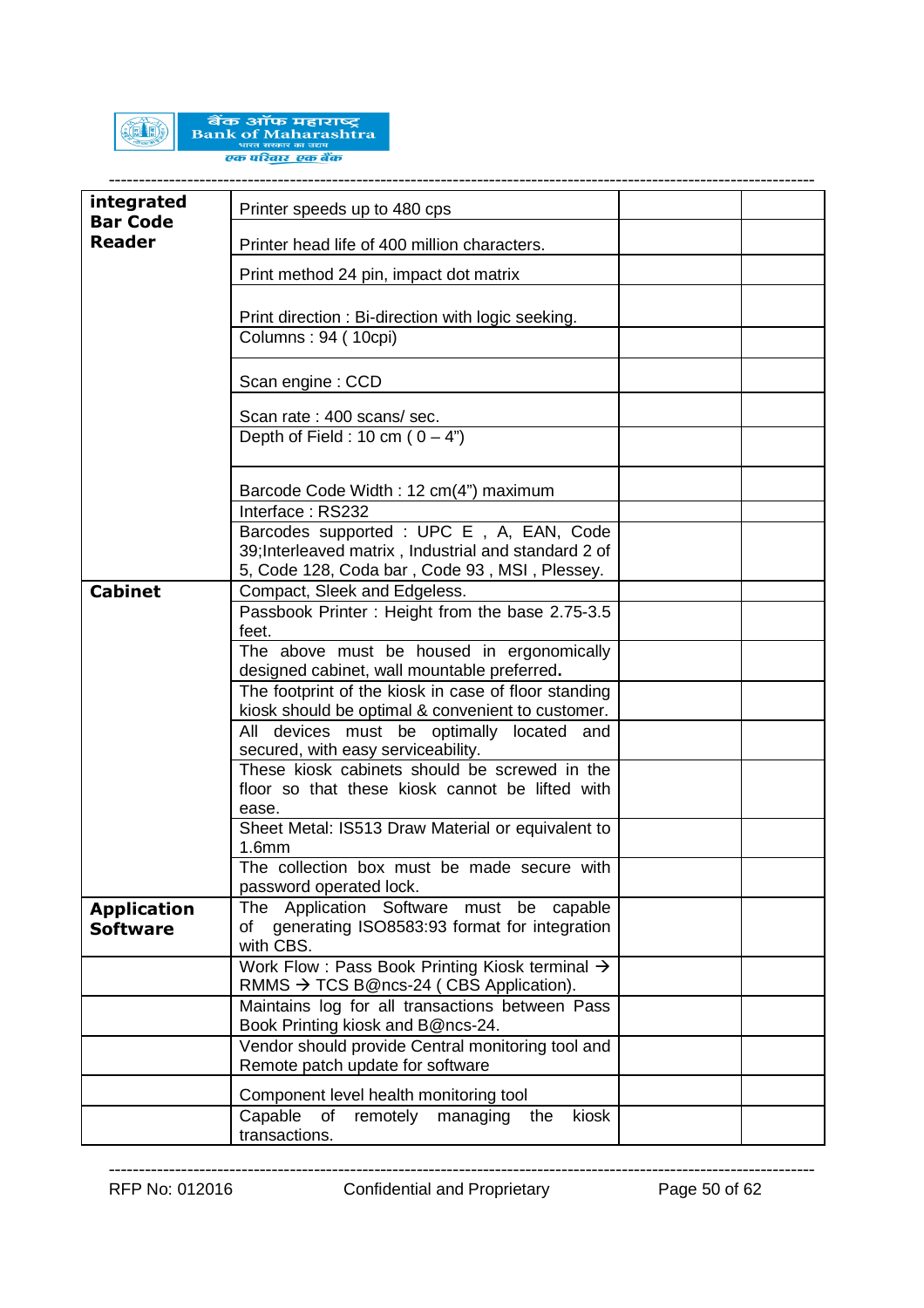

|                                              | Remote loading of Patch as and when needed like<br>anti-virus updates                                                                                                                                                            |  |
|----------------------------------------------|----------------------------------------------------------------------------------------------------------------------------------------------------------------------------------------------------------------------------------|--|
|                                              | Web based Central Office application with admin,<br>supervisor rights.                                                                                                                                                           |  |
|                                              | Software should be designed in such a way that it<br>should avoid the over writing of transactions.                                                                                                                              |  |
| Remote<br><b>Monitoring</b><br><b>System</b> | Centralized Web Based Remote Monitoring and<br>Management Software at Bank's Centralized<br>Location.                                                                                                                            |  |
| <b>Resource</b><br><b>Management</b>         | One Resource to be posted at Bank's Centralized<br>Location for Remote Monitoring, Complaint<br>Management, Resolving issues, Coordinating<br>between Vendor & Bank and Providing MIS as per<br>bank requirement for five years. |  |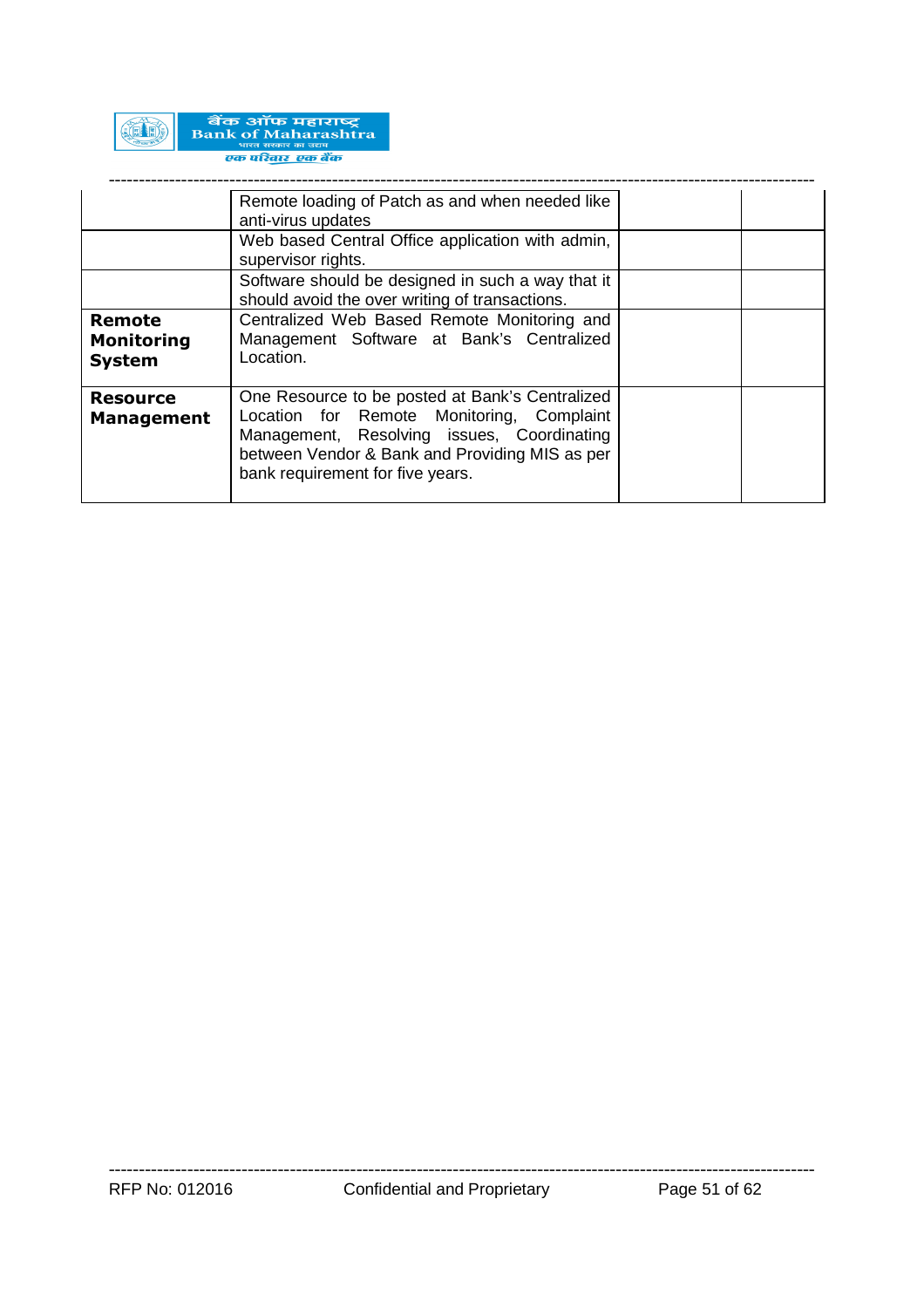

#### --------------------------------------------------------------------------------------------------------------------- **17 Annexure L –FORMAT A - COMPLIANCE AGREEMENT**

We communicate our unconditional acceptance to the following terms and conditions of RFP 012016

- 1. We acknowledge that we have received, read, understood and agreed to all terms (including payment terms) in the Tender Document no. 012016for the Self Update Passbook printer Procurement.
- 2. We agree that we cannot change Price or Quantity or Quality or Delivery terms or Technology & Service levels (or any other terms that impact the price) post the bid event without prior consent of BANK OF MAHARASHTRA.
- 3. We agree that we are deemed to have accepted the all rules on participation at the bid. BANK OF MAHARASHTRA will make every effort to make the bid process transparent. However, the award decision by BANK OF MAHARASHTRA would be final and binding on us.
- 4. We agree not to divulge either our bids or those of other suppliers to any other external party.
- 5. Bank of Maharashtra has implemented ISMS framework, hence we agree to abide by the required integrations of security policies of the Bank.
- 6. We agree to non-disclosure of trade information regarding the purchase, part specifications, and identity of BANK OF MAHARASHTRA, bid process, bid technology, bid documentation and bid details. BANK OF MAHARASHTRA TENDER documents remain the property of BANK OF MAHARASHTRA and all suppliers are required to return these documents to BANK OF MAHARASHTRA upon request.
- 7. BANK OF MAHARASHTRA's decision will be final and binding on us and would be based on Strategic Sourcing Evaluation, Current Service Performance and Actual Compliance of Agreed Specifications.
- 8. Splitting of the award decision over a number of suppliers or parts or over time (as in the case of staggered deliveries) will be at BANK OF MAHARASHTRA's discretion.
- 9. Bids once made cannot be withdrawn or modified under any circumstances. Only blatant typing errors would be withdrawn from bid. The decision of BANK OF MAHARASHTRA would be final and binding on all bidders.
- 10. BANK OF MAHARASHTRA has the right to decide to extend, reschedule, cancel the RFP.
- 11. Please note that BANK OF MAHARASHTRA may consider debarring a supplier in the event the supplier violates terms and conditions mentioned in this compliance agreement.
- 12. We have read the BANK OF MAHARASHTRA technical specifications & drawings for various products in detail & have agreed to comply with Quality, Technology & Service expectations.
- 13. Product specifications offered in technical bid will remain unchanged. No diversification / substitution of products will be entertained.
- 14. If successful, we are agreed to provide uninterrupted service for next 3 years.

We agree to have read and understood the Compliance Agreement in its entirety and agree to abide by this Statement.

| Name:         |        | Stamp:     |
|---------------|--------|------------|
| Designation:  | Place: | Date:      |
| Organization: |        | Signature: |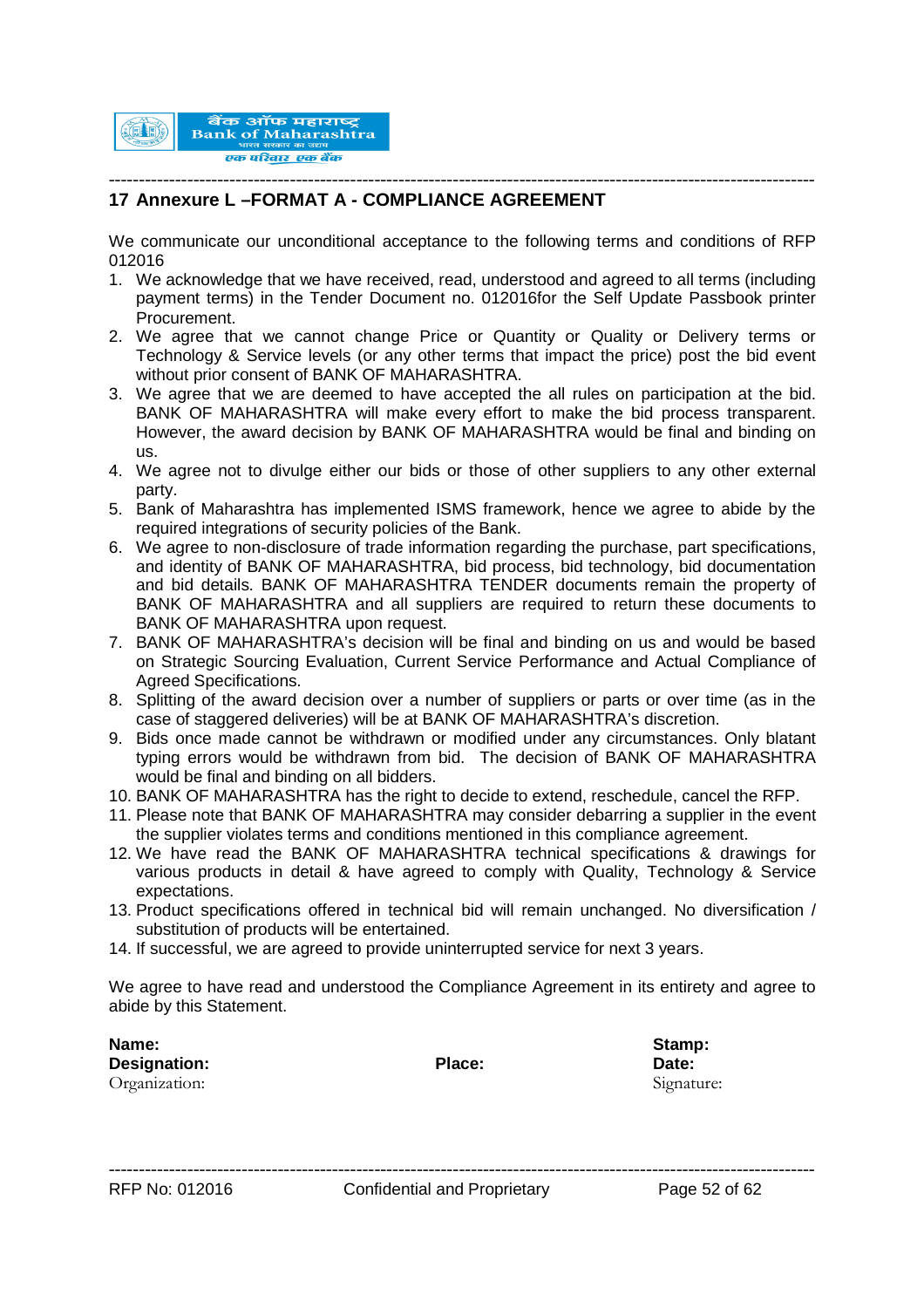

#### --------------------------------------------------------------------------------------------------------------------- **18 Annexure M - Non Disclosure Agreement**

(On stamp paper of relevant value)

This Non Disclosure Agreement is made and entered into at this day of 2016

BY AND BETWEEN Bank of Maharashtra, a company incorporated and registered under the Companies Act, 1956 (1 of 1956) and a banking company within the meaning of Section 5 (c) of the Banking Regulation Act, 1949 (10 of 1949) and having its registered office at Lokmangal, 1501, Shivajinagar, Pune 411005 (hereinafter called "the Purchaser/Bank" which expression shall unless it be repugnant to the subject, context or meaning thereof shall be deemed to mean and include its successors and assigns) of the ONE PART and (Name of System Integrator) of (please specify the registered office of the (System Integrator) (hereinafter called "the System Integrator/Contractor" which expression shall unless it be repugnant to the subject, context or meaning thereof shall be deemed to mean and include its successors) of the OTHER PART;

The System Integrator and Bank are hereinafter collectively referred to as "the Parties" and individually as "the Party"

WHEREAS, Bank called for the bids for engagement of System Integrator to setup IT infrastructure at the various branches  $(\pm 25\%$  of the total) of the Bank. M/s after going through the Bid Documents and being interested to act as System Integrator and provide the services for setup of IT infrastructure at the various branches  $(± 25\%$  of the total) branches of Bank, has submitted its Bid.

WHEREAS, the System Integrator is aware and confirms that the information, data, drawings and designs, and other documents made available in the Bid Documents / the Contract and thereafter regarding the Services as furnished by the System Integrator in their Request For Proposal or otherwise and all the Confidential Information under the Bid Documents/the Contract is privileged and strictly confidential and/or proprietary to Bank,

NOW, THEREFORE THIS AGREEMENT WITNESSETH THAT in consideration of the above premises and the Bank granting the contractor and or his agents, representatives to have specific access to Bank property / information and other data it is hereby agreed by and between the parties hereto as follows:

- (i) maintain and use the Confidential Information only for the purposes of this Contract and only as permitted herein;
- (ii) make copies as specifically authorized by the prior written consent of the other party and with the same confidential or proprietary notices as may be printed or displayed on the original:
- (iii) restrict access and disclosure of confidential information to such of their employees, agents, vendors, and contractors strictly on a "need to know" basis, to maintain confidentiality of the Confidential Information disclosed to them in accordance with this clause; and
- (iv) Treat Confidential Information as confidential for a period of six (6) years from the date of receipt. In the event of earlier termination of this Contract, the Parties hereby agree to maintain the confidentiality of the Confidential Information for a further period of [two (2)] years from the date of such termination.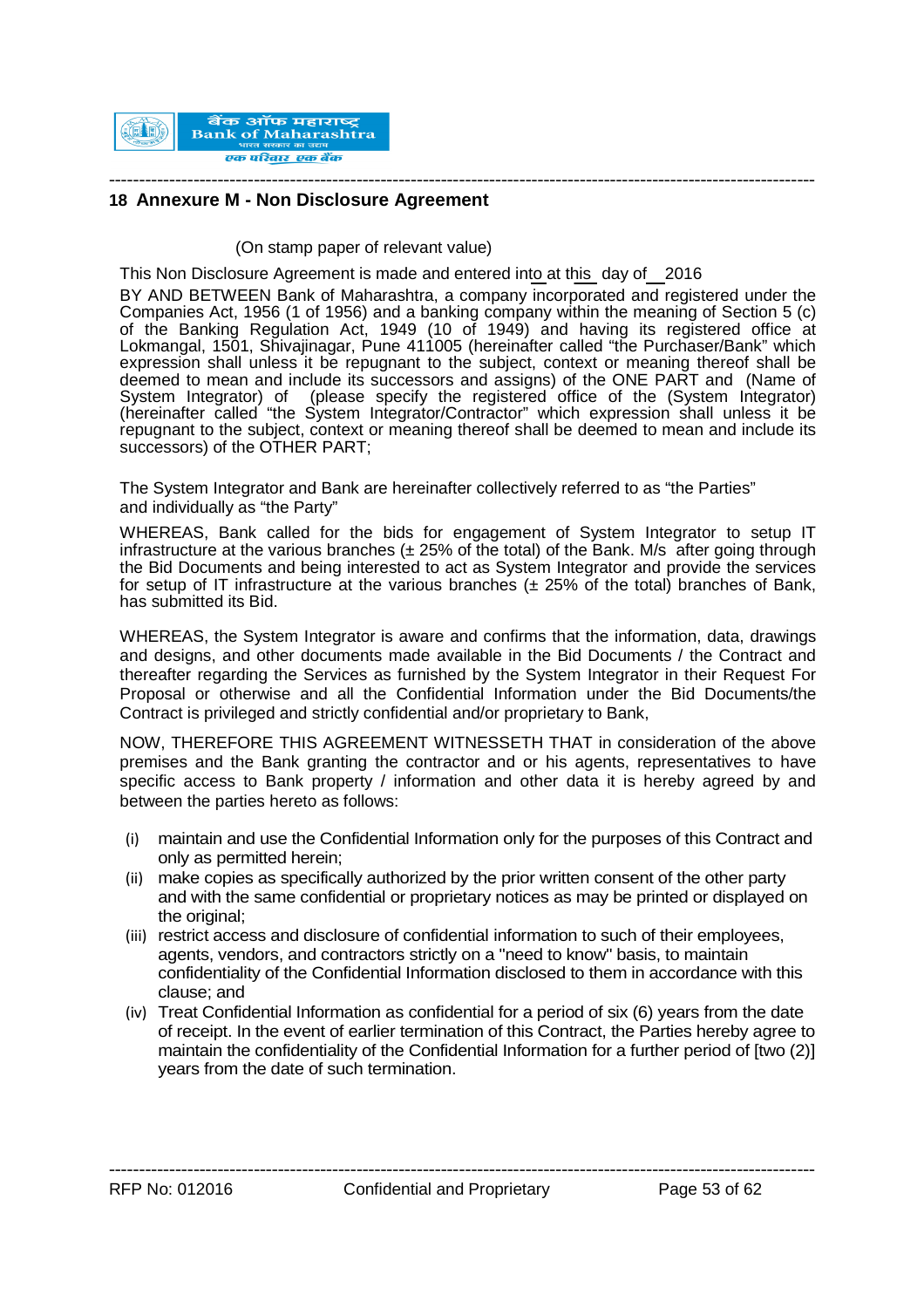

--------------------------------------------------------------------------------------------------------------------- Confidential Information in oral form must be identified as confidential at the time of disclosure and confirmed as such in writing within 30 days of such disclosure. Confidential Information does not include information which:

- 1. the recipient knew or had in its possession, prior to disclosure, without limitation on its confidentiality; is independently developed by the recipient without breach of this Contract;
- 2. is the public domain
- (iii) is received from a third party not subject to the obligation of confidentiality with respect to such information;
- (iv) is received from a third party not subject to the obligation of confidentiality with respect to such information
- (v) is released from confidentiality with the prior written consent of the other party.

The recipient shall have the burden of proving hereinabove are applicable to the information in the possession of the recipient

Notwithstanding the foregoing, the parties acknowledge that the nature of the Services to be performed under this Contract may require the System Integrator's personnel to be present on premises of Bank or may require the System Integrator's personnel to have access to computer networks and databases of Bank while on or off premises of Bank. It is understood that it would be impractical for Bank to monitor all information made available to the System Integrator's personnel under such circumstances and to provide notice to the System Integrator's of the confidentiality of all such information. Therefore, the System Integrator agrees and undertakes that any technical or business or other information of Bank that the System Integrator's personnel, or agents acquire while on Bank premises, or through access to Bank computer systems or databases while on or off Bank premises, shall be deemed Confidential Information.

Confidential Information shall at all times remain the sole and exclusive property of the disclosing party. Upon termination of this Contract, confidential information shall be returned to the disclosing party or destroyed, if incapable of return. The destruction shall be witnessed and so recorded, in writing, by an authorised representative of each of the parties. Nothing contained herein shall in any manner impair or affect rights of Bank in respect of the Confidential Information.

In the event that any of the parties hereto becomes legally compelled to disclose any Confidential Information, such party shall give sufficient notice to the other party to enable the other party to prevent or minimize to the extent possible, such disclosure. Neither party shall disclose to a third party any Confidential Information or the contents of this Contract without the prior written consent of the other party. The obligations of this Clause shall be satisfied by handling Confidential Information with the same degree of care, which the receiving party applies to its own similar confidential information but in no event less than reasonable care. The obligations of this clause shall survive the expiration, cancellation or termination of this Contract.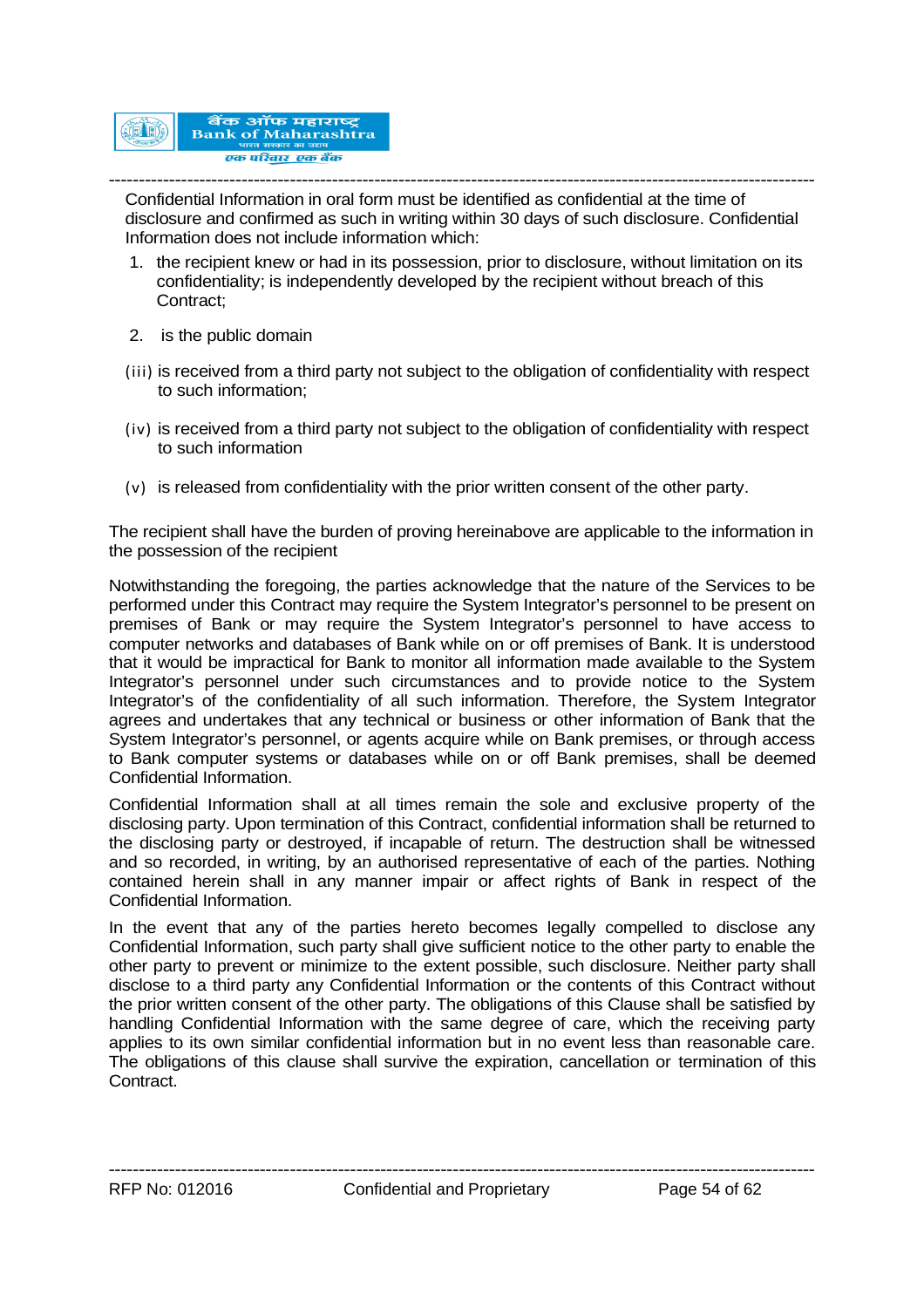

--------------------------------------------------------------------------------------------------------------------- **Governing Law:** The provisions of this Agreement shall be governed by the laws of India and the competent court at Pune shall have exclusive jurisdiction in relation thereto even though other Courts in India may also have similar jurisdictions.

**Indemnity:** The System Integrator/Contractor shall defend, indemnify and hold harmless Bank, its affiliates, subsidiaries, successors, assigns, and their respective officers, directors and employees, at all times, from and against any and all claims, demands, damages, assertions of liability whether civil, criminal, tortuous or of any nature whatsoever, arising out of or pertaining to or resulting from any breach of representations and warranties made by the System Integrator/Contractor. and / or breach of any provisions of this Agreement, including but not limited to any claim from third party pursuant to any act or omission of the System Integrator/Contractor, in the course of discharge of its obligations under this Agreement.

The provisions hereunder shall survive termination of the Contract.

In witness whereof, the Parties hereto have executed these presents the day, month and year first herein above written

| For and on behalf of ------------------------<br>Ltd. | For and on behalf of Bank of Maharashtra |  |  |
|-------------------------------------------------------|------------------------------------------|--|--|
|                                                       |                                          |  |  |
|                                                       |                                          |  |  |
|                                                       |                                          |  |  |
| (Designation)                                         | (Designation)                            |  |  |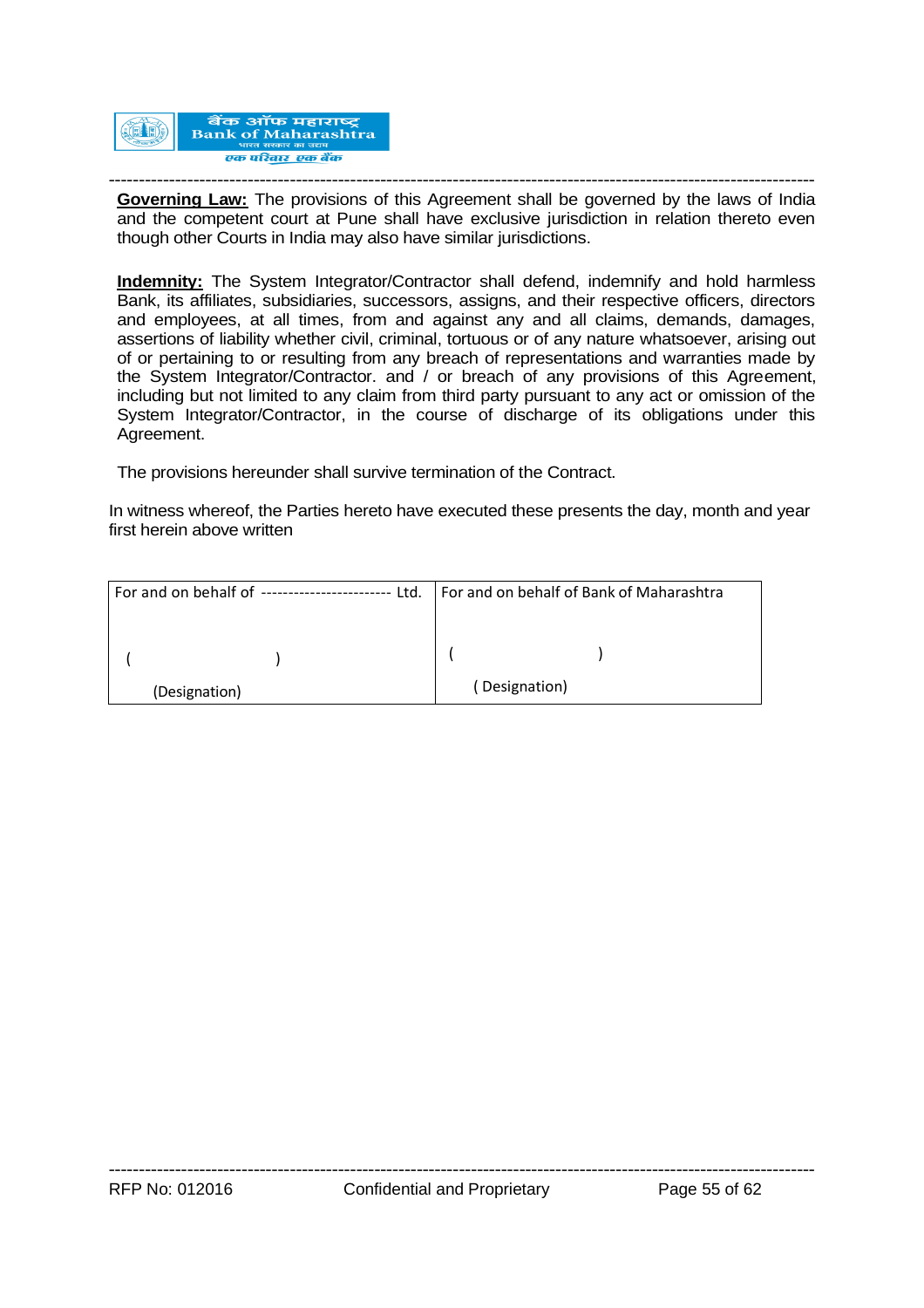

#### **19 Annexure N–Pre Contract Integrity Pact**

#### **PRE CONTRACT INTEGIRTY PACT**

#### **General:**

This pre-bid pre-contract Agreement (hereinafter called the Integrity Pact) is made on \_\_\_\_\_ day of month of 2016, between on one hand, Bank of Maharashtra through authorized official Shri \_\_\_\_\_\_\_\_\_\_\_\_\_\_\_\_\_\_\_\_\_\_\_\_\_\_\_\_\_\_\_, General Manager, Information Technology Department, Bank of Maharashtra (hereinafter called the "BUYER", which expression shall mean and include unless the context otherwise required, his successors in office and assigns) of the First Part and M/s represented by Shri. Chief Executive Officer (herein called the "BIDDER/Seller" which expression shall mean and include unless the context otherwise requires his successors and permitted assigns) of the Second Part.

WHEREAS the BUYER proposes to procure CTS compatible Scanners and the BIDDER/Seller is willing to offer/has offered the stores and

WHEREAS the BIDDER is a private company/public company/Government undertaking/partnership/registered export agency/LLP, constituted in accordance with the relevant law in the matter and the BUYER is a Information Technology Department of Bank of Maharashtra

NOW, THEREFORE,

To avoid all forms of corruption by following a system that is fair transparent and free from any influence/ prejudiced dealings prior to, during and subsequent to the currency of the contract to be entered into with a view to:-

Enabling the BUYER to obtain the desired said CTS Scanners at a competitive price in conformity with the defined specifications by avoiding the high cost and the distortionary impact of corruption on public procurement, and

Enabling BIDDERs to abstain from bribing or indulging in any corrupt practice in order to secure the contract by providing assurance to them that their competitors will also abstain from bribing and other corrupt practices and the BUYER will commit to prevent corruption, in any form by its officials by following transparent procedures.

The parties hereto herby agree to enter into this Integrity Pact and agree as follows

#### **1. Commitments of the BUYER:**

1.1 The BUYER undertakes that no officials of the BUYER, connected directly or indirectly with contract will demand, take a promise for or accept directly or through intermediaries any bribe, consideration gift reward favor or any material or immaterial benefit or any other advantage from the Bidders either for themselves or for any person, organization or third party related to the contract in exchange for an advantage in the bidding process, bid evaluation contracting or implementation process related to the contract.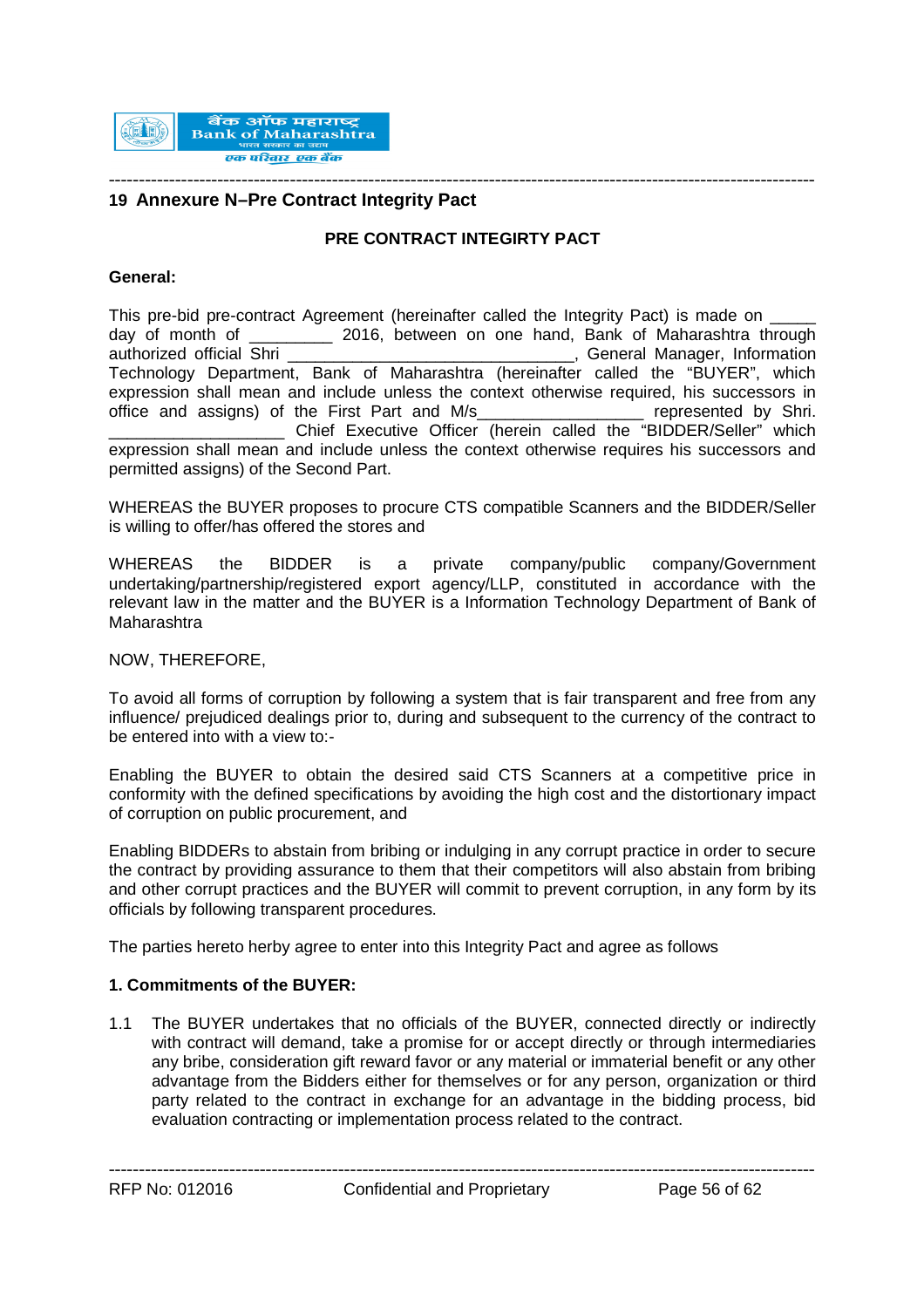

- --------------------------------------------------------------------------------------------------------------------- 1.2 The BUYER will, during the pre-contract stage, treat all BIDDERs alike, and will provide to all BIDDERs the same information and will not provide any such information to any particular BIDDER which could afford an advantage that particular BIDDER in comparison to other BIDDERs.
- 1.3 All the officials of the BUYER will report to the appropriate Government office any attempted or completed breaches of the above commitments as well as any substantial suspicion of such a breach.
- 2. In case any such preceding misconduct on the part of such official(s) is reported by the BIDDER to the BUYER with full and verifiable facts and the same is prima facie found to be correct by the BUYER, necessary disciplinary proceedings or any other action as deemed fit, including criminal proceedings may be initiated by the BUYER and such a person shall be debarred from further dealings related to the contract process. In such a case while an enquiry is being conducted by the BUYER the proceedings under the contract would not be stalled.

#### **3. COMMITMENTS of BIDDERs**

- . The BIDDER commits itself to take all measures necessary to prevent corrupt practices, unfair means and illegal activities during any stage of its bid or during any pre-contract or post contract stage in order to secure the contract or in furtherance to secure it and in particular commit itself to the following:-
- 3.1 The BIDDER will not offer, directly or through intermediaries, any bribe gift consideration reward favor, any material or immaterial benefit or other advantage, commission fees, brokerage or inducement to any official of the BUYER, connected directly or indirectly with bidding process, or to any person organization or third party related to the contract in exchange for any advantages in the bidding, evaluation contracting and implementation of the contract.
- 3.2 The BIDDER further undertakes that it has not given, offered or promised to give, directly or indirectly any bribe, gift, consideration, reward, favor, any material benefit or other advantage commission fees brokerage or inducement to any officials of the BUYER or otherwise in procuring the Contract or forbearing to do or having done any act in relation to the obtaining or execution of the contract or any other contract with the Government for showing or forbearing to show favor or disfavor to any person in relation to the contract or any other contract with Government.
- 3.3 BIDDERs shall disclose the name and address of agents and representatives and Indian BIDDERs shall disclose their foreign principals or associates.
- 3.4 BIDDERs shall disclose the payments to be made by them to agents/brokers or any other intermediary, In connection with bid/contract.
- 3.5 The BIDDER further confirms and declares to the BUYER that the BIDDER is the original manufacturer/integrator and not engaged any individual or firm or company whether Indian or foreign to intercede, facilitate or in any way to recommend to the BUYER or any of its functionaries whether officially or unofficially to the award of the contract to the BIDDER,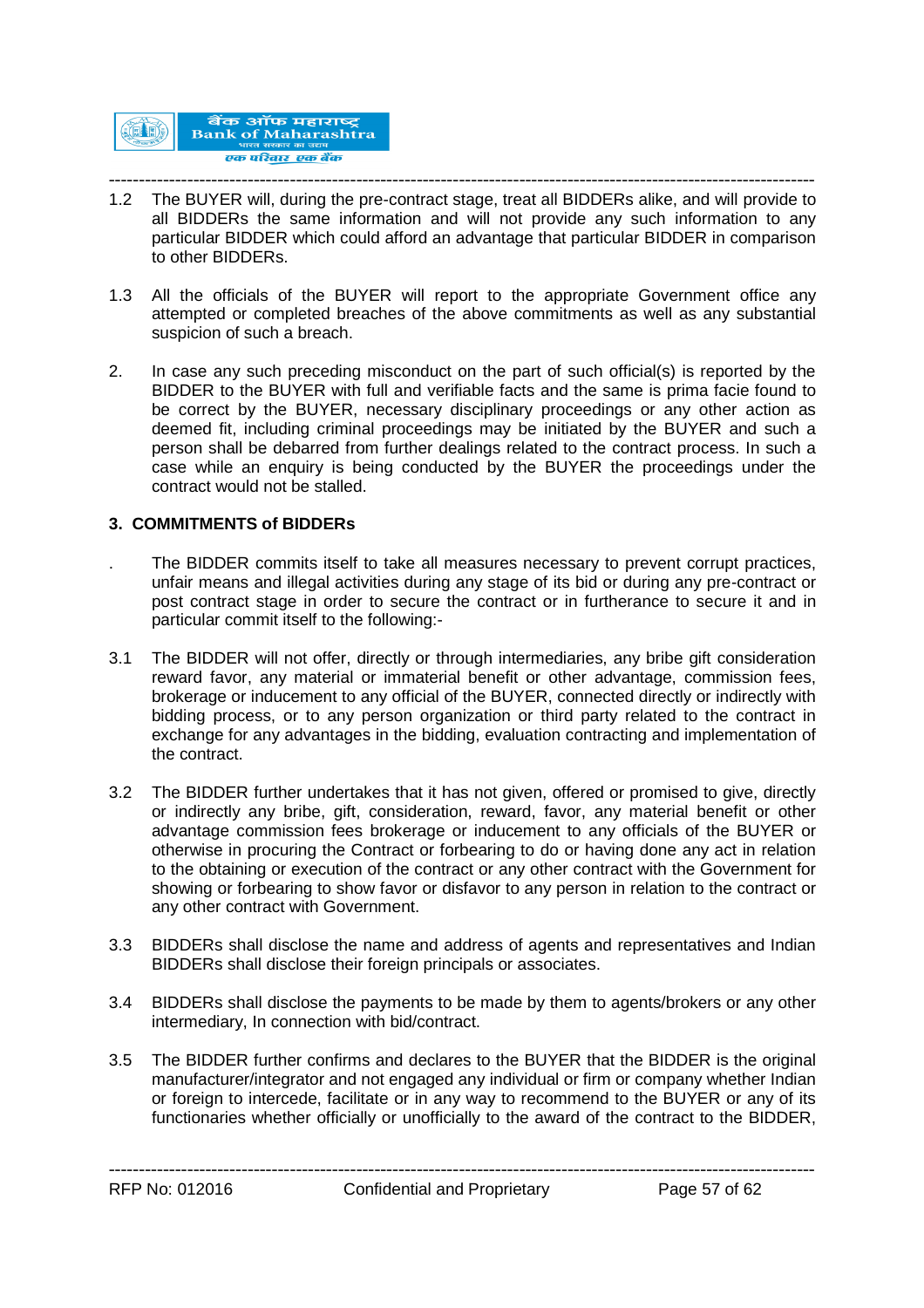

-------------------------------------------------------------------------------------------------------------------- nor has any amount been paid, promised or intended to be paid to any such individual firm or company in respect of any such intercession facilitation or recommendation.

- 3.6 The BIDDER, either while presenting the bid or during pre-contract negotiations or before signing the contract shall disclose any payments he has made is committed to or intends to make to officials of the BUYER or their family members, agents, brokers or any other intermediaries in connection with the contract and the details of services agreed upon for such payments.
- 3.7 The BIDDER will not collude with other parties interested in the contract impair the transparency fairness and progress of the bidding process, bid evaluation contracting and implementation of the contract.
- 3.8 The BIDDER will not accept any advantage in exchange for any corrupt practice unfair means and illegal activities.
- 3.9 The BIDDER shall not use improperly, for purposes of competition or personal gain, or pass on to others any information provided by the BUYER as part of business relationship, regarding plans, technical proposals and business details including information contained in any electronic data carrier. The BIDDER also undertakes to exercise due and adequate care lest any such information is divulged.
- 3.10 The BIDDER commits to refrain from giving any complaint directly or through any other manner without supporting it with full and verifiable facts.
- 3.11 The BIDDER shall not instigate or cause to instigate any third person to commit any of the actions mentioned above.
- 3.12 If the BIDDER or any employee of the BIDDER or any person acting on behalf of the BIDDER either directly or indirectly, is a relative of any of the officers of the BUYER, or alternatively, if any relative of an officer of the BUYER has financial interest/stake in the BIDDER's firm, the same shall be disclosed by the BIDDER at the time of filing of tender.

The term 'relative; for this purpose would be as defined in Section 6 of the Companies Act 1956

3.13 The BIDDER shall not lend to or borrow any money from or enter into any monetary dealings or transactions, directly or indirectly, with any employee of the BUYER.

#### **4. Previous Transgression**

4.1. The BIDDER declares that no previous transgression occurred in the last three years immediately before signing of this Integrity Pact, with any other company in any country in respect of any corrupt practices envisaged hereunder or with any Public Sector Enterprise in India or any Government Department in India that could justify BIDDER's exclusion from the tender process.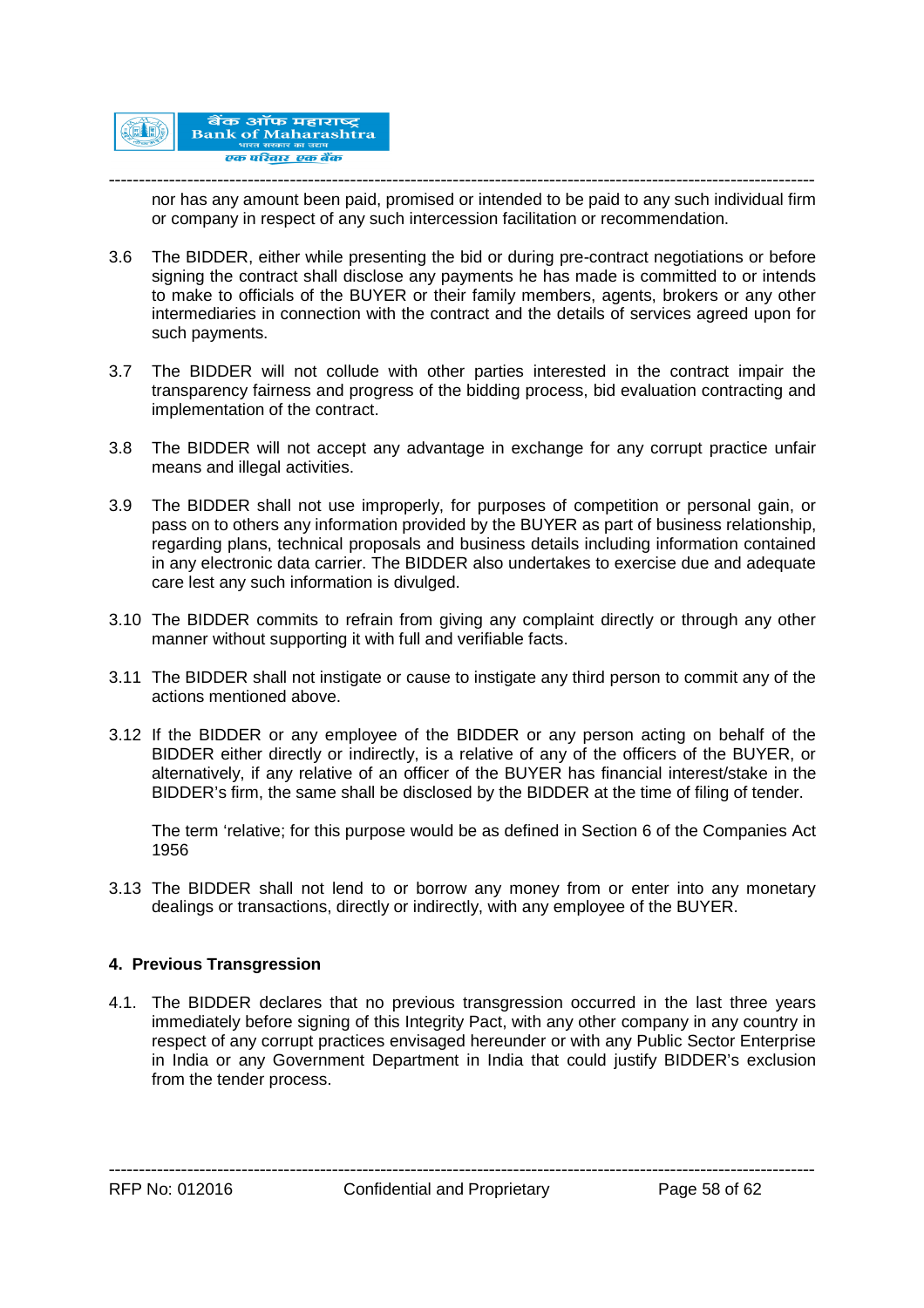

--------------------------------------------------------------------------------------------------------------------- 4.2 The BIDDER agrees that if it makes incorrect statement on this subject, BIDDER can be disqualified from the tender process or the contract, if already awarded, can be terminated for such reason.

#### **5. Earnest Money (Security Deposit)**

- 5.1. While submitting commercial bid, the BIDDER shall deposit an amount \_\_\_\_\_\_ (*to be specified in RFP) as* Earnest Money Deposit/ Security Deposit, with the BUYER through any of the following instruments:
- 5.1.1 Bank Draft or Pay Order in Favor of **Bank of Maharashtra IT Department**
- 5.1.2 A Confirmed guarantee by an Indian Nationalized Bank, promising payment of the guaranteed sum to the BUYER on demand within three working days without any demure whatsoever and without seeking any reason whatsoever. The demand for payment by the BUYER shall be treated as conclusive proof of payment.
- 5.1.3 Any other mode or through any other instrument (to be specified in the RFP)
- 5.2 The Earnest Money/Security Deposit shall be valid up to a period of five years or the complete conclusion of the contractual obligations to the complete satisfaction of both the BIDDER and the BUYER, including warranty period, whichever is later.
- 5.3 In case of the successful BIDDER a clause would also be incorporated in the Article pertaining to Performance Bond in the Purchase Contract that the provisions of Sanctions for Violation shall be applicable for forfeiture of performance Bond in case of decision by the BUYER to forfeit the same without assigning any reason for imposing sanction for violation of this Pact.
- 5.4 No interest shall be payable by the BUYER to the BIDDER in Earnest Money/Security Deposit for the period of its currency.

#### **6. Sanctions for Violations:**

- 6.1. Any breach of the aforesaid provisions by the BIDDER or any one employed by its or action on its behalf (Whether with or without the knowledge of the BIDDER) shall entitled the BUYER to take all or any one of the following actions, wherever required:-
- 6.1.1 To immediately call of the pre contract negotiations without assigning any reason or giving any compensation to the BIDDER. However, the proceedings with the other BIDDER(s) would continue.
- 6.1.2 The Earnest Money Deposit (in pre-contract stage) and /or Security Deposit / Performance Bond (after the contract is signed) shall stand forfeited either fully or partially, as decided by the BUYER and the BUYER shall not be required to assigning any reason therefore.
- 6.1.3 To immediately cancel the contract, if already signed, without giving any compensation to the BIDDER.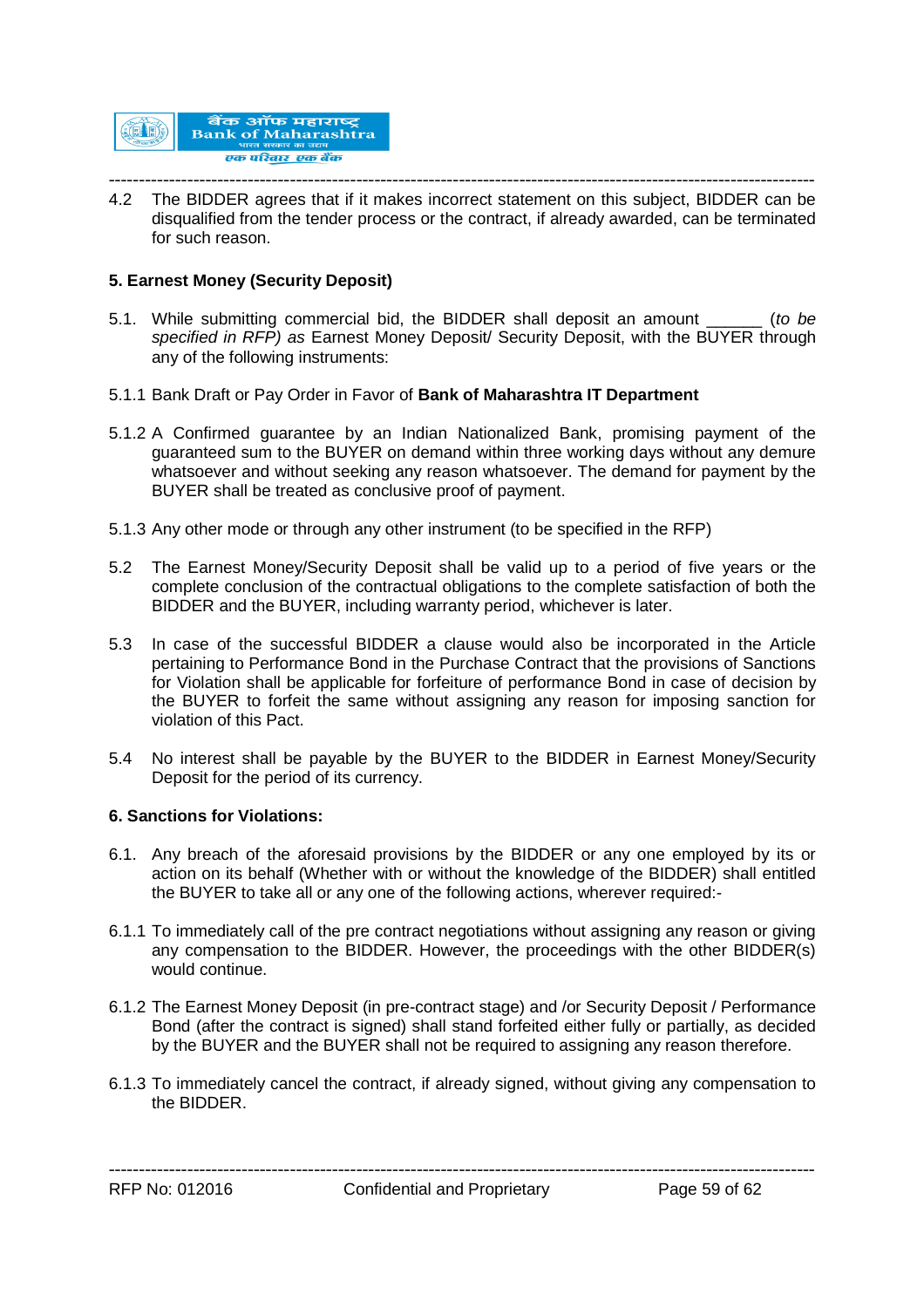

- --------------------------------------------------------------------------------------------------------------------- 6.1.4 To recover all sums already paid by the BUYER, and in case of an Indian BIDDER with interest thereon at 2% higher than the prevailing Prime Lending Rate of State Bank of India, while in case of a BIDDER from country other than India with interest thereon at 2% higher than the LIBOR. If any outstanding payment is due to the BIDDER from the Buyer in connection with any other contract for any other project such outstanding payment could also be utilized to recover the aforesaid sum and interest.
- 6.1.5 To encash the advance bank guarantee and performance bond/warranty bond, if furnished by the BIDDER, in order to recover the payments, already made by the BUYER, along with interest.
- 6.1.6 To cancel all or any other Contracts with the Bidder. The Bidder shall be liable to pay compensation for any loss or damage to the BUYER resulting from such cancellation/rescission and the BUYER shall be entitled to deduct the amount so payable from the money(s) due to the Bidder.
- 6.1.7 To debar the BIDDER from participating in future bidding processes of the Bank for a minimum period of five years, which may be further extended at the discretion of the BUYER.
- 6.1.8 To recover all sums paid in violation of this Pact by Bidder(s) to any middleman or agent or broker with a view to securing the contract.
- 6.1.9 In cases where irrevocable letter of credit have been received in respect of any contract signed by the BUYER with the BIDDER, the same shall not be opened
- 6.1.10 Forfeiture of Performance Bond in case of a decision by the BUYER to forfeit the same without assigning any reason for imposing sanctions for violation of this Pact.

#### **7. Fail Clause:**

7.1. The Bidder undertakes that it has not supplied / is not supplying similar products/systems or subsystems/ services at a price lower than that offered in the present bid in respect of any other Ministry/department of the Government of India or PSU and if it is found at any stage that similar products/systems or sub systems was supplied by the Bidder to any other Ministry/Department of Government of India or a PSU at a lower price, then that very price, with due allowance for elapsed time, will be applicable to the present case and the difference in the cost would be refunded by the BIDDER to the BUYER, if the contract has already been concluded.

#### **8. Independent Monitors:**

- 8.1. The BUYER has appointed Independent Monitors (hereinafter referred to as Monitors) for this Pact in consultation with the Central Vigilance Commission (Names and Address of the Monitors to be given).
- 8.2 The task of the Monitors shall be to review independently and objectively whether and to what extent the parties comply with the obligations under this Pact.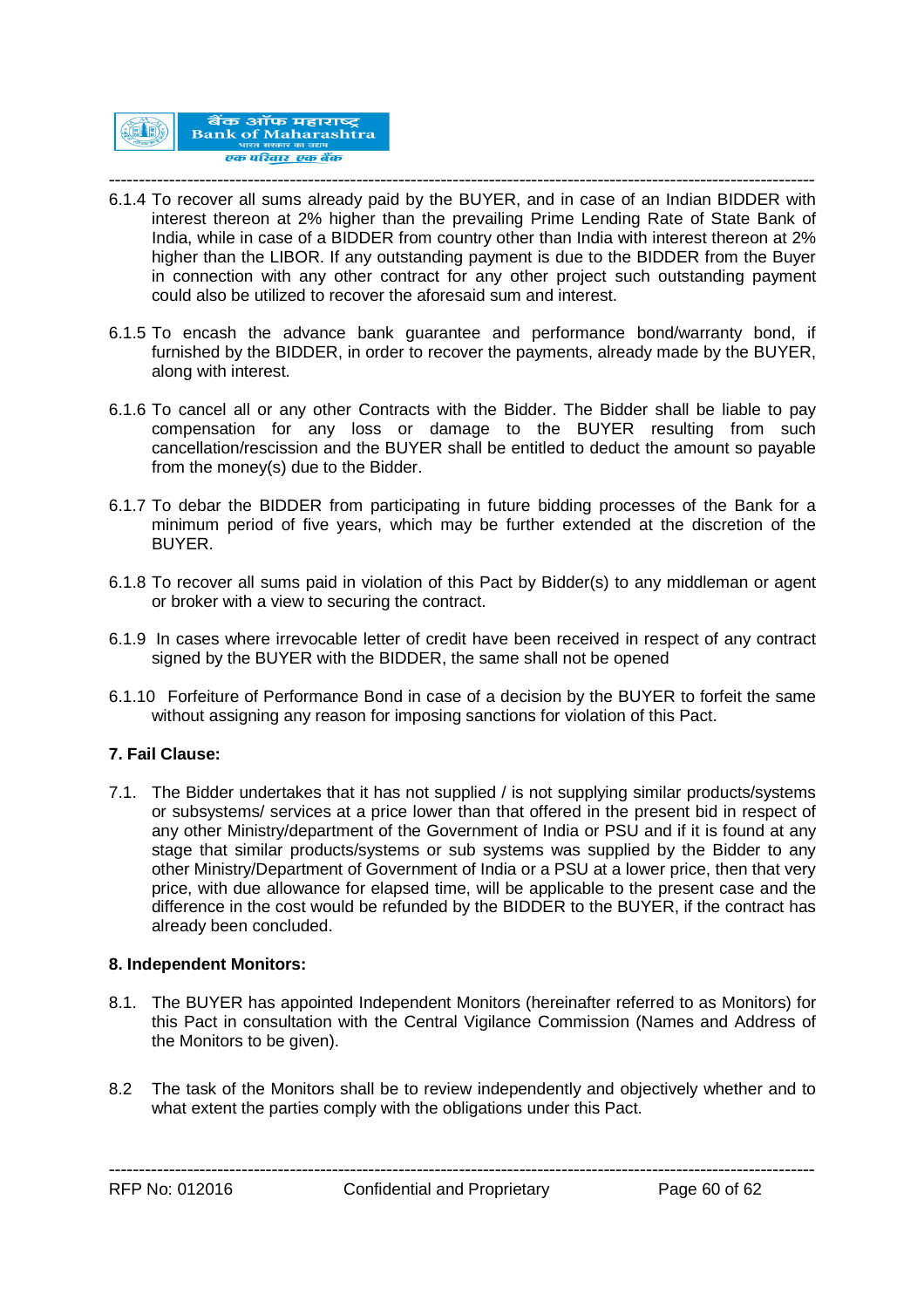

- --------------------------------------------------------------------------------------------------------------------- 8.3 The Monitors shall not be subject to instructions by the representatives of the parties and performs their functions neutrally and independently.
- 8.4 Both the parties accept that the Monitors have the right to access all the documents relating to the project/procurement, including minutes of meetings.
- 8.5 As soon as the Monitor notices, or has reason to believe, a violation of this Pact, he will so inform the Authority designated by the BUYER.
- 8.6 The BIDDER(s) accepts that the Monitors has the right to access without restriction to all Project documentation of the BUYER including that provided by the BIDDER. The BIDDER will also grant the Monitor upon his request and demonstration of a valid interest, unrestricted and unconditional access to his pocket documentation. The same is applicable to subcontractors. The Monitor shall be under contractual obligation to treat the information and documents of the BIDDER/subcontract(s) with confidentiality.
- 8.7 The BUYER will provide to the Monitor sufficient information about all meetings among the parties related to the Project provided such meetings could have an impact on the contractual relations between the parties. The parties will offer to the Monitor the option to participate in such meetings.
- 8.8 The Monitor will submit a written report to the designated Authority of BUYER/Secretary in the Department/within 8 to 10 weeks from the date of reference or intimation to him by the BUYER/BIDDER and, should the occasion arise, submit proposals for correction problematic situations.

#### **9. Facilitation of Investigation**

In case of any allegation of violation of an provisions of this Pact or payment of commission the BYUER or its agencies shall be entitled to examine all the documents including the Books of Accounts of the BIDDER and the BIDDER shall provide necessary information and documents in English and shall extend all possible help for the purpose of such examination.

#### **10. Law and Place of Jurisdiction**

This pact is subject to Indian Law. The place of performance and jurisdiction is the seat of the BUYER

#### **11. Other Legal Actions:**

The actions stipulated in this Integrity Pact are without prejudice to any other legal action that may follow in accordance with the provisions of the extant law in force relating to any civil or criminal proceedings